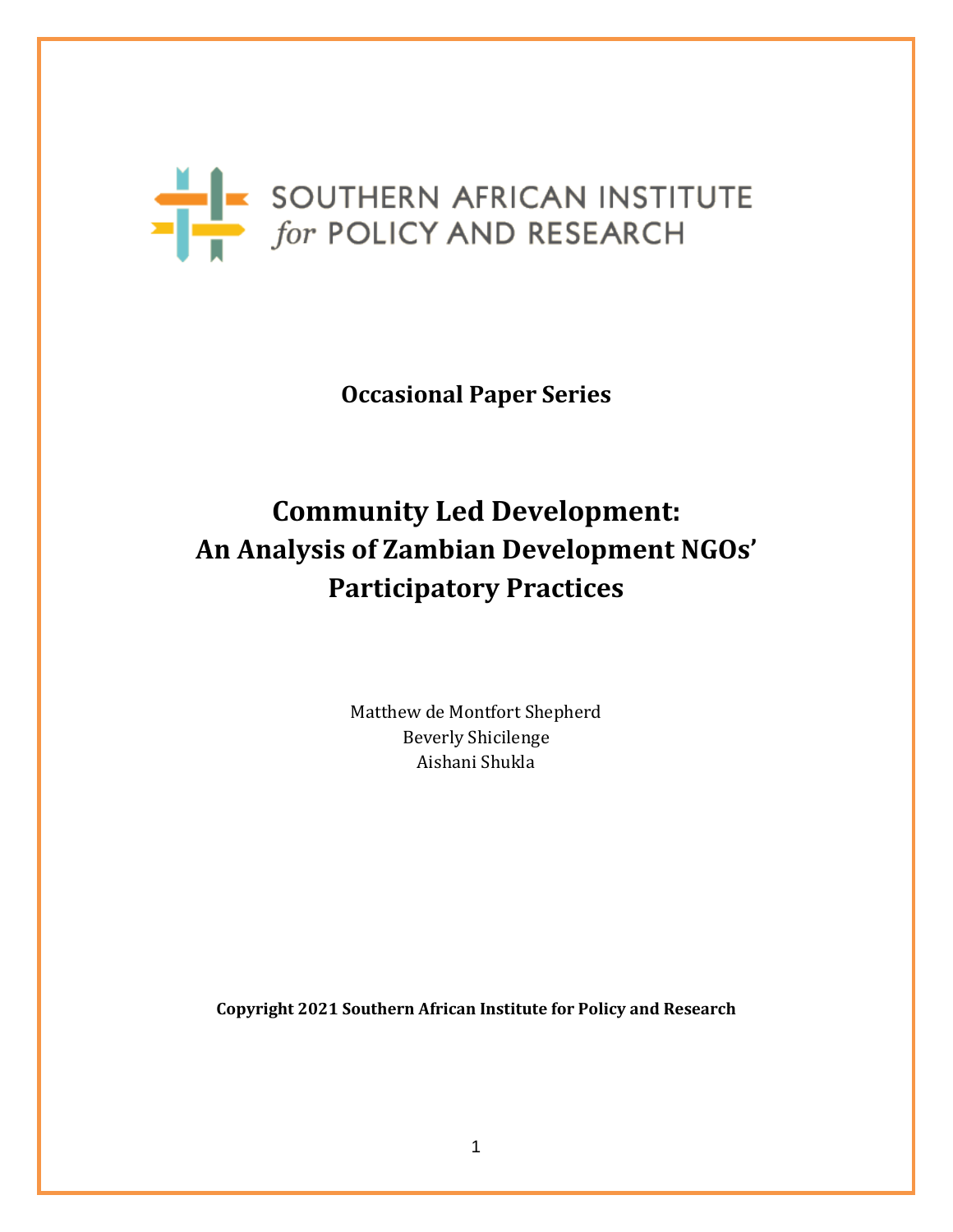# **Table of Contents Acronyms Introduction**

# **Background**

2.1 The Zambian Aid Sector

2.2 Participatory Development

2.2.1 Feedback Mechanisms

2.2.2 Arnstein's Ladder of Citizen Participation

2.2.3 The CLD Assessment Tool

2.3 Components of a Participatory Development Project Approach

2.3.1 Pre-Project

2.3.2 Ownership of Funds

2.3.3 Monitoring & Evaluation

2.3.4 Human Resource Management

2.3.5 Information Sharing

2.3.6 Accountability

# **Methodology**

3.1 Literature Review

3.2 Stakeholder Interviews

# **Results and Discussion**

4.1 Organization Case Studies, Analysis, and Evaluation

4.1.1 Organization A

4.1.2 Organization B

4.1.3 Organization C

4.1.4 Organization D

4.1.5 Organization E

4.1.6 Organization F

4.2 Comparison of Findings

4.3 Results from Community Leader Interviews

4.3.1 Community Members' Willingness to Participate

4.3.2 Information Sharing

4.3.3 Ownership of Funds

4.3.4 Accountability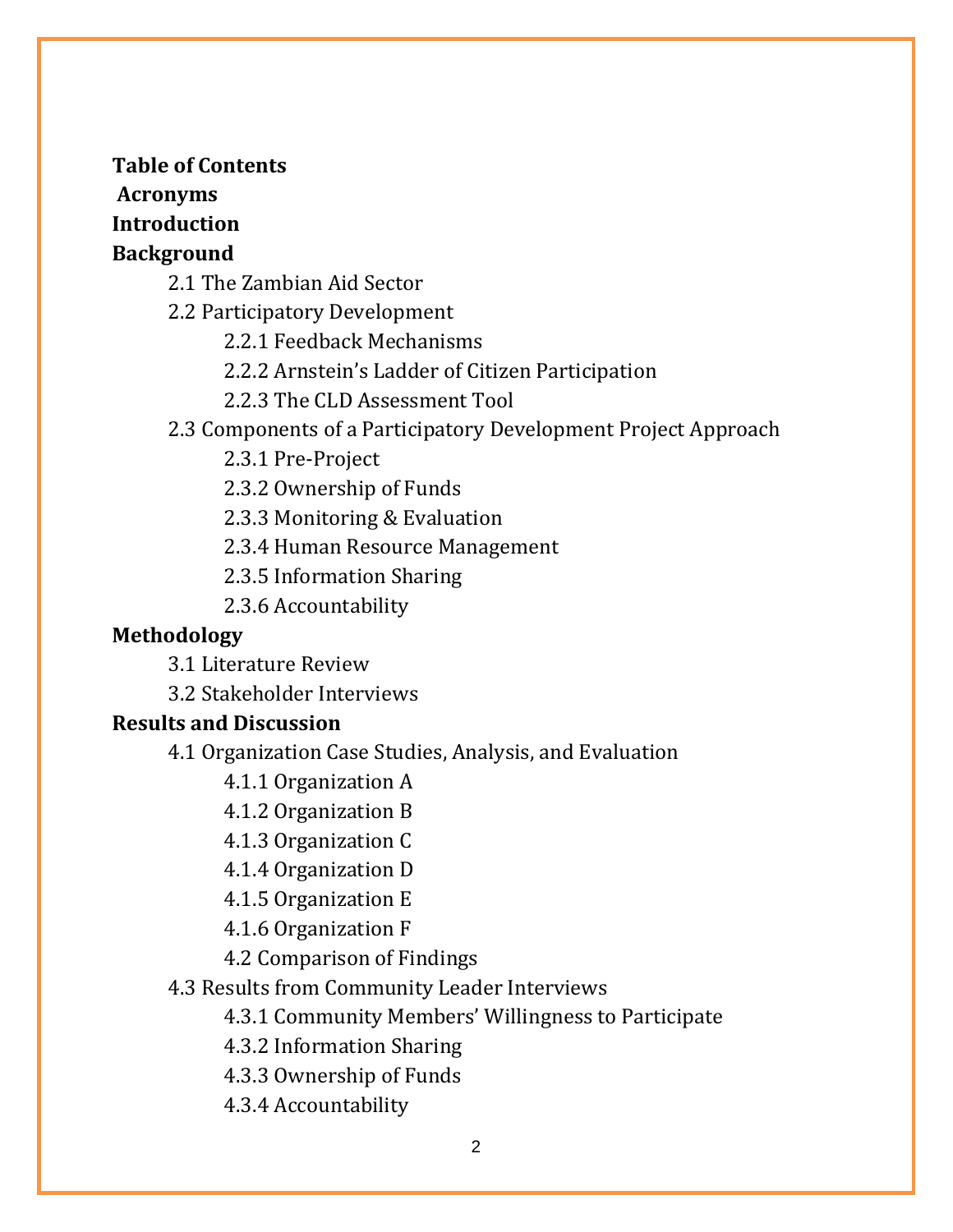4.3.5 PPA

4.3.6 M&E

4.3.7 Staffing

4.3.8 Use of Technology

4.3.9 Equal Access to Participation

4.3.10 General

4.4 Analysis

# **Recommendations**

5.1 Implementing Structured HR Practices

5.2 Empowering Communities to Take Greater Ownership of Funds

5.3 Strengthening Communication Channels Between Community Members and NGOs

5.4 Concretizing Stronger Accountability Measures

5.6 Utilizing Simple and Effective Techniques to Facilitate Community Participate Before, During, and After a Project

**Conclusion**

**Limitations**

**Acknowledgements**

**References**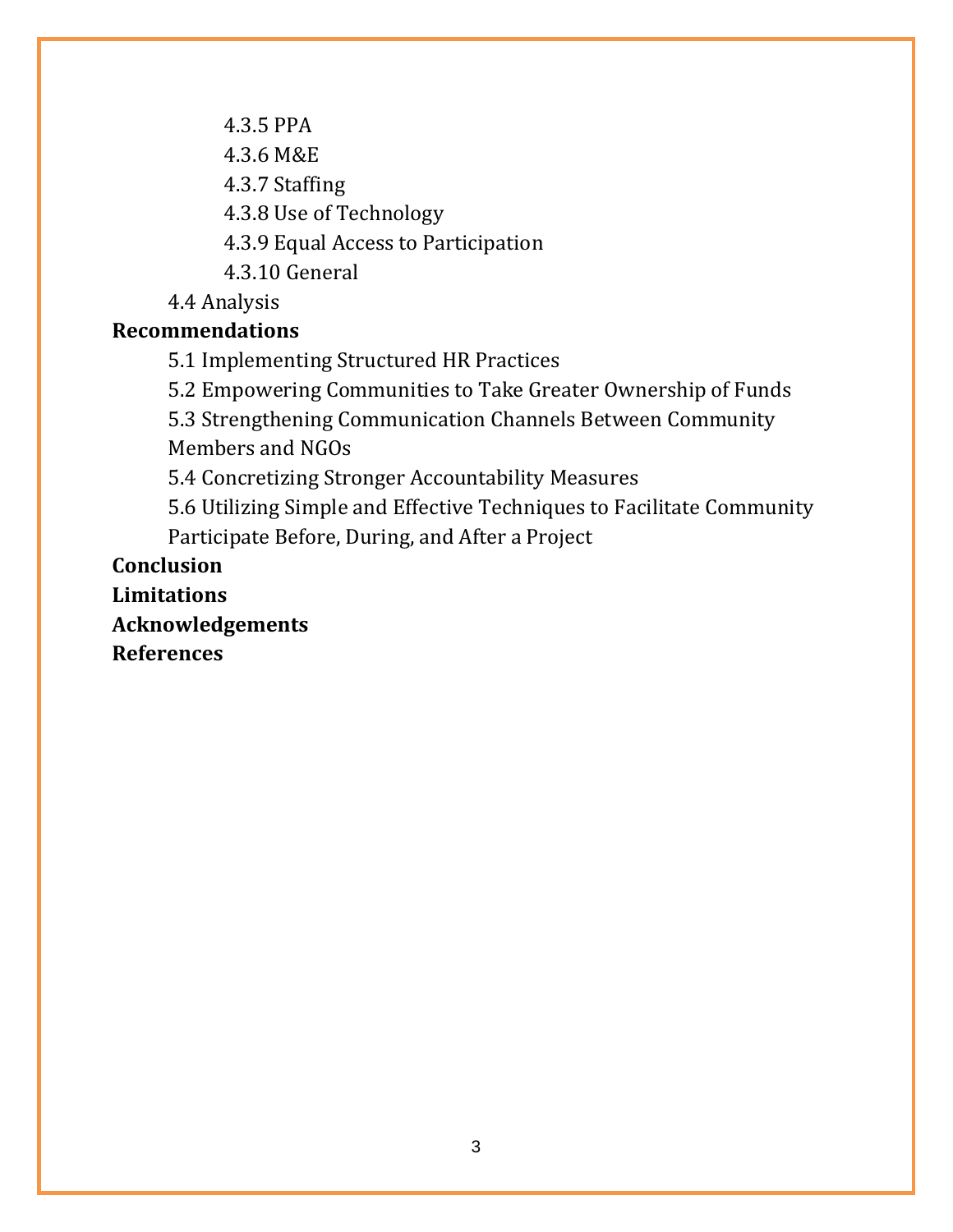# **Abstract**

The Republic of Zambia, a landlocked country in Southern Africa, has been home to a growing number of NGOs seeking to combat poverty and advance social good in recent years. Historically, however, the communities most impacted by problems have been given little input in the development-related processes and decisions that impact their lives. In our paper, we utilize a literature review and interviews with Zambian NGOs and community leaders to analyze the community feedback mechanisms that Zambian NGOs currently have in place. We then make recommendations about policies and practices that can potentially enable Zambian NGOs to better employ communities' perspectives in their development work.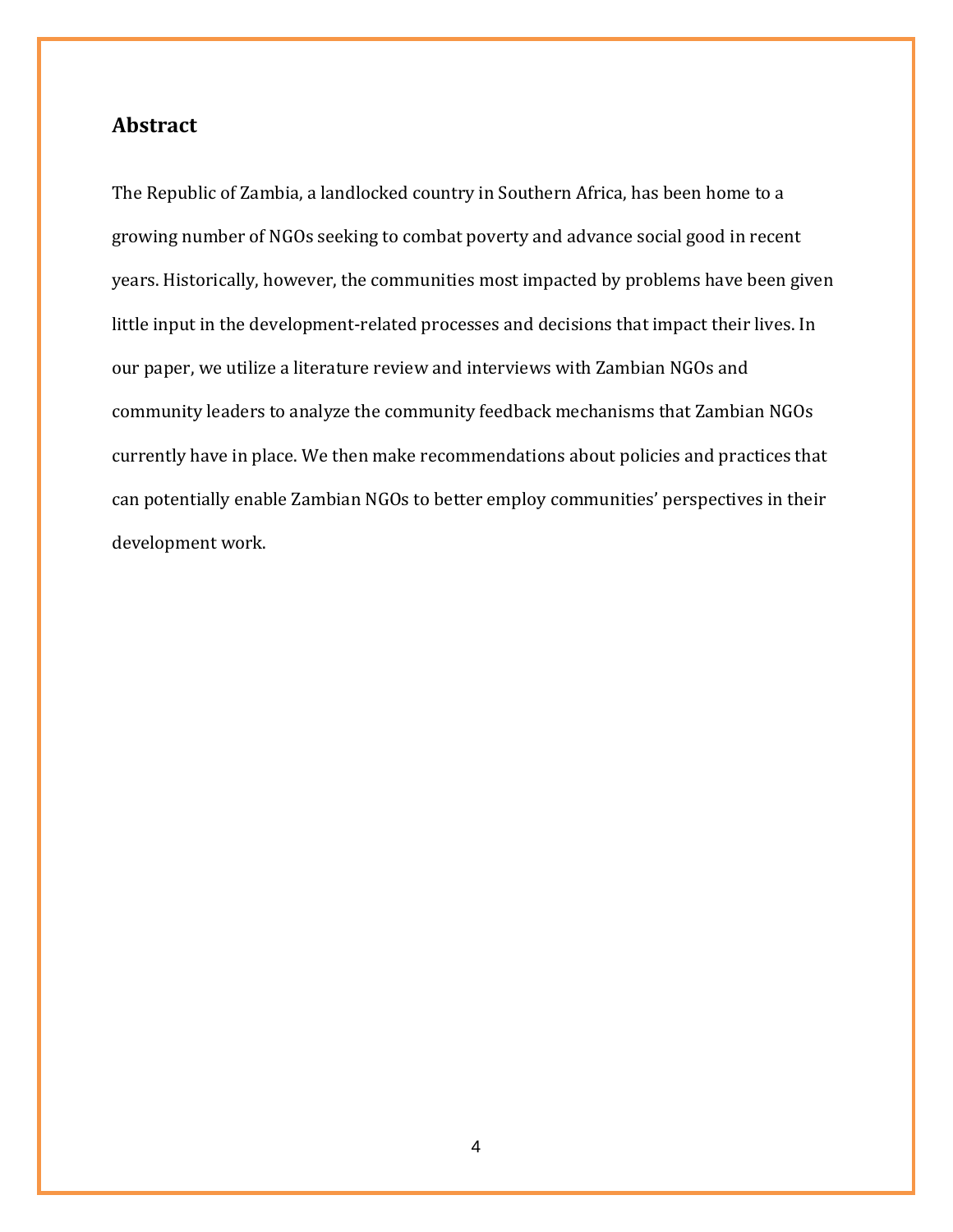# **Acronyms**

CLD - Community Led Development

MCLD - Movement For CLD

NGO- Non-governmental organization

INGO - International non-governmental organization

LNGO - Local non-governmental organization

PRA - Participatory Rural Appraisal

PLA - Participatory Learning & Action

RRA - Rapid Rural Appraisal

PPA - Pre-Project Analysis

M&E - Monitoring & Evaluation

PM&E - Participatory Monitoring & Evaluation

CM&E - Conventional Monitoring & Evaluation

RM&E - Results-based Monitoring & Evaluation

BFM - Beneficiary Feedback Mechanism

ICT - Information Communication Technology

SMS - Short Message Service

LFA - Logical Framework Analysis

MSC - Most Significant Change

OH - Outcome Harvesting

OM - Outcome Mapping

HRM - Human Resource Management

PB - Participatory Budgeting

VMC - Village Management Committee

VO - Village Organization

CB - Community Advisory Boards

LFSP - Livingston Food Security Project

ZRDA - Zambian Road Development Agency

WHO - World Health Organization

JICA - Japan International Cooperation Agency

UNHCR - United Nations High Commissioner for Refugees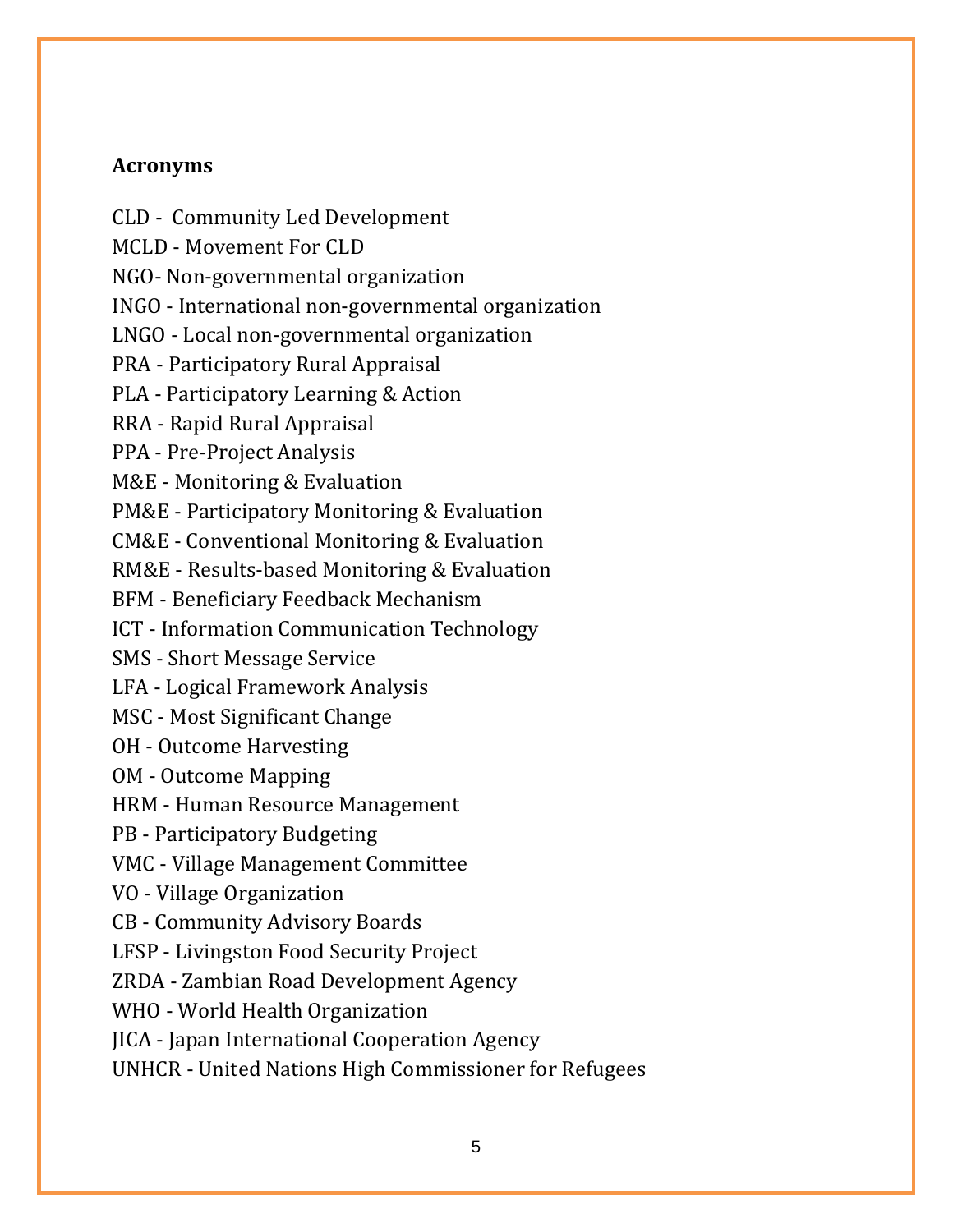# **1.Introduction**

Community Led Development (CLD) is a term used to typify a process where community members have control over the decisions, resources, and processes involved in the development projects that operate within their communities. The Movement for Community Led Development (MCLD) defines CLD as the "process of working together to create and achieve locally owned visions and goals," (MCLD), although the term has been defined in countless different ways. CLD exists as an ultimate goal on the continuum of participatory development, which broadly refers to development processes that seek to engage and empower the local population (Aziz, 2008). The rising popularity of CLD has led community leaders to reevaluate the merits of a bottom-up development approach.

Many Zambian citizens and organizations have become more vocal advocates for CLD, a likely byproduct of the country's rapidly growing development sector, which receives nearly a hundred millions dollars in foreign aid each year (Global Economy, 2019). In particular, Zambian non- governmental organizations (NGOs), which are primarily responsible for implementing development projects within Zambian communities, are increasingly eager to give Zambian community members power in decision making. In this paper, we seek to understand important components of a CLD approach and assess Zambian NGOs' existing CLD practices, with a particular emphasis on assessing their community feedback mechanisms, to analyze how they can bridge gaps in their development processes and more effectively facilitate a community-led approach.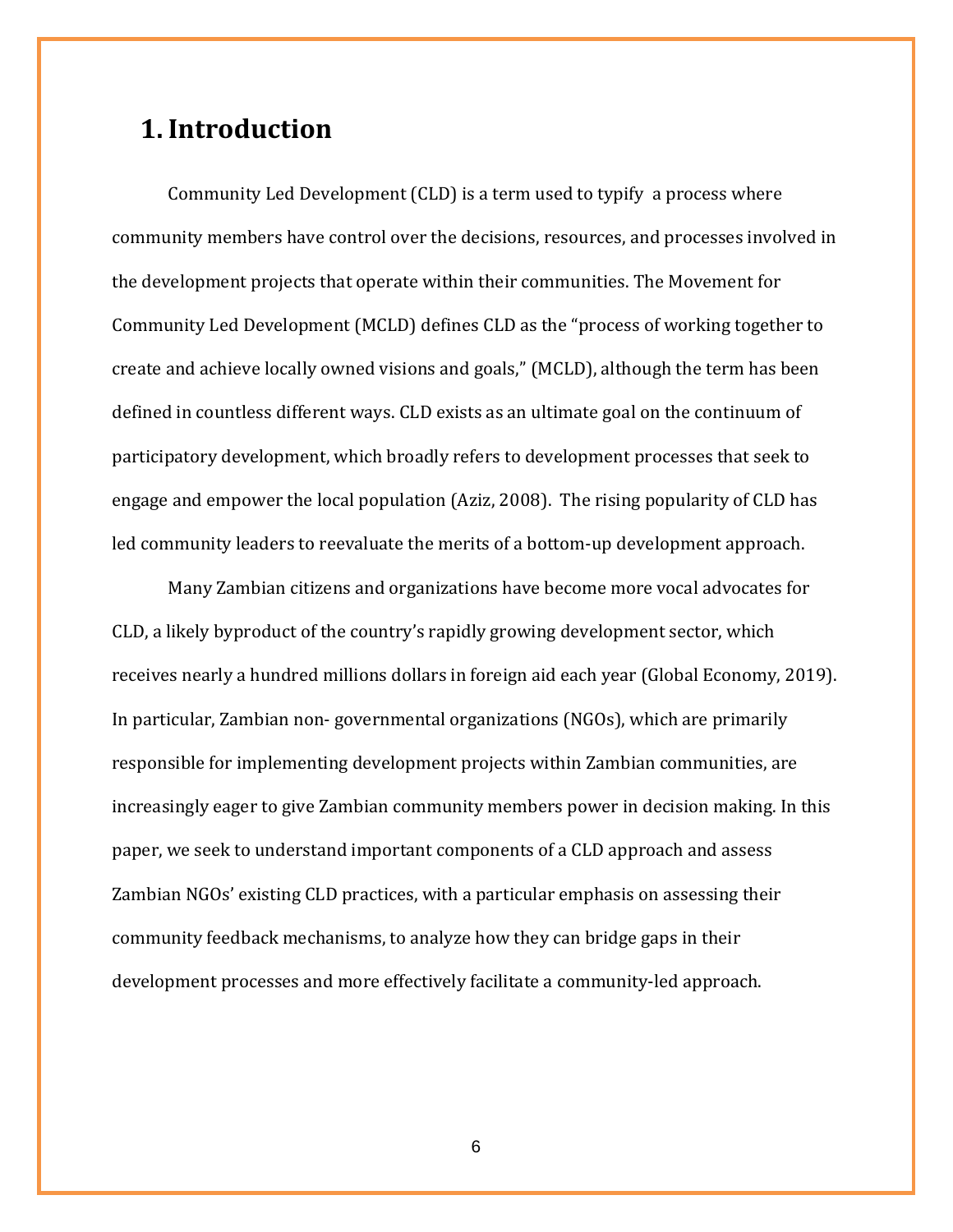## **2. Background**

This section provides a brief overview of the Zambian aid sector and describes and discusses the relevance of a participatory development approach, in addition to delineating a framework that can be used to measure the scope of an organization's participatory practices. It also details six components of a participatory development approach that we have identified as critical for analyzing Zambian organizations' CLD practices.

# **2.1. The Zambian Aid Sector**

The Republic of Zambia has a population of about 18 million people, with close to 60% of its population living below the poverty line [\(World Bank,](https://databank.worldbank.org/data/download/poverty/33EF03BB-9722-4AE2-ABC7-AA2972D68AFE/Global_POVEQ_ZMB.pdf) 2020). Despite its recent classification as a lower-middle income country [\(UNDP, 2017\)](https://www.zm.undp.org/content/zambia/en/home/projects/InclusiveBusiness.html), Zambia's Gini index, 57.1, is the third highest globally and reflects its growing income inequality in both rural and urban areas over the past three decades  $(Equity Watch)$ . An unemployment rate of 15%, low access to sanitation, and high mortality rates from chronic disease and HIV/AIDS [\(Sopitshi & Niekerk,](https://healthmarketinnovations.org/sites/default/files/Final_%20CHMI%20Zambia%20profile.pdf) 2015) have continued to pose obstacles to Zambia's further growth and development.

NGOs have been important actors in combating many of these problems. The proliferation of NGOs within Zambia was, in large part, a phenomenon of its period of economic and political liberalization after 1991, when NGOs expanded their work across most sectors of the economy in response to a decline in the state's provision of public services (**ZCSD, 2010**). NGOs are important in contemporary Zambia, where they promote "civic education, advocacy, human rights, social welfare, development" and other activities and programs for the public's benefit [\(SDG Philanthropy, 2017\)](https://www.sdgphilanthropy.org/NGOs-Zambia).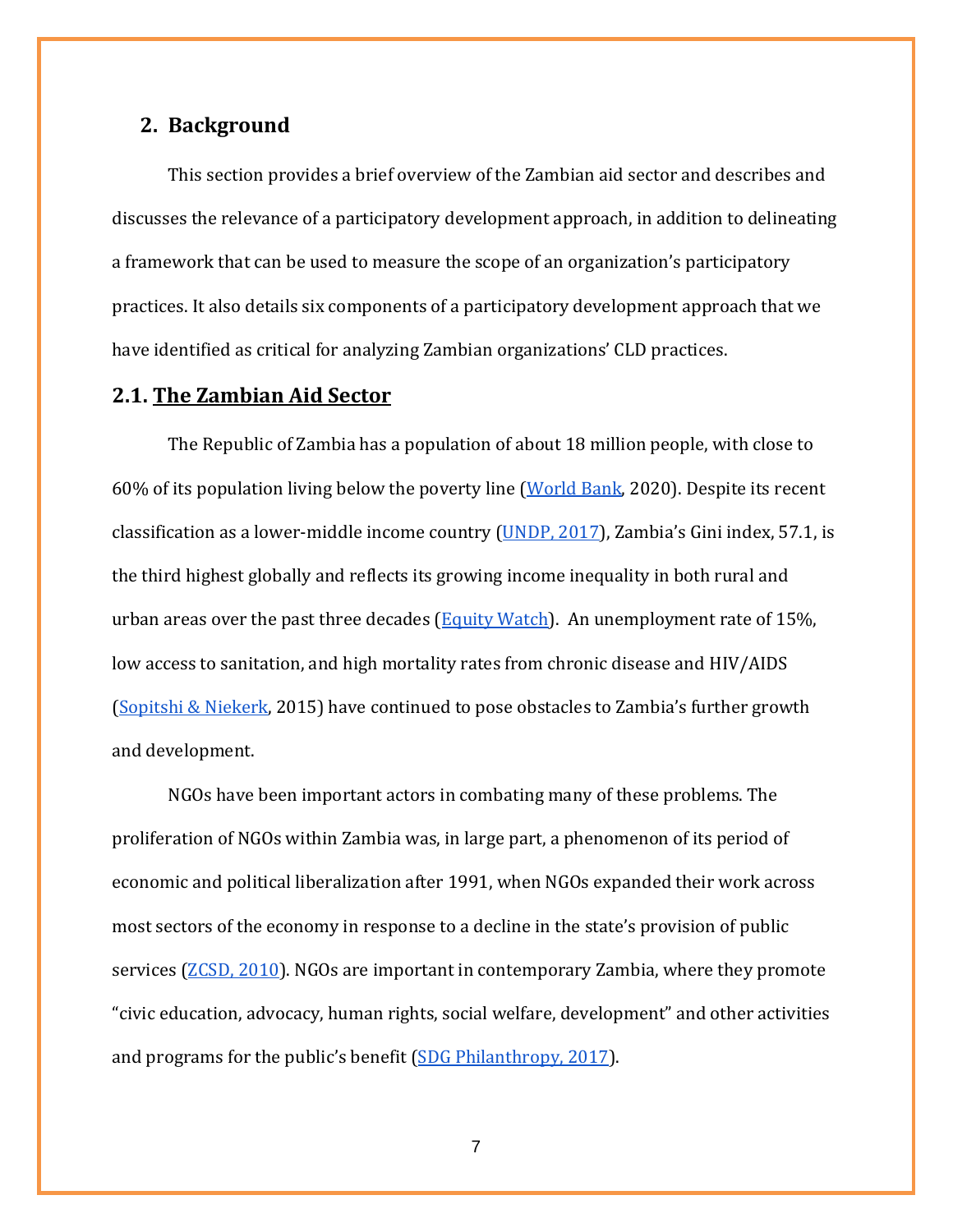A range of International NGOs (INGOs) and Local NGOs (LNGOs) occupy a number of important roles within Zambian civil society. The movement for a decentralized, community-driven Zambian aid sector has been advanced by the government recently. Additionally, some international NGOs within Zambia have helped pave the way in implementing participatory approaches that involve community members' feedback and strengthen communities' capacities. Certain local NGOs have also been promoting greater participation among community members impacted by development projects.

Generally, however, there are challenges that seem to impede a larger number of NGOs from employing participatory development approaches. The Zambian World Wide Fund noted that it is key for Zambian NGOs to establish relationships with local traditional and political leaders, something that is especially challenging because Zambia has 73 tribes that each have their own dialect (Lupele, 2003). In many impoverished communities, low literacy levels, a lack of capacity to engage in project policy planning, implementation, and evaluation, and gender inequalities prevent the full participation of community members (Mpolomoka et. al, 2018).

## **2.2. Participatory Development**

In this section, we will describe feedback mechanisms, which provide the basis for quality participatory development techniques, outline the framework we will later use to evaluate Zambian NGOs' practices, and describe the limitations of a typical CLD assessment tool in gauging the extent to which organizations employ participatory practices.

#### *2.2.1. Feedback Mechanisms*

Feedback mechanisms are "the systems and processes that give the recipients of aid the opportunity to comment, make suggestions, express gratitude or criticise the products,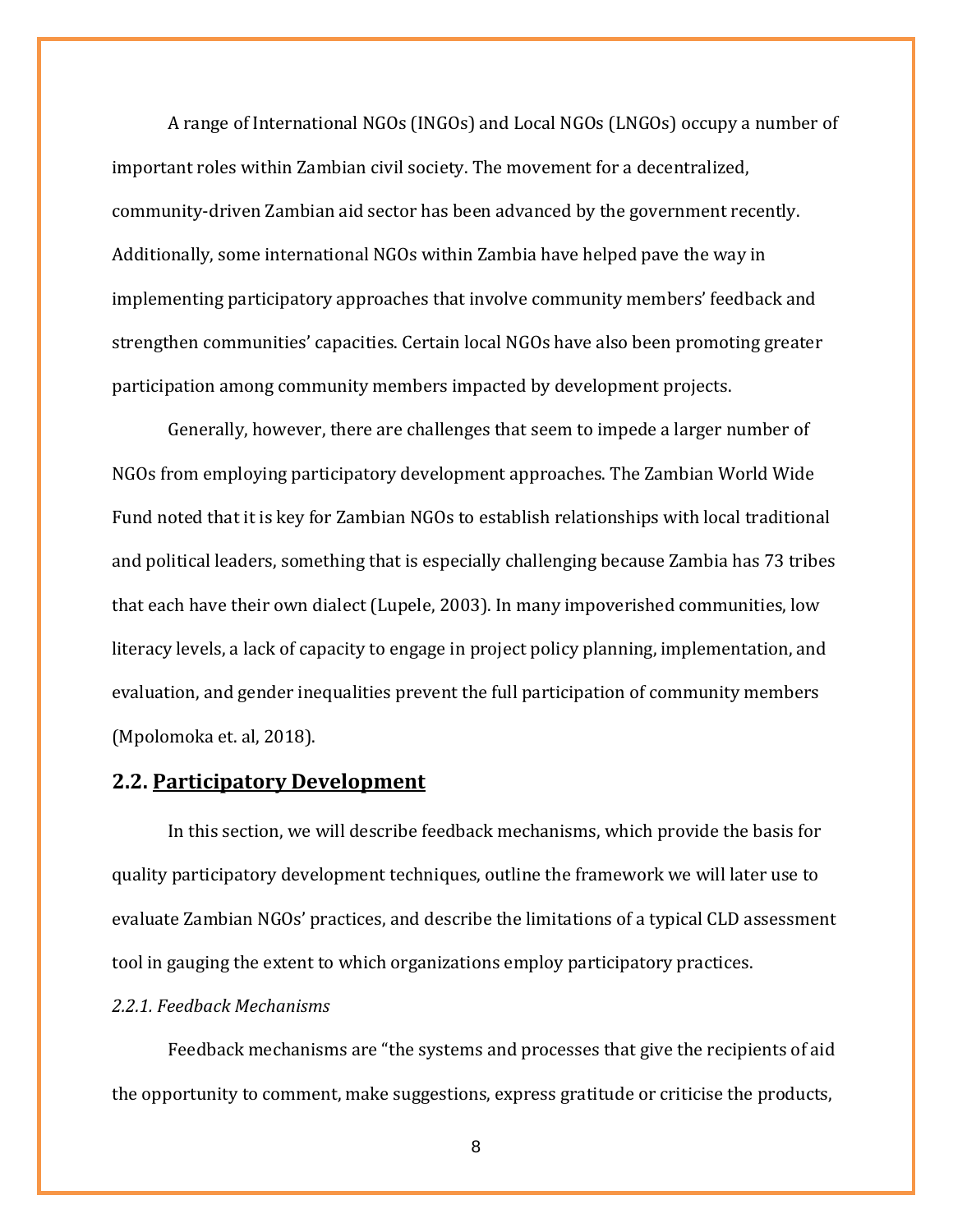services or targeting of an aid project of which they may be recipients' [\(Jump, 2013\)](http://devinit.org/wp-content/uploads/2013/08/Beneficiary-feedback-mechanisms.pdf). Effective feedback mechanisms support the collection, acknowledgement, analysis, and response to received feedback [\(Bonino et. al, 2014\)](https://www.cdacollaborative.org/wp-content/uploads/2016/01/Humanitarian-Feedback-Mechanisms-Research-Evidence-and-Guidance.pdf) and can be integrated into NGOs' project cycles or maintained as separate tools. As such, NGOs' feedback mechanisms encompass processes including methods for assessment, program design, monitoring and evaluation, accountability mechanisms, and typical complaint and response mechanisms [\(CDA, 2011\)](https://reliefweb.int/sites/reliefweb.int/files/resources/full_report_63.pdf). Ideally, feedback mechanisms will form a closed feedback "loop", where a two-way flow of information is established between NGOs and community members, in which the information and responses NGOs gather from community members are relayed back to communities (Bonino et. al, 2014). Feedback mechanisms will constitute a central component of our paper, as they undergird all of the components we have identified as necessary for a participatory development approach.

#### *2.2.2. Arnstein's Ladder of Citizen Participation*

Citizen engagement is not binary but, rather, can be conceptualized as a continuum where various possible levels of engagement exist. In 1969, Sherry Arnstein ranked variations of citizen engagement from low to high through a ladder-like typology called "A Ladder of Citizen Participation," (Arnstein, 1969).

The ladder has 8 rungs that represent increasing levels of participation. It moves from nonparticipation, where citizens have no power, to degrees of tokenism, where citizens are granted counterfeited power for appeasement, to degrees of citizen participation, where citizens have usable power. Within the nonparticipation rungs, manipulation involves influencing the public and gaining its support through propaganda. Similarly in the therapy stage, those in power impose paternalistic practices onto citizens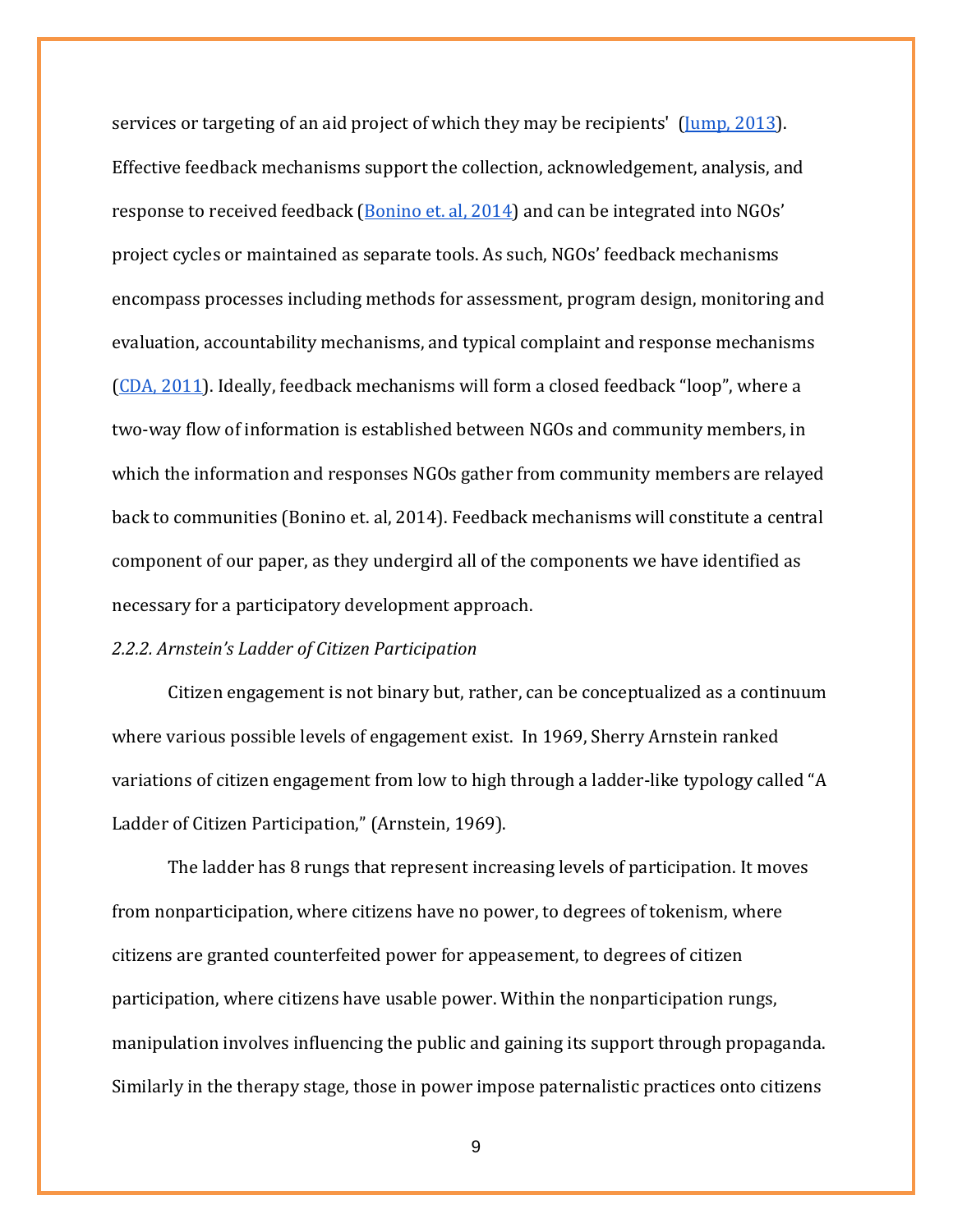without their input to 'cure' them. In the next rung, institutions inform citizens of their rights and options but often emphasize one-way feedback flows that do not allow citizens to provide their input. Consultation involves institutions asking for citizen opinions, while placation involves picking certain citizens and allowing them to advise or plan, but maintaining the authority of power holders to judge citizens' input. Partnership, delegated power, and citizen control are respectively when communities share equal power, gain majority power, and ultimately have total power to plan and manage programs.

Arnstein admits the ladder's separation into eight distinct rungs is somewhat arbitrary and not mutually exclusive. The typology also "does not include an analysis of the most significant roadblocks to achieving genuine levels of participation," (Arnstein, 1969). Using Arnstein's ladder as a grading scale can provide some insight into how power holders broadly include community members, but a rubric that is more specific to the nonprofit sector is necessary to more comprehensively grade organizations.

## *2.2.3. The CLD Assessment tool*

In 2019, The Movement for CLD (MCLD), a consortium of over 70 INGOs and hundreds of LNGOs, developed a list of 11 distinguishing CLD characteristics that became the basis for a rubric called the CLD Assessment Tool (Veda, 2020). The 11 characteristics are: participation and inclusion, voice, community assets, capacity development, sustainability, transformative capacity, collective planning and action, accountability, community leadership, adaptability, and collaboration. These 11 characteristics are drawn upon to create different dimensions that organizations rank themselves in.

The tool "functions as a generative, learning focused tool that organizations can use to assess where their internal practices are when set against their overall goals and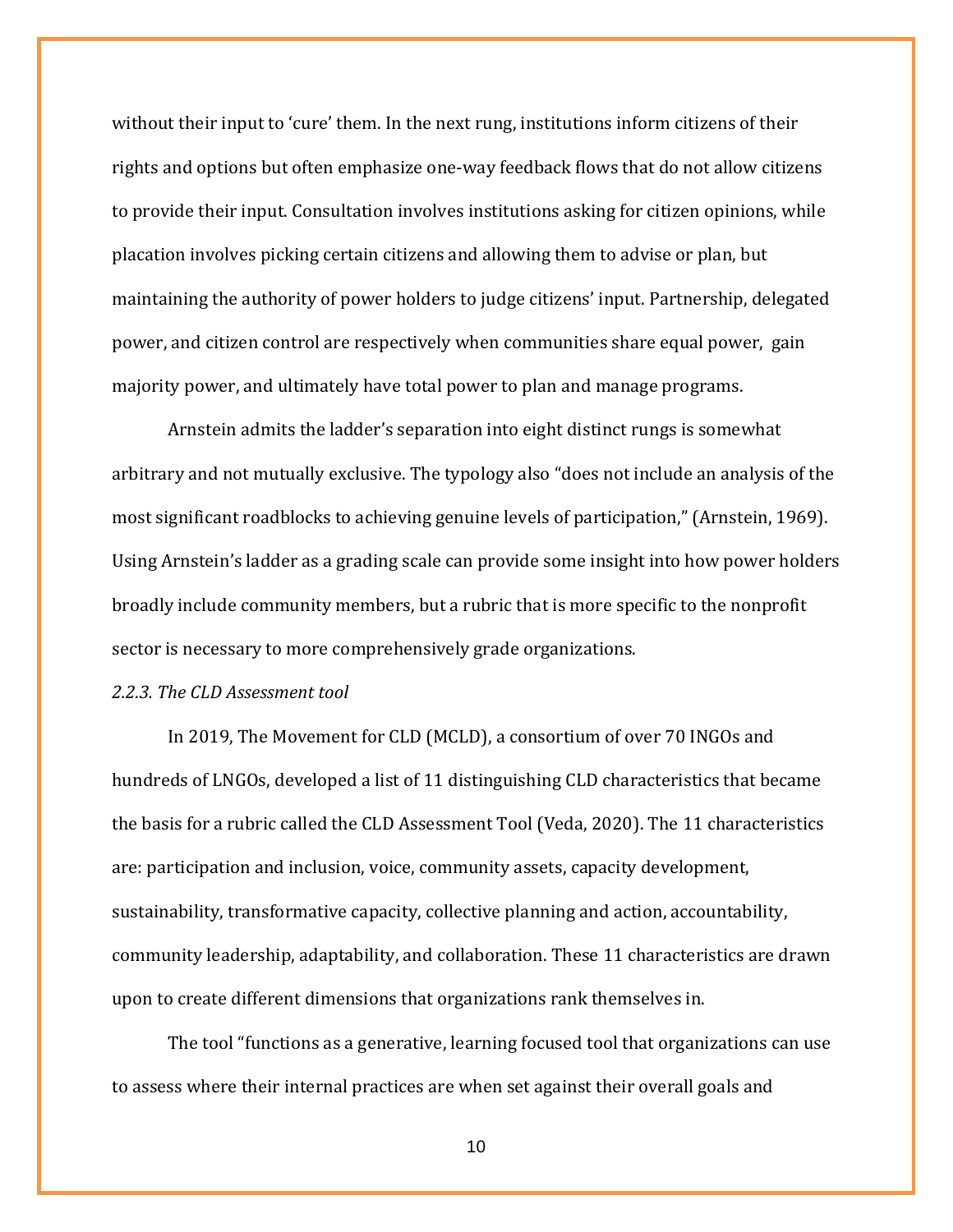compared to the collective experience of other community-led practitioners," (Veda, 2020). This gives the tool limited utility. First, in a survey of both local NGOs and INGOs, ZGF finds organizations overestimate the degree to which they facilitate CLD, possibly due to overconfidence or social desirability bias  $(ZGF, 2020)$  $(ZGF, 2020)$ . Secondly, the tool does not help third-party, external evaluators assess how community-led organizations are. Third, the tool provides areas that an organization can improve in, but it does not give any indication of how the organization should improve. Our framework identifies important elements that facilitate citizen feedback and promote collective action by identifying a list of six factors.

# **2.3. Components of a Participatory Development Project Approach**

The six factors are crucial factors in determining the efficacy of an organization's CLD approach and form the basis for our analysis of Zambian NGOs. We define and describe each factor, make a distinction between typically 'conventional' and 'participatory' approaches to the factor, and provide examples of projects that employ participatory approaches.

#### *2.3.1. Pre-Project*

Pre-project analysis entails the analysis of "project stakeholders and their influence and relevance to the project as well as [the] needs and problems'' [\(The CBM\).](https://clubniset.files.wordpress.com/2012/11/pcmhandbook-new-version_coversheet.pdf) In this portion of the project, NGOs typically conduct a situational analysis, which allows NGO field staff to not only identify key stakeholders involved in and affected by the project. They also usually conduct needs assessments to understand problems and priorities of beneficiaries [\(World Bank, 1996\).](https://documents1.worldbank.org/curated/zh/673361468742834292/pdf/multi0page.pdf) 

NGOs that take conventional, structured approaches to the pre-project analysis stage often employ time-constrained, top-down approaches, such as Rapid Rural Appraisal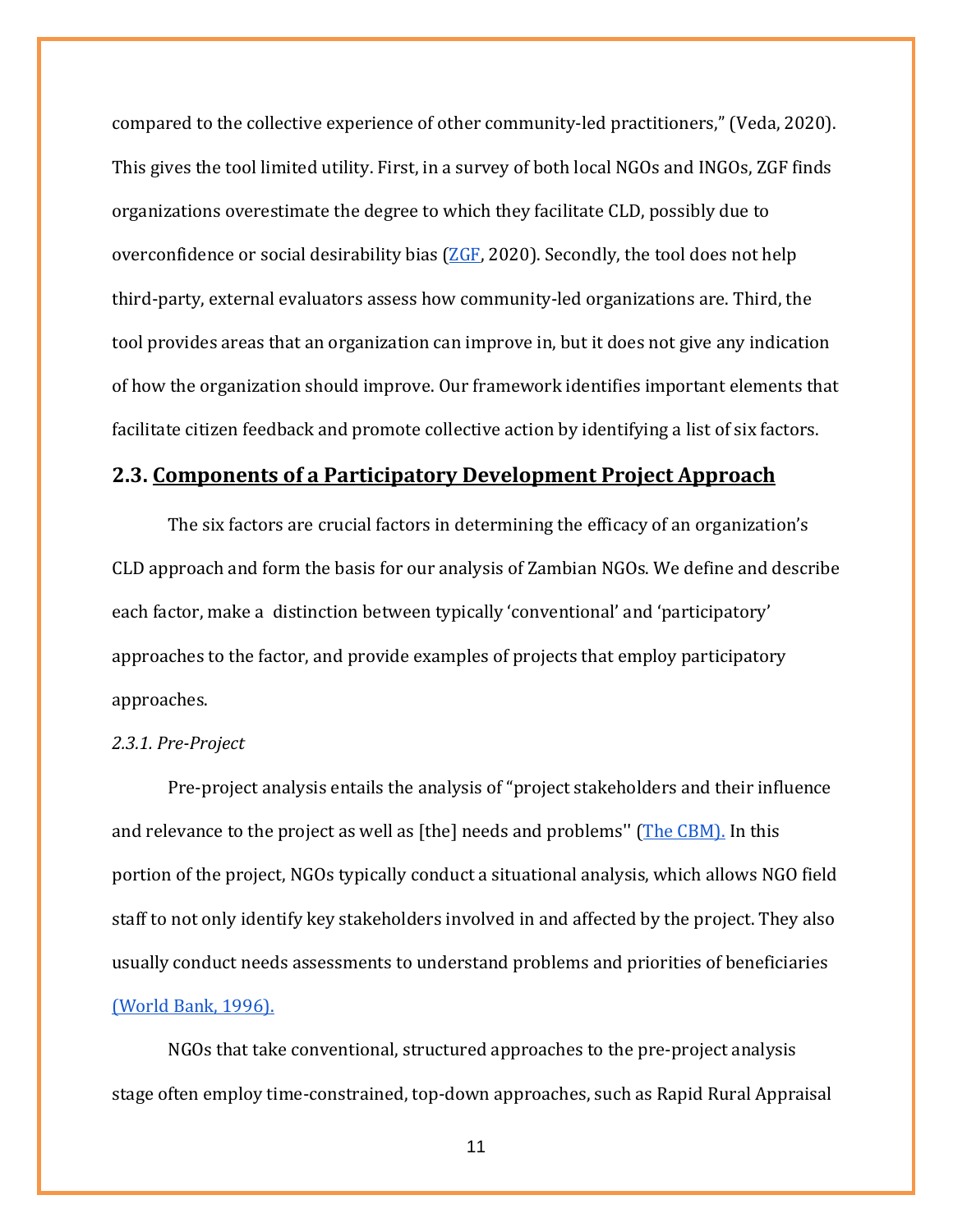(RRA) to collect, analyze, and evaluate information on local knowledge and conditions quickly through semi-structured activities, typically in one to three day[s \(Cavestro, 2003\).](https://liberiafti.files.wordpress.com/2013/08/cavestro_participatory-rural-appraisal-concepts-methodologies-techniques.pdf) Although RRA techniques enable evaluators to learn about communities by obtaining information from locals, it has been described as an extractive methodology [\(Chambers,](https://www.jstor.org/stable/23818769)  [1996\)](https://www.jstor.org/stable/23818769) because it rapidly acquires and uses information according to external evaluators' needs and concentrates it at higher levels, impeding communities from building their capacities to comprehend, circulate, and act upon new knowledge alongside field staff or other evaluators (Cavestro,2003).

Recent critiques of RRA as an insufficient mechanism for elevating community members' voices have led to the rising popularity of lengthier, bottom-up information gathering and application techniques such as Participatory Learning and Action (PLA) and Participatory Rural Appraisal (PRA) [\(Desa et. al, 2012\)](https://core.ac.uk/download/pdf/11494231.pdf), which take place over the period of several months to years [\(Shah et. al, 1999\). O](https://www.participatorymethods.org/sites/participatorymethods.org/files/embracing%20particiatpion%20in%20development_shah.pdf)wing to the frequent usage of PLA as an umbrella phrase that encompasses PRA in relevant literature, the term "PLA" can be assumed in this paper to include PRA practices but to refer to their usage in a more comprehensive manner and a longer time frame. PLA techniques aim to bring outsiders in only as facilitators to promote collective action among community members and can be grouped together in numerous ways to capture spatial data, temporal data, discrete data, and social relationships that constitute the basis for community members' feedback and highlight important relationships that affect feedback flows within a given community [\("Enhancing Ownership and Sustainability, Altarelli et. al\).](http://www.managingforimpact.org/sites/default/files/resource/enhancing_ownership_and_sustainability_part2.pdf) The set of tools and approaches that constitute PRA can be used in M&E.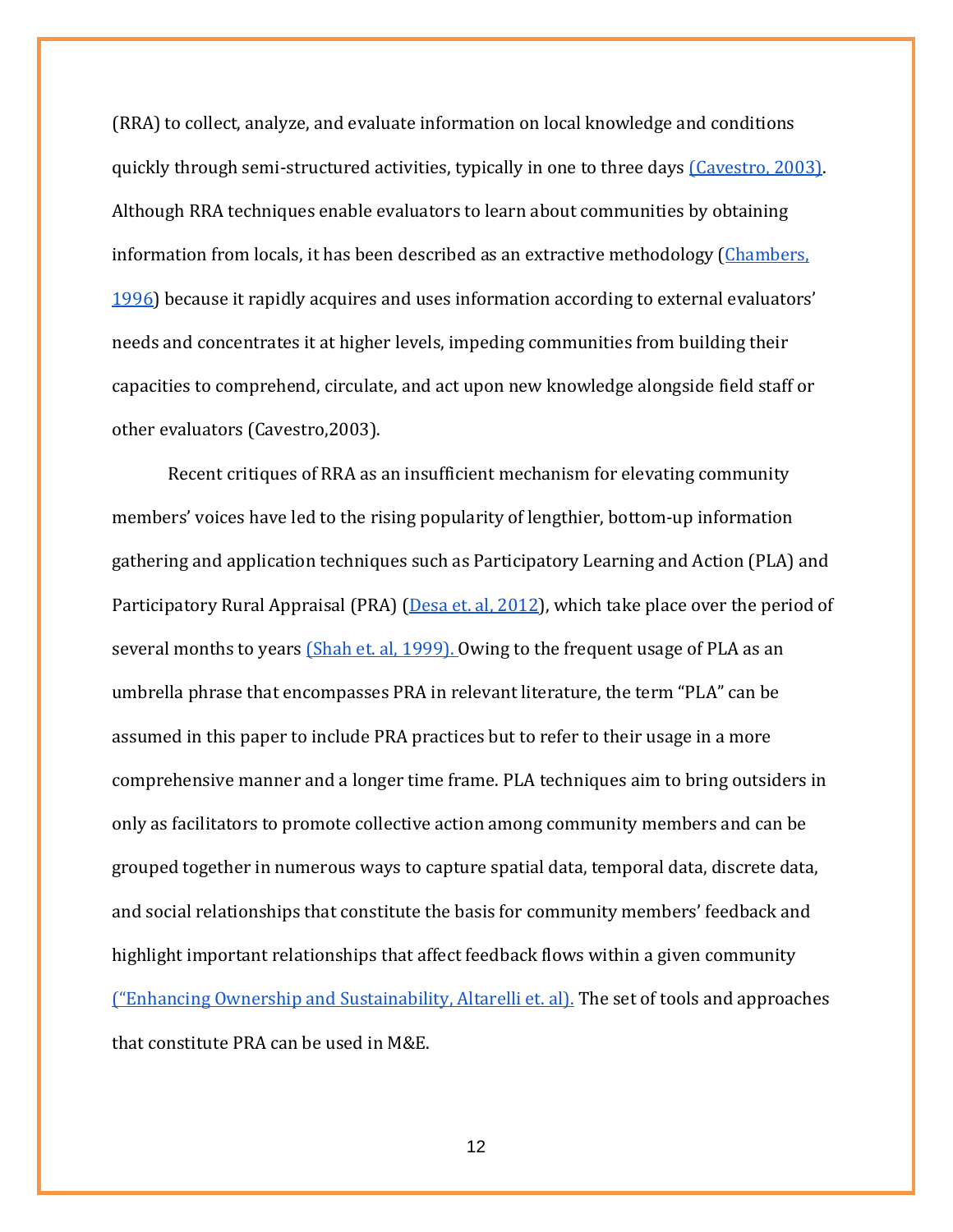In the conventional development project lifecycle, PPA is followed by the project design phase. In this phase, external agencies such as donors often identify concrete project objectives and indicators, commonly through tools such as Logical Framework Analysis (LFA). LFA has outside evaluators develop project indicators and objectives that they typically fit into a logical framework, a visual approach to project design [Bakewell&Garbut, [2005\).](https://www.alnap.org/system/files/content/resource/files/main/the-use-and-abuse-of-the-logical-framework-approach.pdf) Rigid project design approaches such as LFA can fail to commensurate the varying goals and purposes of communities by imposing a single focal problem onto projects and limiting opportunities for community feedback to advance the iterative process of project design [\(Des Gasper\)](http://pdf2.hegoa.efaber.net/entry/content/904/LF_problems_and_potentials_Des_Gasper.pdf). Of course, the efficacy of LFA and similar project techniques cannot be generalized. However, updating log frames tends to be cumbersome, so participatory LFAs are generally considered unfeasible.

Meanwhile, project design approaches such as Outcome Mapping (OM) provide alternatives for incorporating community members' feedback. OM builds capacity in communities of boundary partners, who are groups that interact directly with a project. *2.3.2 Ownership of Funds*

The scope and success of development projects is determined by the funding programs receive. Citizens may control planning, but without determining where funds are allocated, their level of participation is consultory.

Operational NGOs struggle to involve community members in funding practices because they often obtain funds through donations or grants from governments, foundations, companies, and individuals that limit their autonomy (Mostashari, 2005). As donors increasingly impose their own strategies onto grant requirements, NGOs sometimes act as contractors charged with implementing investor-driven plans (Gibson,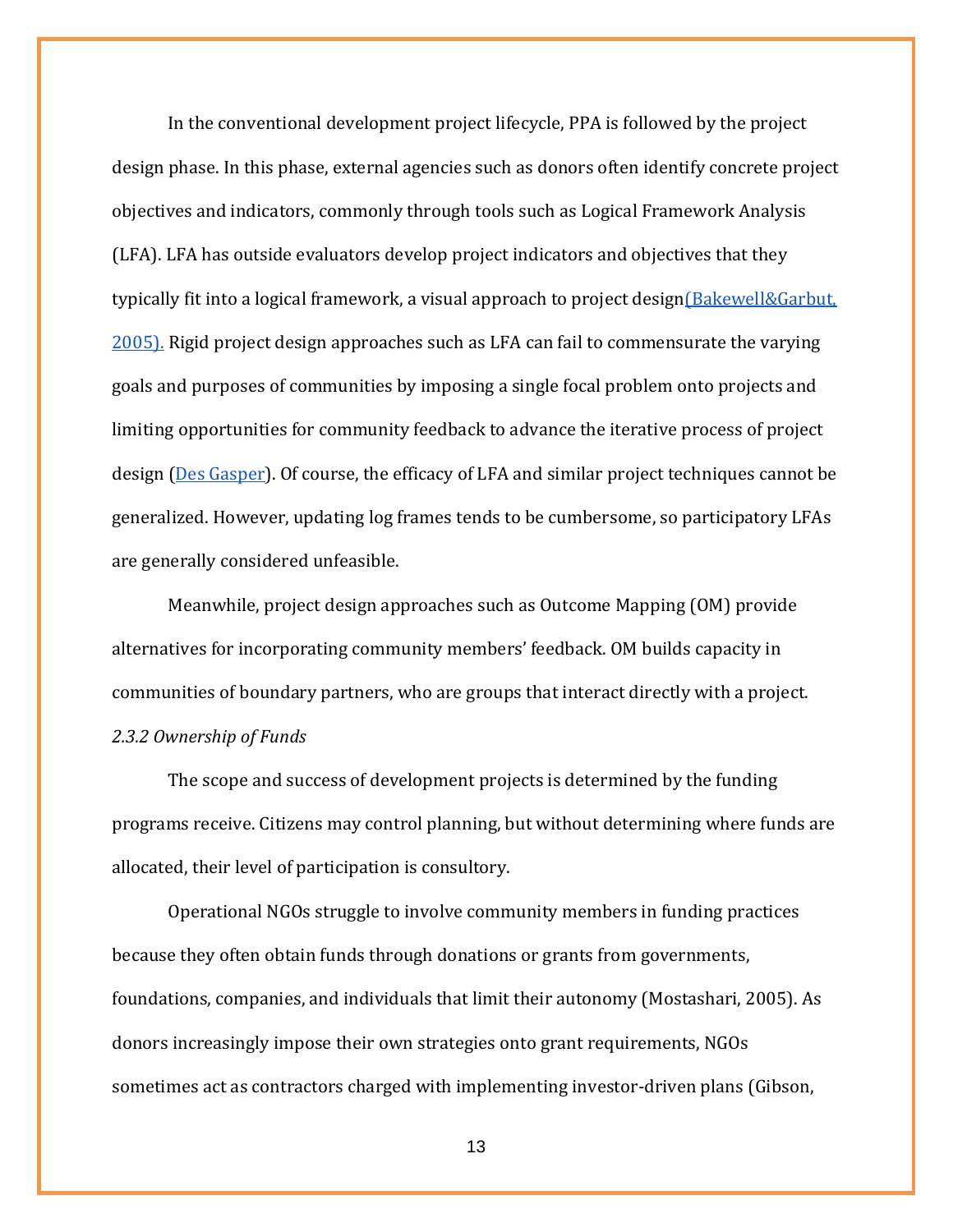2017). Consequently, barriers to participatory grantmaking include, "power imbalances, institutional priorities, legal regulations, and potential conflicts of interest," (Gibson, 2017). However, there are a number of funding structures that organizations can take advantage of.

For example, flexible funding, which gives organizations discretion on its use, can "enable needs-based programming and direction of resources based on a holistic assessment of needs, vulnerabilities, and risks," (UNHCR, 2020). UNHCR classifies types of flexible funding as: multi-year funding, softly earmarked, or unearmarked.

Multi-year contributions are funds for 24 months or more that keep community members engaged by expanding the possibility of their feedback to drive change. Softly earmarked funds allow UNHCR to use resources for a specified strategic objective across a range of locations and activities in accordance with identified priorities. Un-earmarked funding has no restrictions on its use and can allow NGOs to create projects based on community-identified needs, without influence or manipulation from outside funding agencies' requirements. (UNHCR, 2020).

If flexible funding cannot be obtained, a democratic medium exists. In Kabwe, for example, the Kabwe Municipal Council set up a system to involve communities in the budgeting process to increase residents' involvement in decision making. The council set up residents' development committees, composed of community members in given localities (Shah, 2007). The committees work with government department representatives to set and prioritize local goals. Representatives convert agreed upon goals into annual work plans, which are consolidated into annual departmental budgets (Shah, 2007).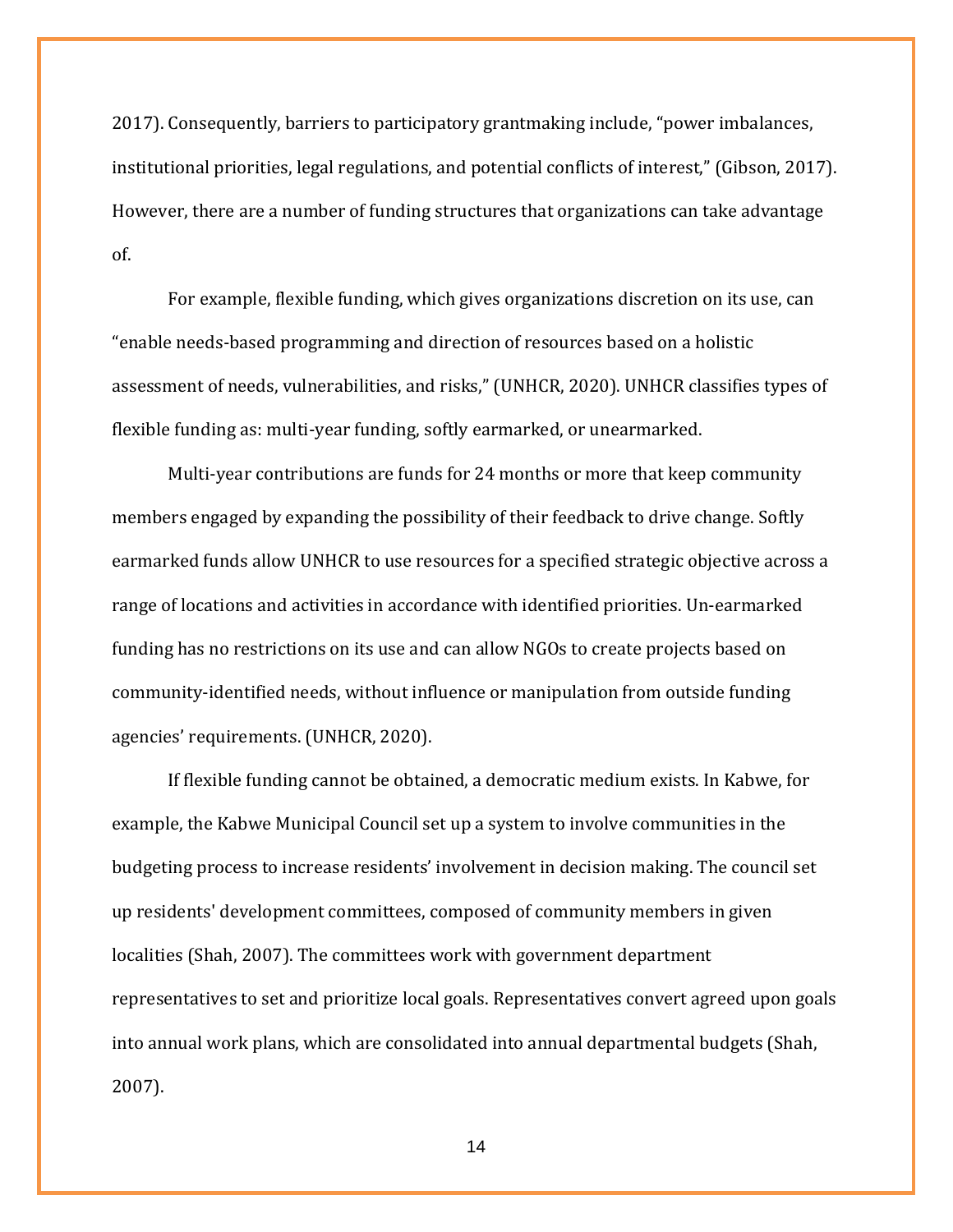This example is a form of participatory budgeting (PB), a "decision-making process through which citizens deliberate and negotiate over the distribution of public resources," (Wampler, 2000). In this process, NGOs initially define target communities and encourage community members to participate in the process (Wampler, 2000). After a project team works with community members to transform project ideas into feasible budget proposals, the community votes on the project that they feel most serves their need, and this project is implemented by the NGO.

# *2.3.3. Monitoring & Evaluation (M&E)*

Monitoring is a continuous process of assessment in a project or program during its agreed implementation schedule that involves collecting and analyzing information [\(Cassley & Kumar, 1987\)](https://www.scirp.org/(S(lz5mqp453edsnp55rrgjct55))/reference/ReferencesPapers.aspx?ReferenceID=1889029). Meanwhile, evaluation can be defined as a process which "determines systematically and as objectively as possible the relevance, effectiveness, efficiency, sustainability, and impact of activities in light of project performance".

Largely because of the fluidity of these two processes within a development project, monitoring and evaluation are often jointly referred to as M&E. "Conventional" M&E (CM&E) approaches typically employ top-down, output-centric processes while participatory approaches employ bottom-up, process-oriented techniques that focus on incorporating community feedback and building community capacity. (Otieno, 2019). Conventional M&E (CM&E) methods, like their pre-project method counterparts, typically involve outsider experts collecting types of quantitative data. Their focus on producing information that is 'objective' and 'quantifiable' can create distance between community members and evaluators [\(PRIA, 2014\)](https://pria-academy.org/pdf/ngom/NGOM6.pdf).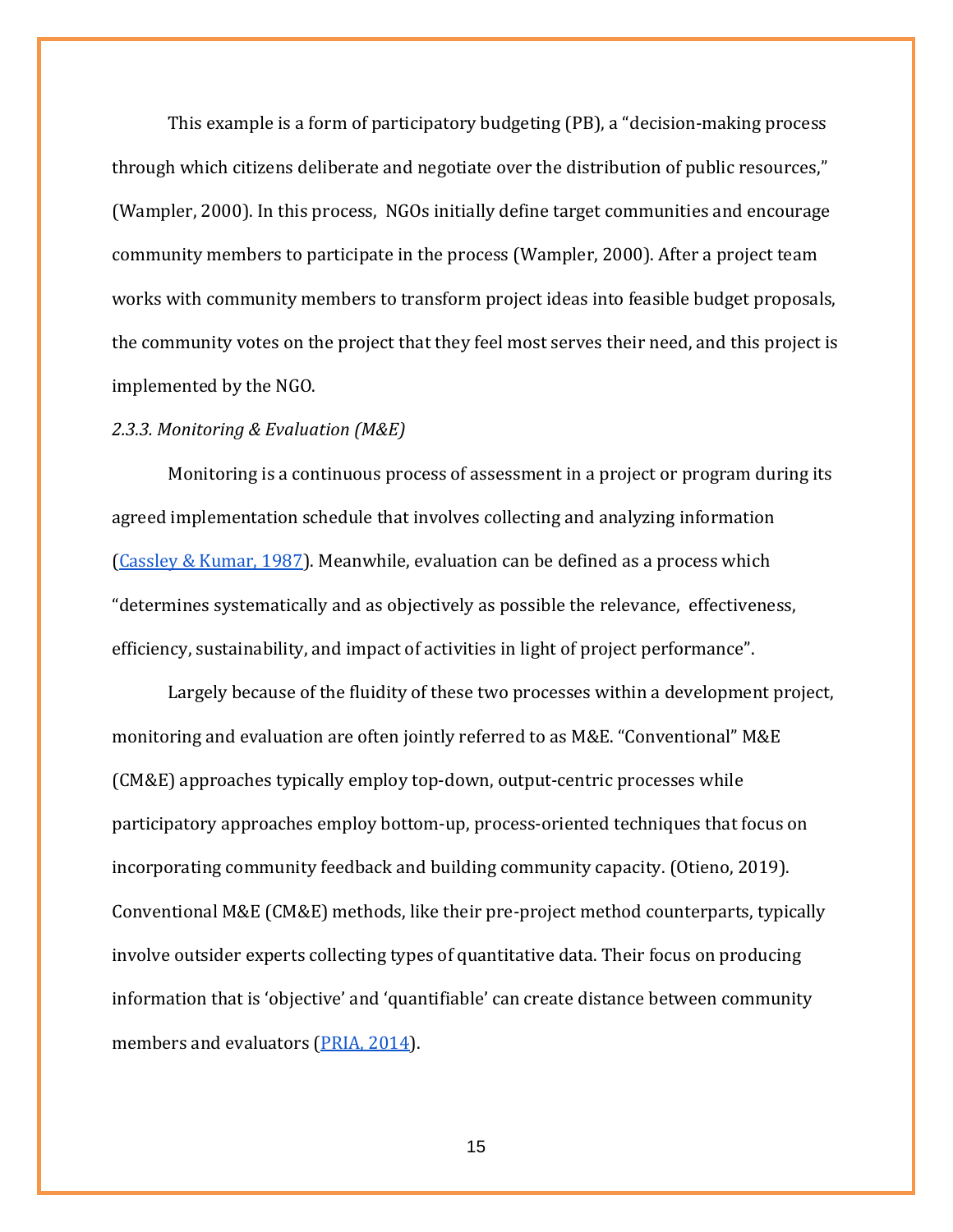CM&E aligns with a broader category of M&E approaches, results-based monitoring and evaluation (RM&E), which uses techniques including but not limited to quantitative surveys, externally-conducted biophysical measurements, and standardized interviews and focus groups to extract information from communities (PRIA, 2014). RM&E systems can be categorized as 'consultative' under Arnstein's ladder because, while they seek community members' opinions on projects, they extract information without establishing two-way communication between communities and NGOs can channel that information back to communities.

Conversely, PM&E tools and techniques are part of a process where local community members are active participants, rather than sources of information, in the development process[\(Dillon\)](https://sswm.info/arctic-wash/module-3-health-risk-assessment/further-resources-participatory-approaches-and-health/participatory-monitoring-and-evaluation). PM&E draws on many of the PRA/PLA tools that were described previously in the pre-project section, among others.

#### *2.3.4. Human Resource Management*

Human resource management (HRM) constitutes the policies, practices, and systems that influence employees' behavior, attitudes, and performances (Noe et al. 2017). Development NGOs' ability to employ participatory approaches is dependent on organizations creating a team that is committed and trained to implement community-led mechanisms within their organization, and then use HRM strategy and tactics to further mobilize the community to engage in collective action.

An HRM strategy that is aligned with the organizational strategy underlies core HRM activities. For example, the AMO model defines an employee's performance as a function of their ability, motivation, and opportunity (Appelbaulm et al. 2000). Employing this model can help create a work culture that promotes CLD.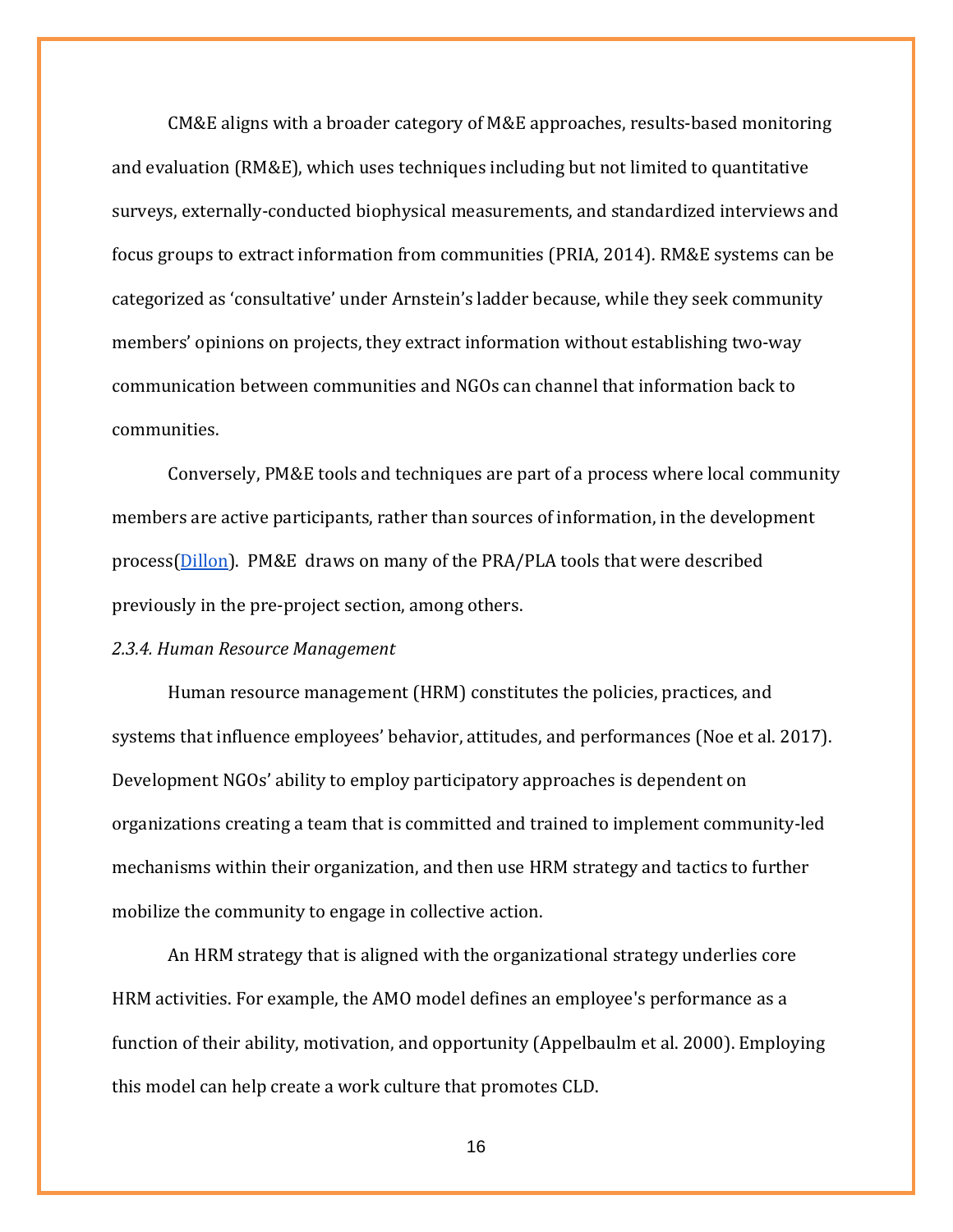Efficiency and rationalization, and increasing cost-cutting regulations from donors, can constrain NGOs from investing in HRM.Many NGOs also have project-oriented HRM strategies. If organizations are too focused on specific projects that end, the long term goals and purpose of the organization are unclear, making the creation of long term HRM policies useless.

Thus, many local NGOs suffer because of their inadequate core HRM policies, leading to unmotivated employees that are unable to work(Batti, 2013 & Baluch, 2021).

A sustainable two-way communication channel needs long-term and talented employees who are committed to the NGO for several years. CLD requires employees who are motivated and compelled to go above and beyond project requirements to truly be a conduit of local needs. Thus, redesigning HRM as a tool to enable, motivate, and empower both community members and staff to engage in community development is essential. *2.3.5. Information Sharing*

Information sharing is a critical process that must be incorporated into all project elements described thus far for NGOs to promote collective action within communities, but it can also be promoted outside of the traditional project cycle.

Formalized beneficiary feedback mechanisms (BFMs) allow "recipients of aid the opportunity to comment, make suggestions, express gratitude or criticise the products, services or targeting of an aid project of which they may be recipients" [\(JUMP, 2013\)](http://devinit.org/wp-content/uploads/2013/08/Beneficiary-feedback-mechanisms.pdf). They may or may not be integrated into regular M&E, pre-project, and implementation processes. Many BFMs, such as hotlines, are part of a broader set of Information Communication Technology (ICTs) enabled feedback mechanisms that can strengthen NGOs' community-development efforts. ICT are " any products that will store, retrieve,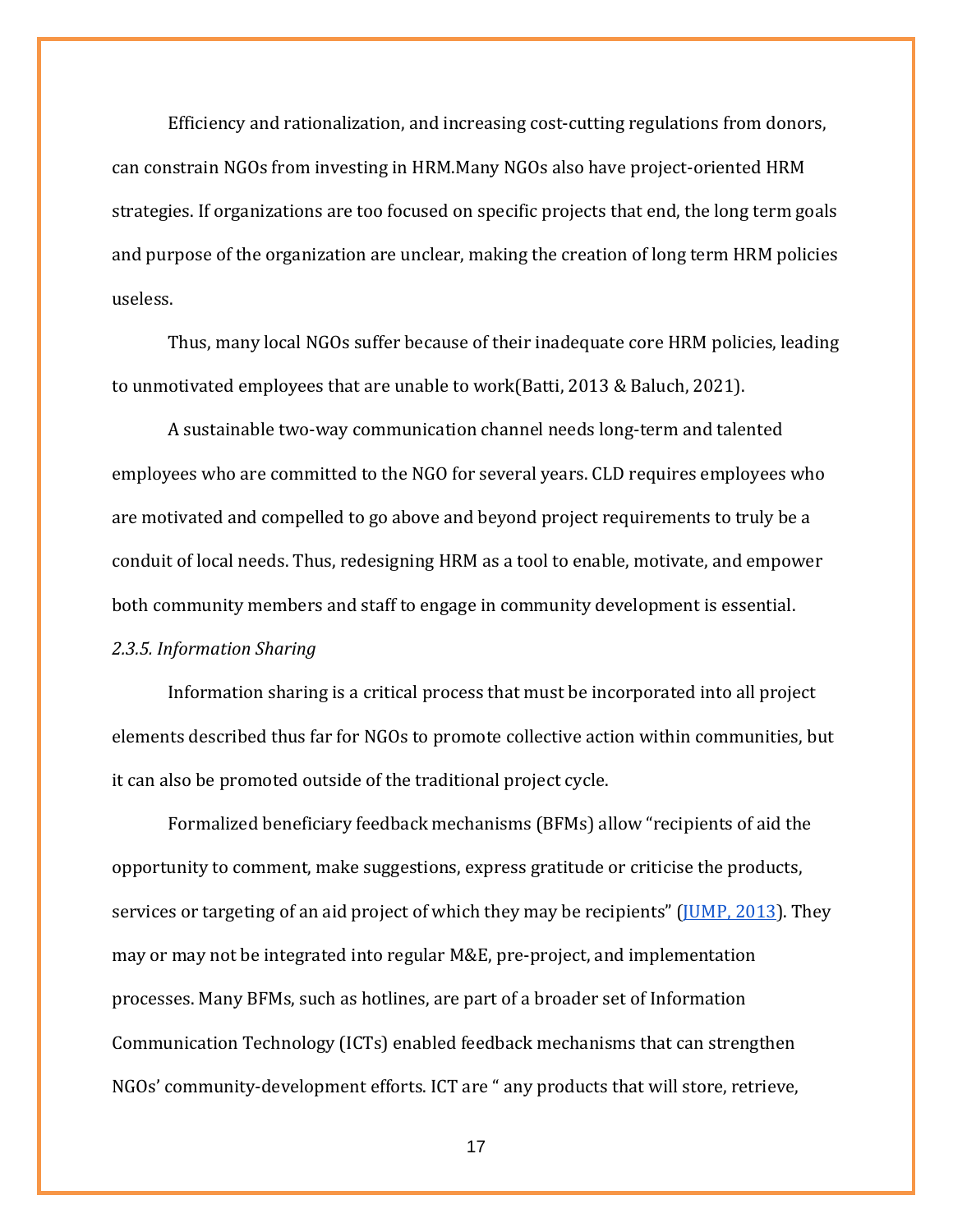manipulate, transmit or receive information" (Ruppert et. al, 2016), and they can not only efficiently deliver information from NGOs to targeted beneficiaries but also reinforce communication between NGOs and beneficiaries. (SDC, 2007).

## *2.3.6. Accountability*

Accountability mechanisms and processes are embedded within mechanisms already described, such as M&E, but it is also crucial to develop them for the organization as a whole.

NGOs must pledge to take ownership for their actions. They must then maintain responsibility by ensuring there is high transparency within the organization. Transparency initiatives include disclosure statements and reports, in which organizations provide information on finances, organizational structure, and programs, (Ebrahim, 2003). For transparency mechanisms to be impactful in shifting power to communities, "citizens must be able to process, analyse or use the newly available information," (Gaventa & McGee, 2013). Organizations can increase communities' capabilities to process this information through "active media; prior social-mobilisation experience, coalitions, and intermediaries who can 'translate' and communicate information," (Ibid).

NGOs must establish consequences for inaction and misconduct. HR mechanisms can help remedy non-compliance among organizational members. However, if an entire organization is not adhering to accountability mechanisms, it may be helpful to grant a third party authority, so they can audit the organization and mobilize consequences. Ultimately, external and internal accountability mechanisms are important for NGOs to install in order to follow through on their commitments to implementing CLD.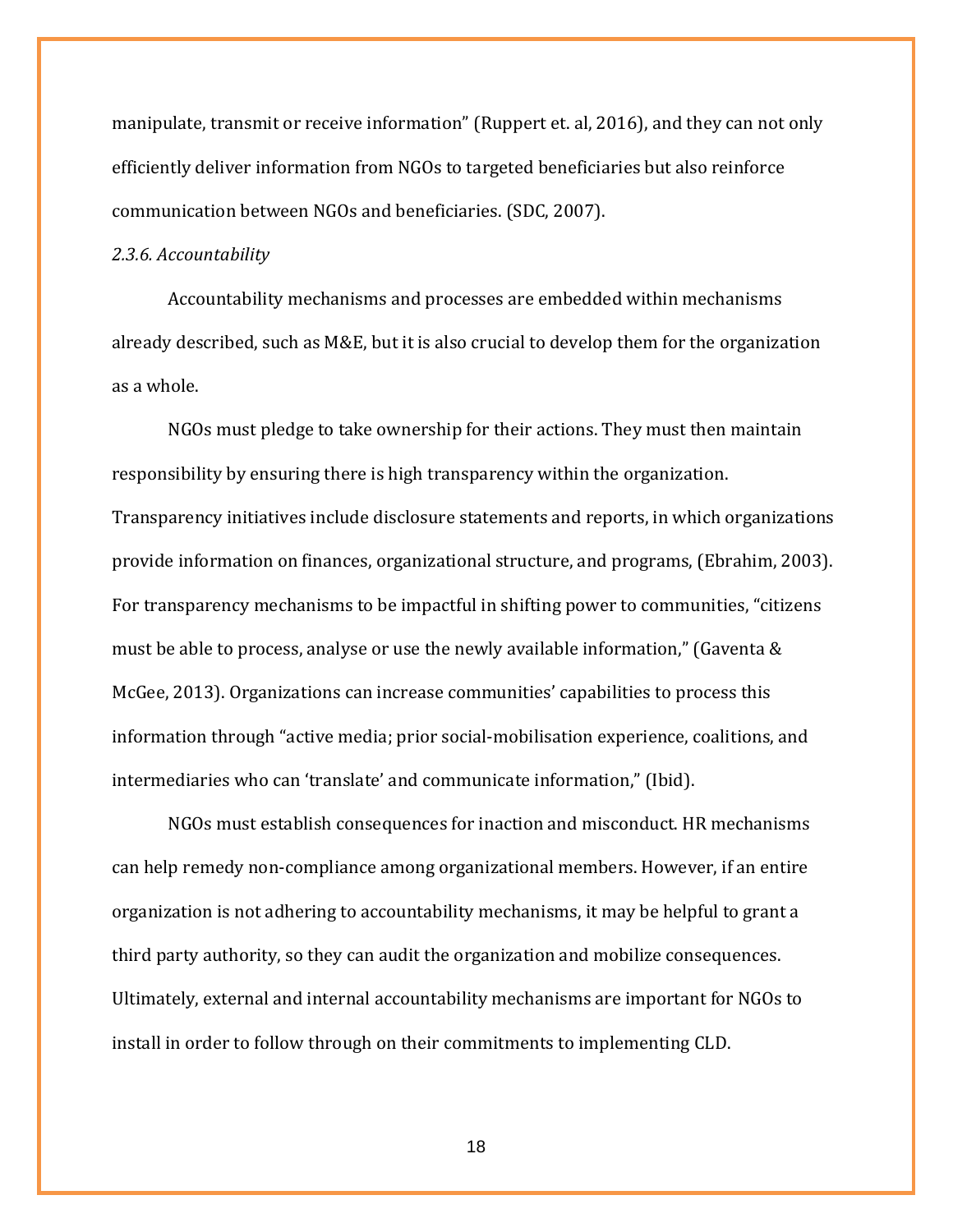# **3. Methodology**

Our research process was two-fold: we conducted a literature review and interviews with stakeholders, including 6 organizations and 5 community leaders.

#### 3.1. Literature Review

In our literature review, we primarily searched for information about the 7 components and processes that we identified as impacting NGOs' potential for participatory development processes. We also sought out literature specific to the Zambian aid sector.

## 3.2. Stakeholder Interviews

From our literature review, we created a framework to help us rank Zambian NGOs on Arnstein's ladder. Additionally, we assessed the gaps that exist between organizations' current participatory ranking and the ideal, citizen-controlled ranking. After assessing these gaps, we interviewed local community leaders to understand their perceptions about the strengths and weaknesses of NGOs' policies, practices, and tools utilized in development projects. The five communities interviewed include: the Namanongo community, the Mboshya community, the George community, the Mandevu community, and the Kashimpa community. The Namonongo community is a rural community in the Rufunsa district. The Kashimpa community is another rural community in the Rufunsa district. The Mboshya community is a rural community in the Chibombo district. The George community is a peri-urban community in Lusaka and is part of the Matero constituency. The Mandevu is a peri-urban community in Lusaka.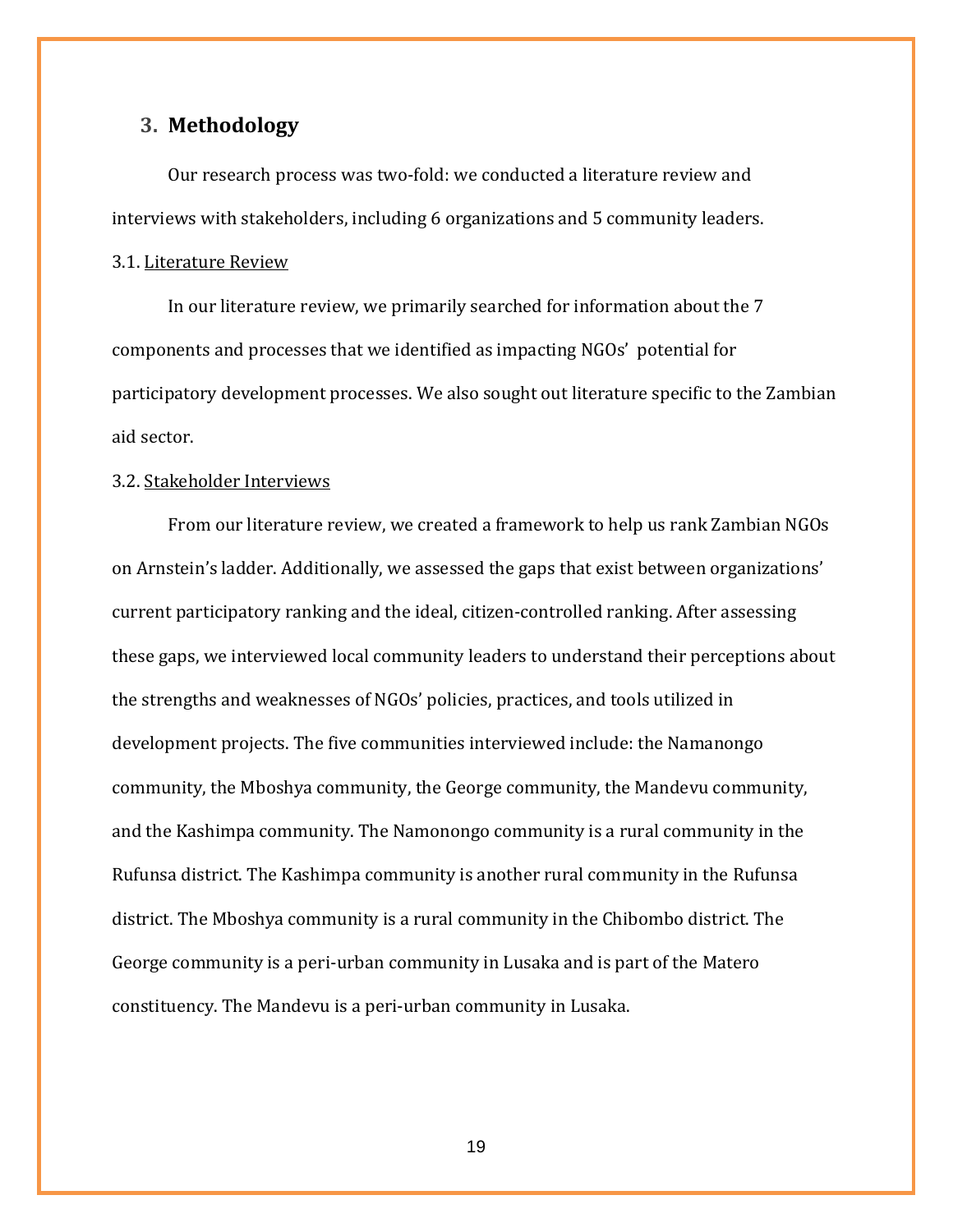# **Results and Discussion**

Asking organizations about mechanisms they use in each stage of the project gave us insight into how participatory each organization is and what the gaps in their current practices are. Each of the six organizations that we interviewed agreed that a development project must involve community members at all stages and include practices from each critical component of our framework to facilitate a sustainable, CLD approach. In this section, we will outline the results from our interviews with both organizations and community leaders and analyze important implications, as well as distinct patterns that emerged, from our findings.

## **4.1. Organization Case Studies, Analysis, and Evaluation**

We have presented results from our interviews with organizations in a case study format, where we have described each organization (A-F) based on the processes and tools it employs in each of the seven elements from our framework. For each organization, we have also analyzed the implications of its practices on its overall ability to foster a CLD approach and described where we believe the organization falls on Arnstein's ladder.

## *4.1.1. Organization A*

Organization A is a coalition of various organizations that works on projects in various parts of Zambia. They claim only around 25% of its work involves citizen engagement.

The organization seeks to help local voices "inform advocacy interventions at local, district, provincial, and national levels." At a local level, it focuses on building local communities' capacities to use social accountability tools by training local community members to use its social accountability tools. However, the organization did not disclose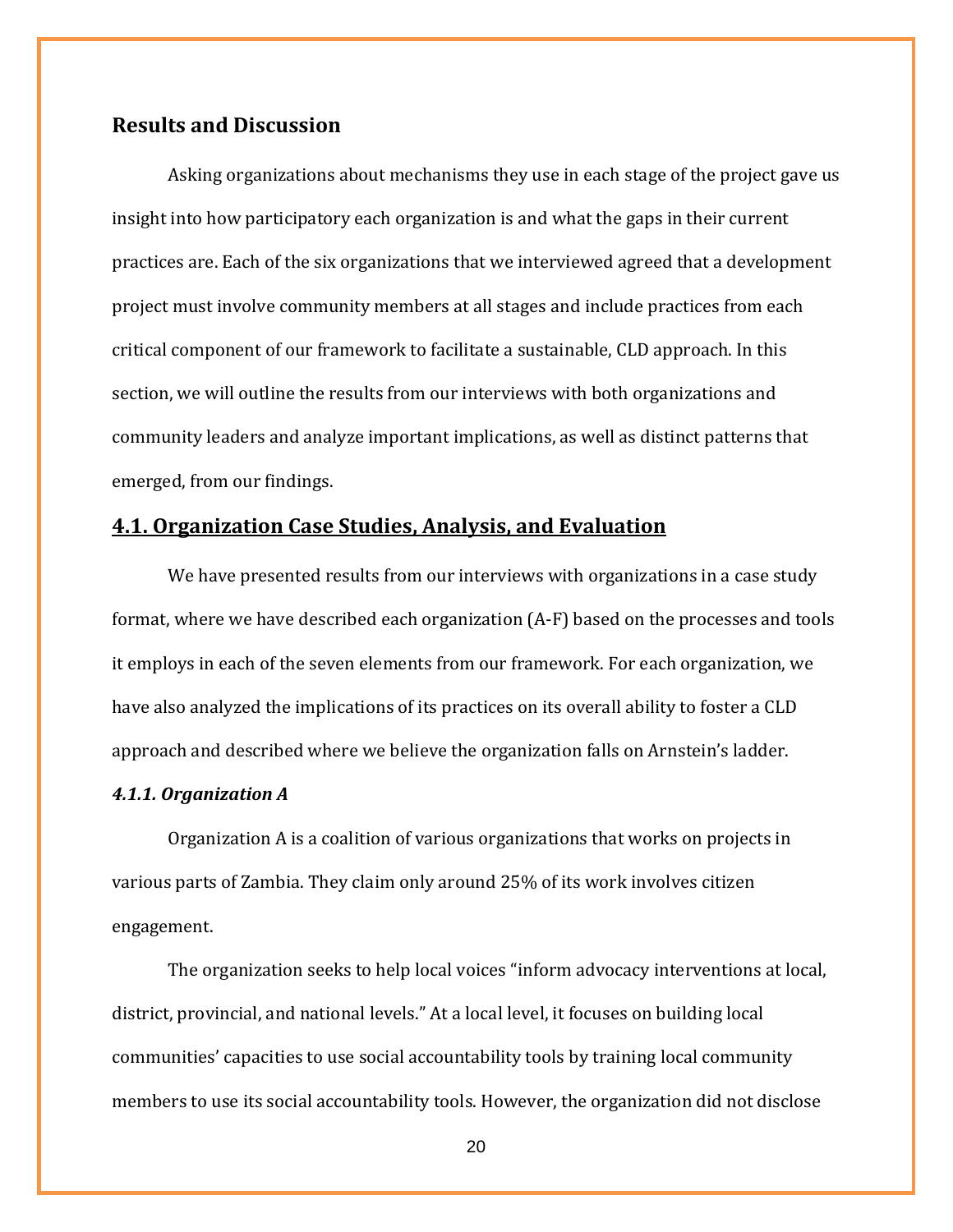what its social accountability tools are. Citizens' needs are then collected by a local monitoring committee through snapshot surveys and baseline surveys. The entire process of building monitoring capacity, training community members, and identifying community needs takes two days. To ensure equal participation of all beneficiaries, the organization separates beneficiaries of the sector into five groups, including one for traditionally marginalized groups, and puts together teams to collect data on each group. The monitoring committees report to district representatives, who then report to parties at higher levels of the organization where project decisions are made.

Once local needs are identified and problems are researched, the member organizations come to an agreement on their priorities within a given thematic area. Differences between community identified needs and what international donors provide funding for are common.

Once a project idea is approved, community members are not included in the design process, and once the project design is finalized, community members' perceptions and attitudes towards the project are not always assessed. While the organization has not yet installed any mechanisms that shift financing power to communities, it has publicized budgets that local communities help manage. However, it is unclear how local community members help manage this budget. Although community members may not have the ability to manage funds, they do have control over other project resources, such as bicycles used for monitoring.

Since the organization is more research-oriented, community members are not involved in its primary development and research work in any capacity. However, when the organization collects monitoring information from communities, they incentivize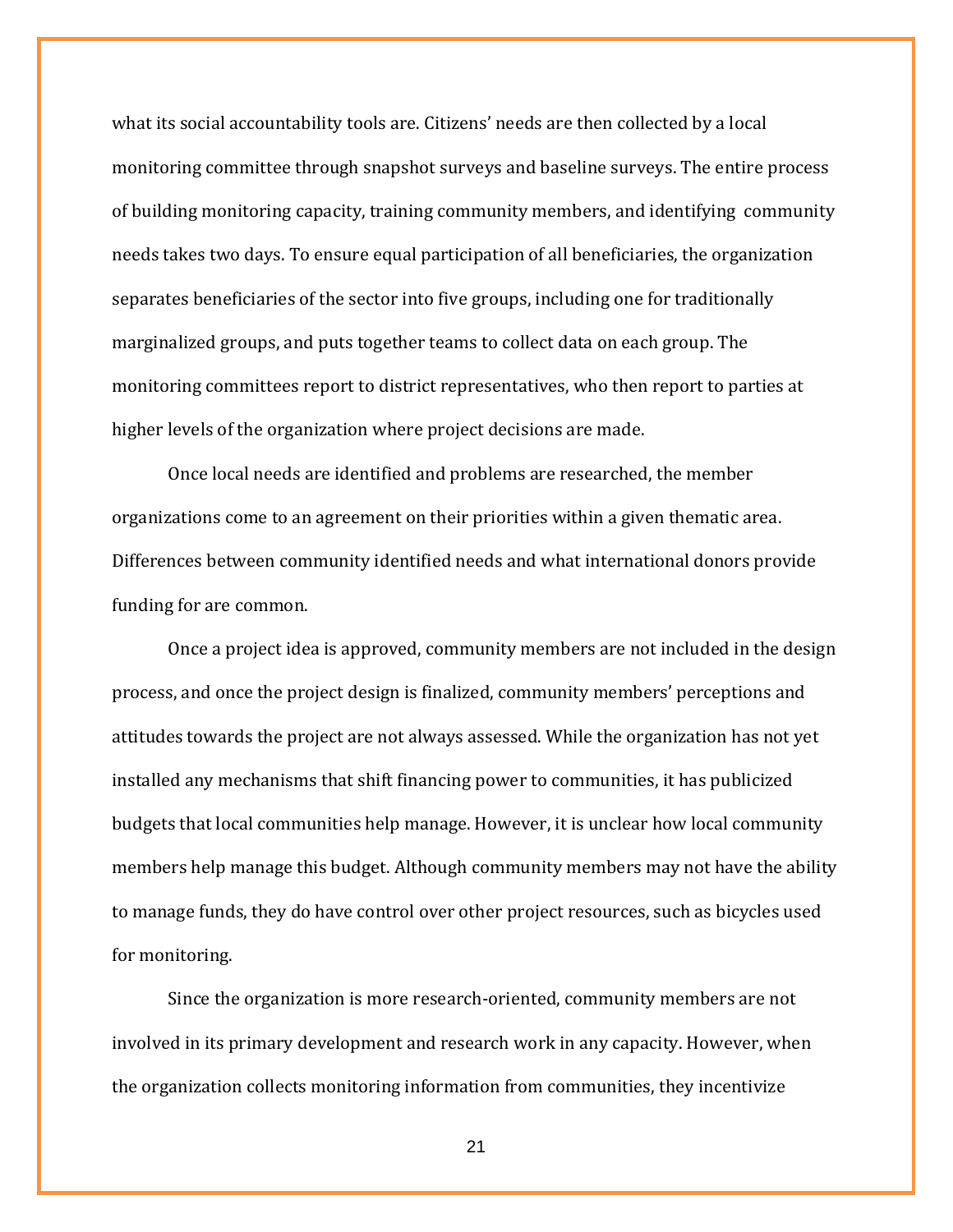citizen participation by subsidizing community members' lunch and transportation when funds are available.

The organization primarily uses a participatory outcome harvesting methodology and community meetings as methods for M&E. Community members are invited to provide feedback in both the monitoring and evaluation processes, although both are carried out by a central office within the organization. While the organization has an established role for an M&E leader, there have been recruitment issues in the past, requiring another central office member to step in. The organization's social accountability work embraces a continuous process of generating feedback with communities even after projects end and staff are not present. However, the organization's M&E processes, including gathering feedback, end for the research, advocacy, and capacity strands of its work once projects conclude. Similarly, the organization only shares information related to its social accountability strand of work. The organization also did not clarify what accountability mechanisms they had in place.

The organization ranked its participatory practices at 25% compared to other NGOs and perceived the main barriers to full citizen control of its projects as inadequate capacity and trouble in capacity building. However, the organization does believe that full citizen control of projects is possible, and it is striving to adopt more participatory approaches. *Analysis of Organization A's Practices*

Organization A's PPA approach limits its ability to fully obtain and understand community feedback because its stakeholder and needs assessments primarily capture quantitative information from community members. The short, two-day timeframe of training community members and conducting PPA work hinders the equitable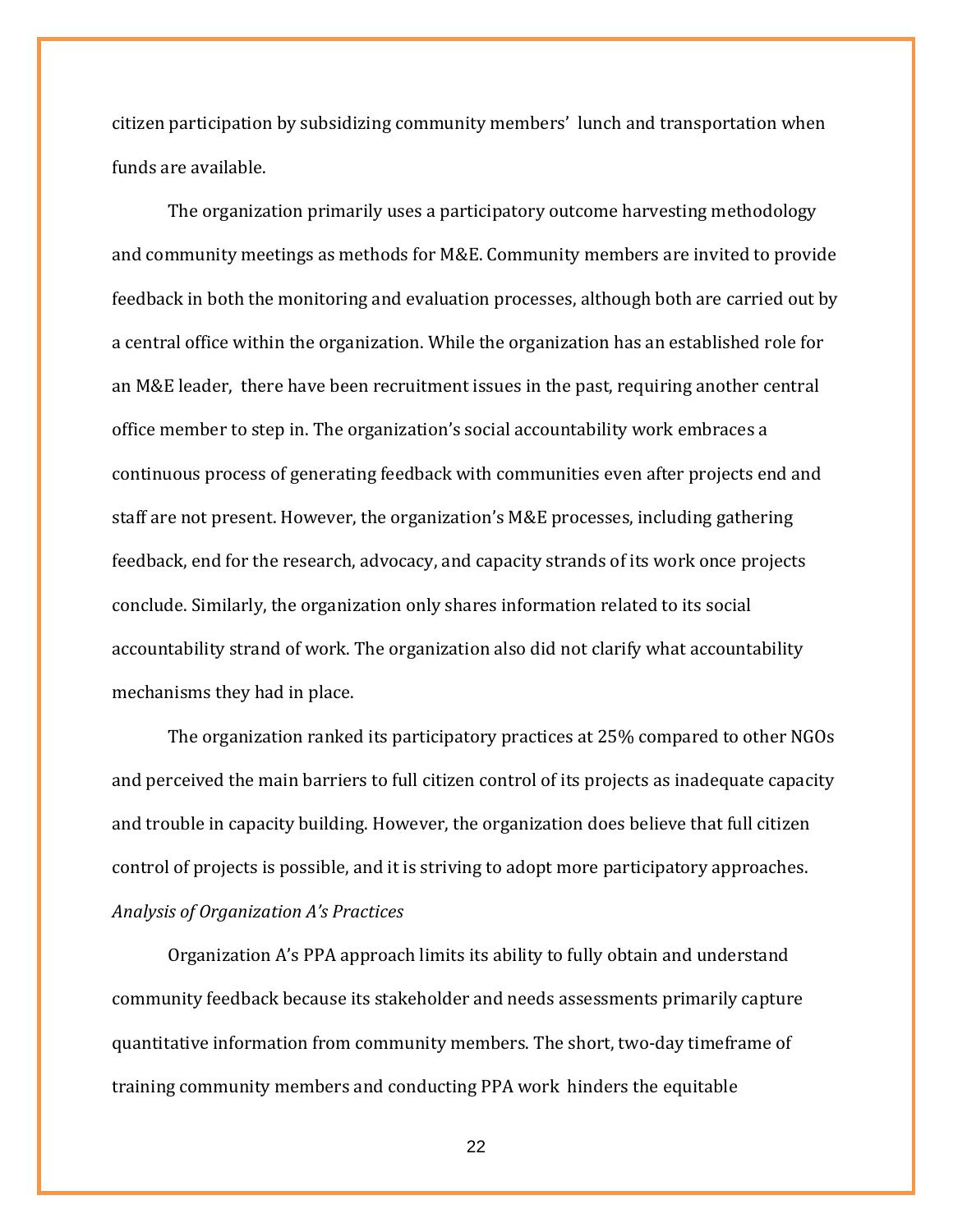involvement of all community members in need of identification. Its PPA processes may also decrease community members' motivation if they perceive PPA work as being conducted to appease donors rather than facilitate authentic participation. This problem is compounded by the organization's failure to assess community members' attitudes towards projects, a critical step in discerning their receptiveness to specific feedback channels.

The main problems in the organization's CLD approach stem from limited HRM. Its project-driven approach, which divides operations into projects, separates community members from the authorities who make final project decisions. The organization's inability to retain its M&E leader is also related to poor HRM practices. As such, the organization's largest self-identified gap, a lack of capacity to implement CLD approaches, likely stems from its inability to find skilled staff who can properly carry these approaches out. This carries over to its poor capacity-building practices within communities, limiting the opportunity for communities to sustain their own development. However, the organization does utilize external incentives to motivate community members to participate in monitoring, which can be beneficial.

However, these incentives may dissuade community members from taking on more responsibilities and feeling a greater sense of ownership over their work by providing them with benefits that they have no reasons to forego. This may maintain community members' roles as implementers with predefined responsibilities who must answer to project staff or external consultants tasked with supervisory roles.

The organization's use of outcome harvesting (OH) is ideal. However, staffing constraints likely prevent this technique from being utilized with many community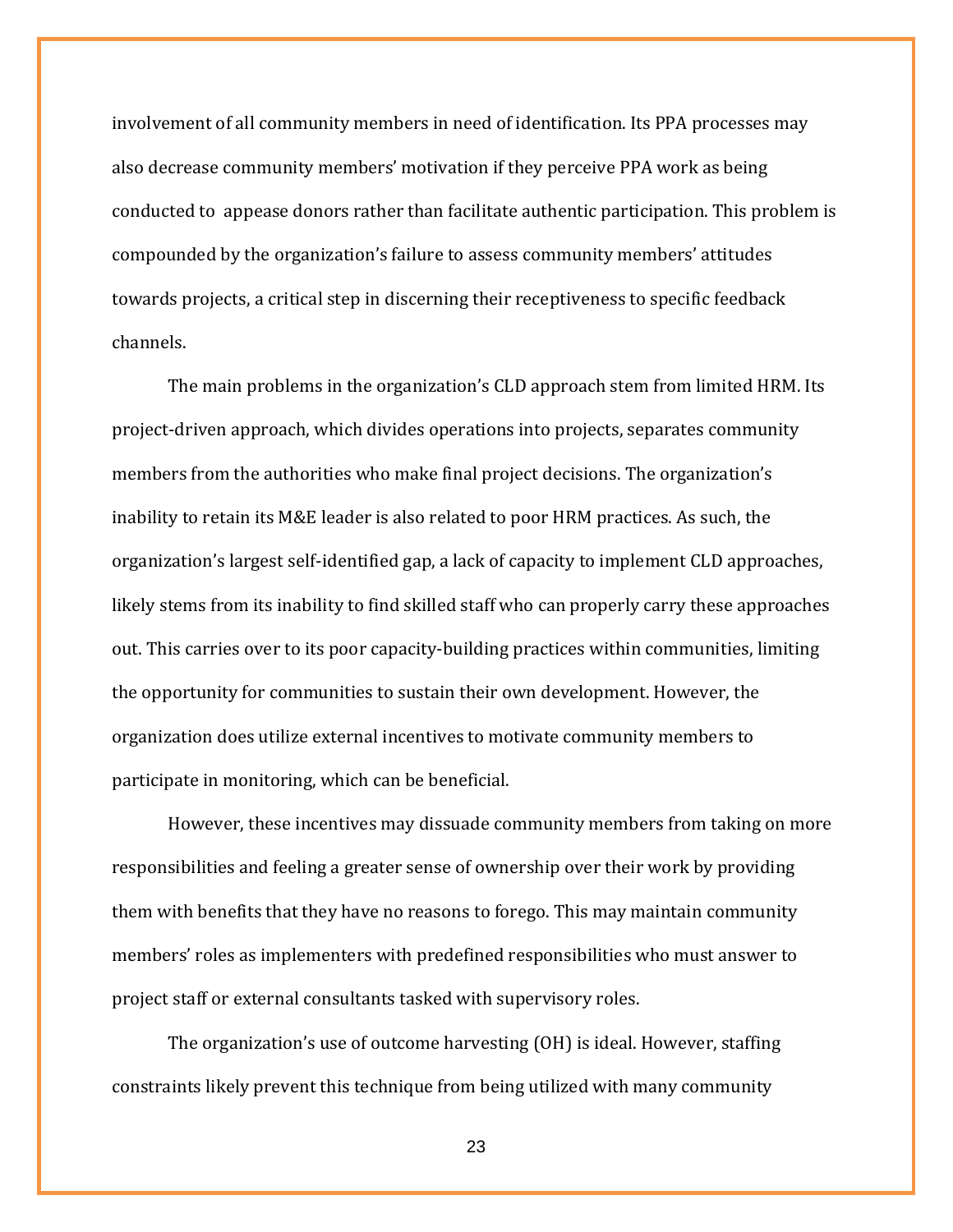members. Also, a majority of the organization's M&E efforts conclude with the formal culmination of the project, which does not allow for a continuous flow of feedback between community members and project staff or build communities' capacities to continue assessing progress in the long-term.

The organization's information sharing mechanisms are limited by their inconsistencies across the organization. While the organization did not state how it ensures each member organization equally participates and follows a common set of principles, its project orientation coupled with the unique interests of each of its member organizations can lead to gaps in responsibilities for each of the membering partners responsible for implementation.

Organization A falls into the "consultation" category of Arnstein's ladder. The organization self-describes community members' involvement in development projects as for prescriptive purposes. While citizens are involved in its social accountability work, this is only a quarter of what it does, and citizens are not involved in any capacity in the rest of its work

## *4.1.2. Organization B*

Organization B is a large international, religious NGO that works at the grassroots level across the globe to promote human rights, development, and poverty reduction. Within Zambia it operates in rural and urban areas.

To capture feedback from community members, it uses a policy of 'community capacity building' that allows community members to participate in each step of the development process. It uses dioceses, which operate within communities, to feed staff members with information about community needs and conduct needs assessments with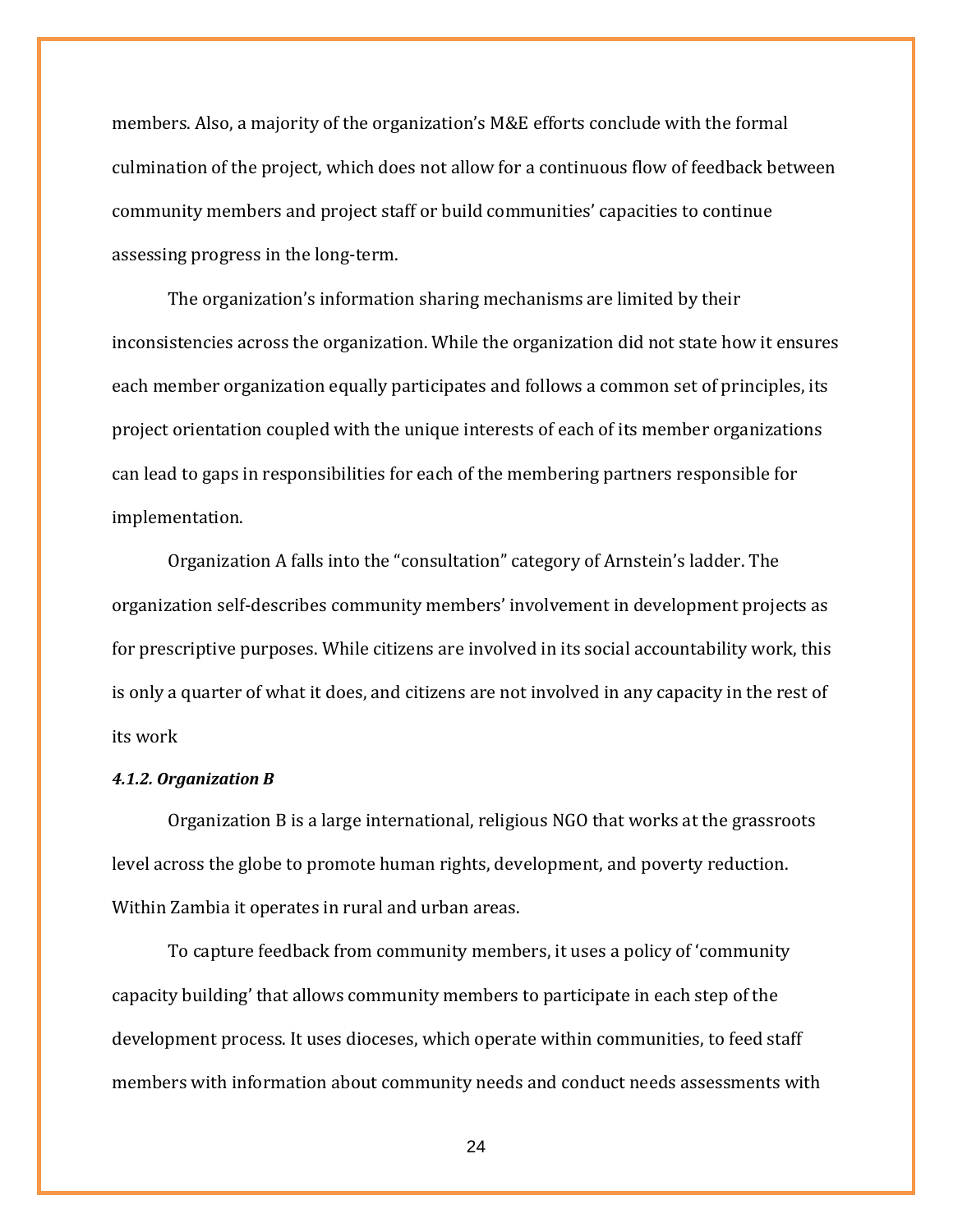community members. It also uses forms to report the participation of those with disabilities and women to ensure that they are being represented in PPA analyses. New projects begin every few years according to community needs and wants, as identified by needs analyses. A disconnect between what communities identify as needs and what donors provide funding on sometimes prevents communities from starting certain projects, though. However, once a project has been planned, local directors of the organization inform the organization's Zambian national office about their desired budget and control and document their spending and use of other resources.

Community members partake in community-based M&E processes quarterly where they assess project successes and failures. More regularly, a Quality Assurance program within the organization plans and conducts monitoring and evaluation activities. In the past, it has used WhatsApp and online forms for project-specific M&E activities to capture real-time details about community member participation, including gender and disability breakdowns, but it is currently still searching for a permanent technology for its M&E practices.

The organization also shares information about projects and programs through quarterly bulletins and reading materials that are distributed locally within communities. The Quality Assurance Team collects community feedback outside of the project cycle in two ways: it distributes forms to community members, and it conducts a national meeting where local planning directors share reports from their interactions with communities. It is accountable to beneficiaries, donors, and the government.

The organization believed that a primary barrier to full citizen control of its projects was the limiting influence of poverty within communities, which can redirect young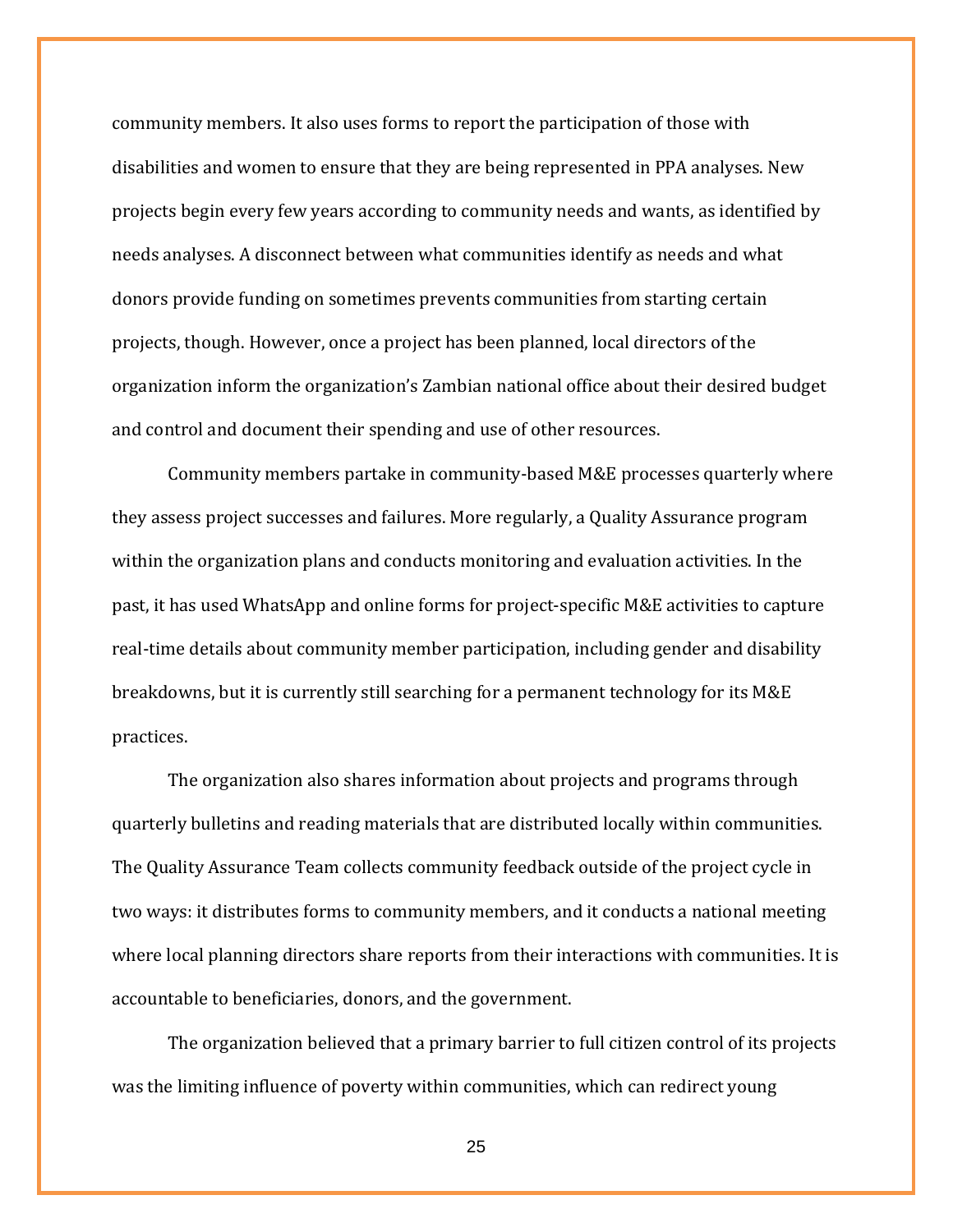peoples' attention towards volatile activities and derail their civic participation. The government's support systems for some communities the organization works with has also hindered some community members from wanting to be self-sufficient and contributing their feedback to projects.

## *Analysis of Organization B's Practices*

The localized model that this organization utilizes for PPA assessments ensures that all community members' needs and wants are considered in needs and stakeholder assessments. Communities and local evaluators tasked with PPA seem to take a joint approach to data collection and analysis that aligns with a PLA methodology. Even so, a lack of direct communication between project staff and community members before a project may prevent alignment on salient issues.

Further, organization B only consults community members for funding-related matters. Traditional funders sometimes disagree with local community ideas for projects, indicating that not all of organization B's funding is flexible. However, organization B can access flexible funds raised by its religious congregations, which allow the organization to fund community projects not approved by traditional funders and cover administrative costs, including training employees and conducting in-depth PPA.

The organization is one of the only ones interviewed that provides a monthly stipend to community members who are hired for non-technical activities. However, it has no incentives for the rest of the community, which is likely why community members perceive higher personal utility from other activities that provide pay. The organization can also do more to motivate, enable, and provide opportunities to community members to maximize their participation.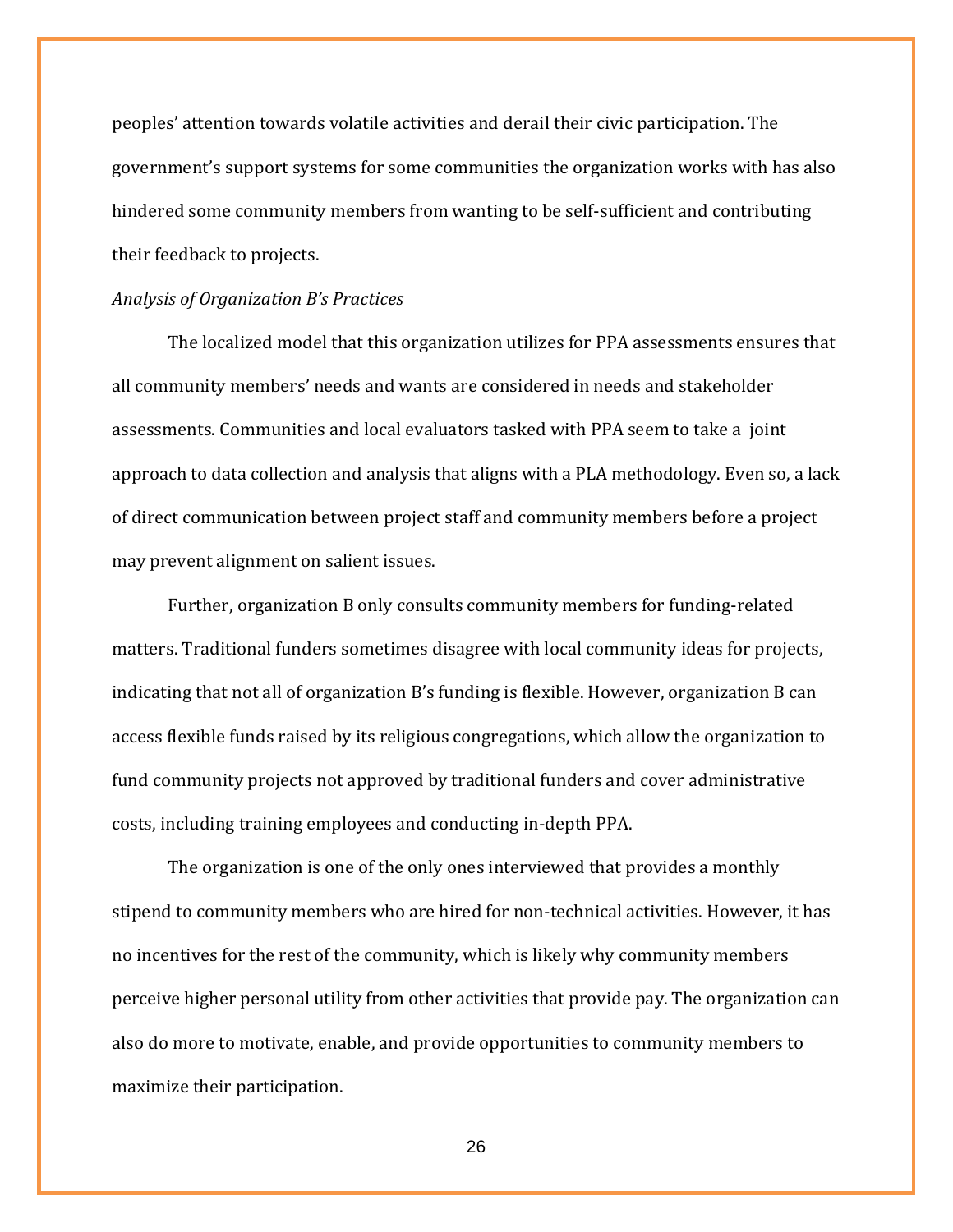Organization B makes use of M&E techniques that are fairly participatory in nature, although it can capture significantly more feedback from communities. The organization promotes collective action among community members by facilitating, but not leading, opportunities for them to engage in M&E processes. The low frequency of the organization's formal M&E practices, however, may derail the establishment of information flows between staff and communities. The organization also does not provide opportunities for community members to identify or modify any predetermined indicators that are meant to reflect a project's progress.

The organization keeps community members well-informed by distributing quarterly bulletins and reading materials, which allows it to reach community members that might not have access to technology. Its accountability practices are also constrained in a similar manner to organization A, as consequences for breaches of its promises to stakeholders are unclear.

Organization B falls under the "placation" category of Arnstein's ladder. Although communities have opportunities to discuss information and transfer it to local leaders, this information is channeled to higher organizational levels, where non-community members make project-related decisions and give resources to local directors, instead of citizens, to implement. So while community members have some outlets for decision making power at lower levels, decision making power is not evenly split between the community and the organization.

#### *4.1.3. Organization C*

Organization C believes that engaging community members and capturing their feedback in all stages of development projects is crucial.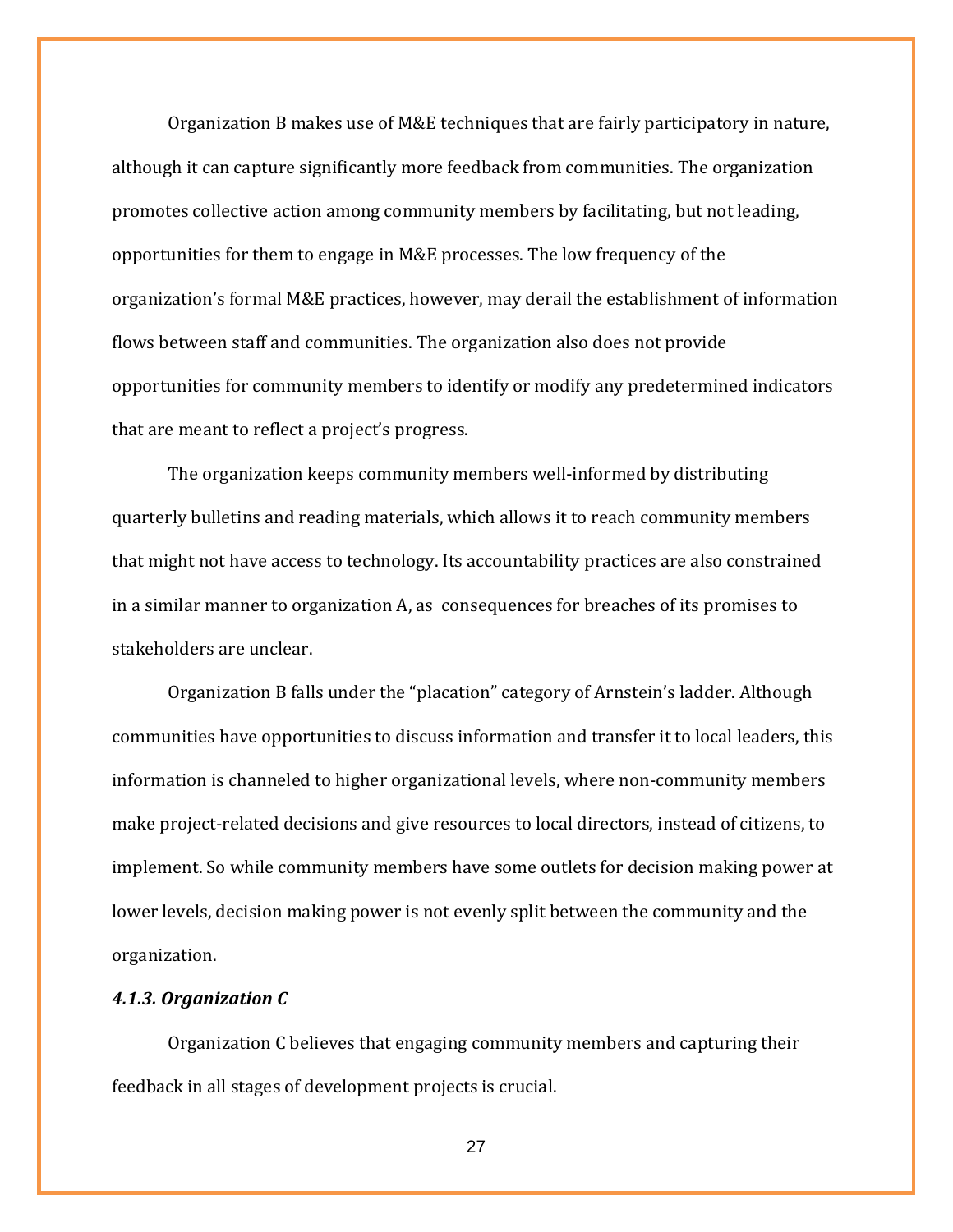Before beginning a large project in a community, the organization spent 6 months performing PPA groundwork. It mainly employed focus group discussions, questionnaires, and other meetings to perform stakeholder and needs analyses because of a lack of capacity. Later, it utilized an external consultant. A representative from the organization identified a frequent disconnect between identified needs and funding. As a result, there are many projects that communities have wanted that have been unable to be implemented. There are also no mechanisms currently in place to shift financing power to community members or foster their longer-term active participation and resource control. After a project has been identified, community members' attitudes towards the project are usually not assessed because of the organization's self-identified resource restrictions. In an effort to build capacity and reduce their resource restrictions, the organization hired its employees from the community and hired professional trainers to train community members on project processes.

A project manager from the organization carries out most of the M&E activities. While project staff have changed the course of projects due to community feedback, evaluation for its projects is typically restricted. It utilizes Facebook pages to monitor project success for many of its projects and to continue to communicate with community members after a project is over. It also maintains a local presence within the community its project was located.

To capture feedback from community members, the organization uses questionnaires and consultative meetings, and it is accountable to funders and community members.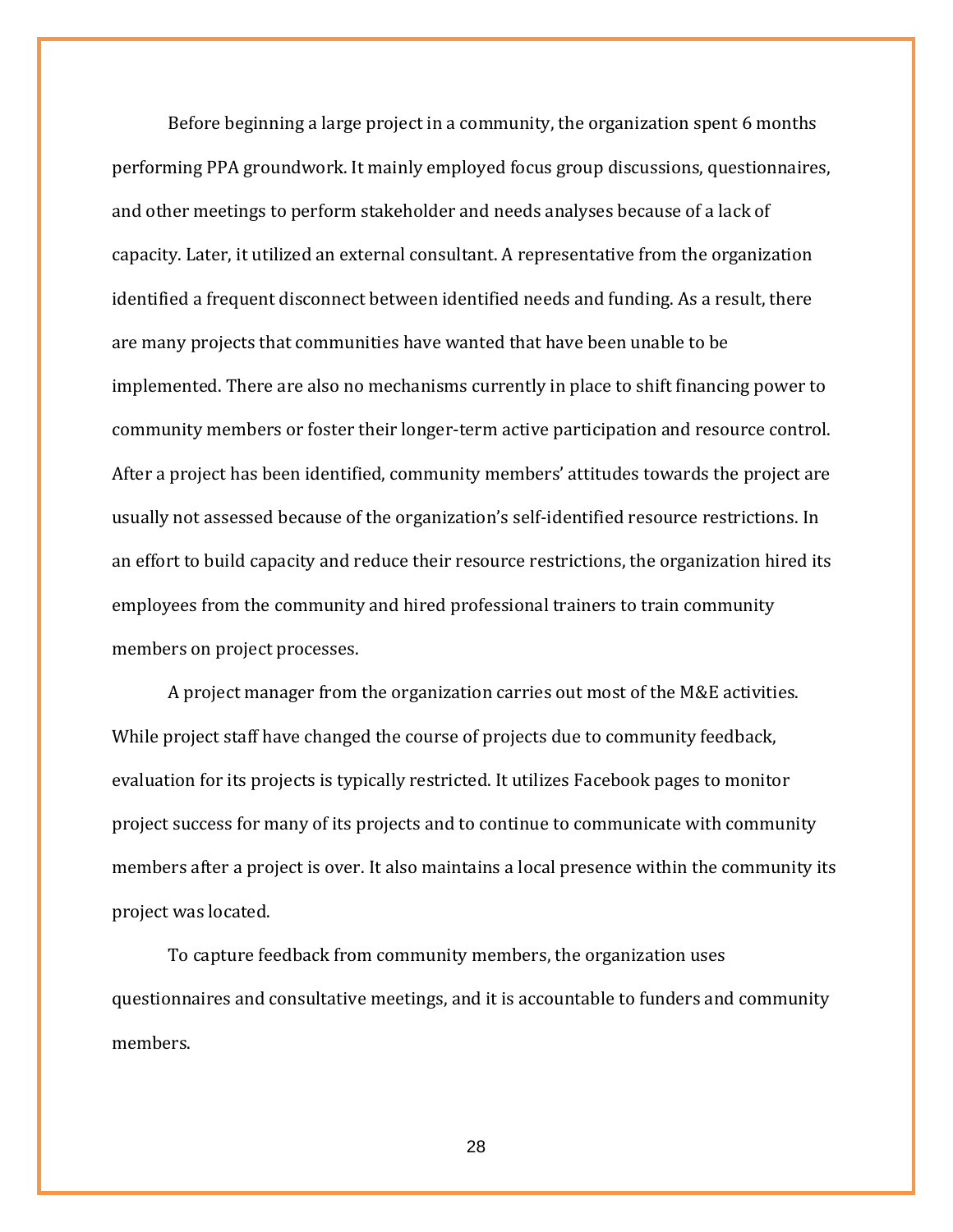The organization said that it has not seen other organizations that involve communities as much as it does, but it identified access to funding as the main barrier to improved community ownership of projects.

# *Analysis of Organization C's Practice*

Organization C's PPA, characterized by low engagement with community members, is largely a result of its lack of resources. Staff used a small set of quantitative, extractive techniques to solicit community members' feedback without gauging their attitudes beforehand. Such extractive techniques can fail to build capacity and collect comprehensive feedback from community members.

The organization also struggles to secure funding for itself, likely because of the high administrative costs that it must pay consulting firms and other operational partners.. Like other organizations, organization C likely cannot convince donors to fund some of the projects desired by communities because it does not have adequate external engagement strategies or an organizational mission and strategies that are tailored to empower CLD. Moreover, the organization does not have the capacity to train community members or fortify local community groups to manage their own funds.

The organization's size also contributes to its HRM deficiencies, although its own internal HRM practices have effectively mitigated some of its weaknesses. Although obtaining consultants can prevent a CLD approach, consultancy help likely allows this organization to channel more community feedback than would be possible with in-house help or assistance from poorly trained community members. Most impressively, the organization mitigated the recruitment and retention challenges associated with small NGOs - such as their low salaries, name recognition, and capacity by hiring directly from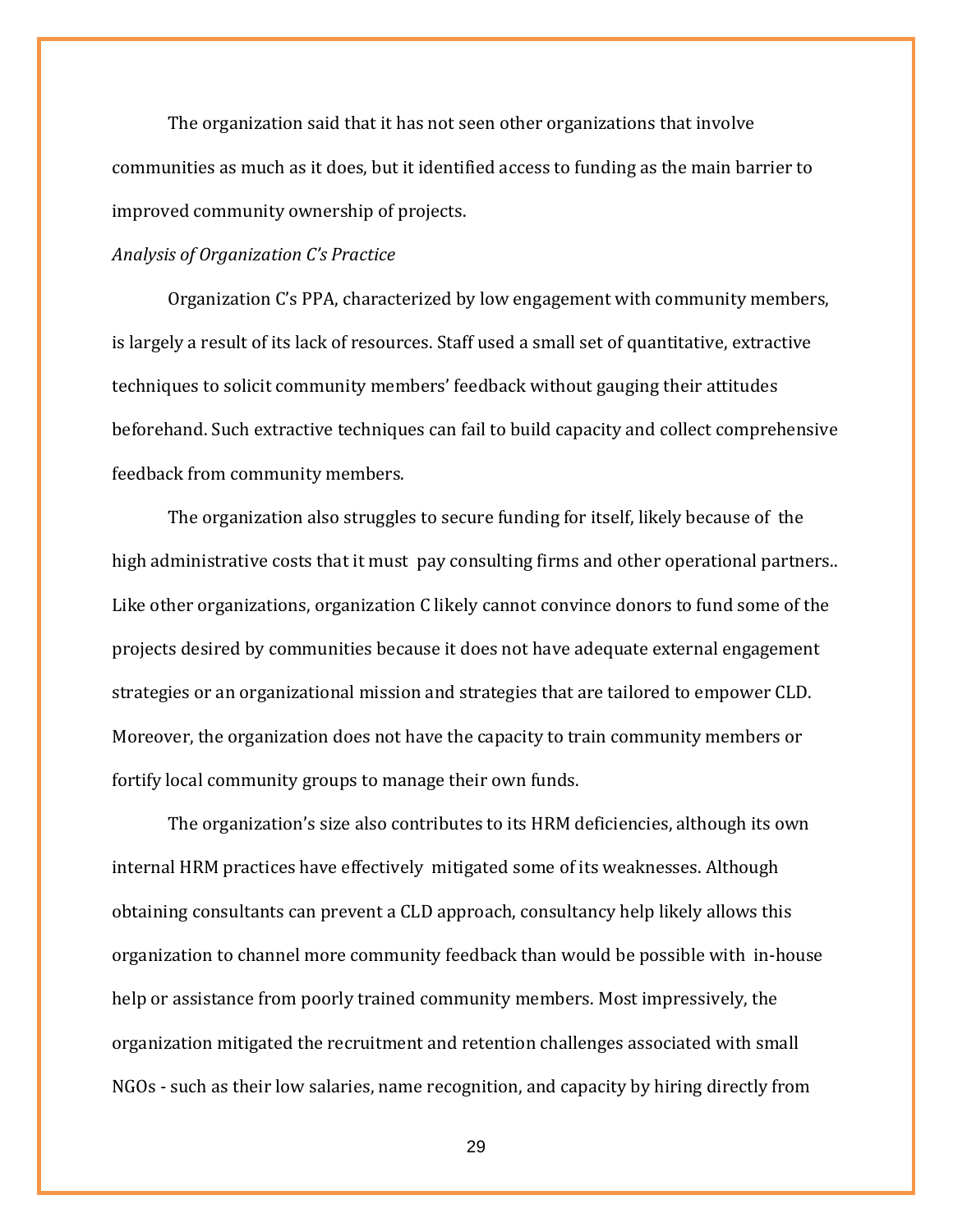the community and providing community members with the professional training necessary to carry out relevant development work. As such, the organization is able to cultivate workers who are highly dedicated to both their home communities and the organization, which provides them with opportunities to expand their skills through training, and have the social capital and intrinsic motivation to facilitate CLD. They also have workers who are highly dedicated to the organization and provide them with invaluable training, so they can develop long lasting connections with donors and partners and pass their acquired knowledge to other community members.

While the organization's M&E processes are fairly limited in the long-term, it does have a number of mechanisms set up to involve communities. The organization's lack of regular interaction with community members, and, thus, its likely inability to establish trust with them, may contribute to its difficulty in reaching out to community members to set up meetings. However, it attempts to continue circulating community feedback by maintaining a presence within communities and communicating with them via technology after a project is completed. The existence of several channels to capture feedback coupled with a lack of community involvement suggests that the organization may either be lacking enough staff to maintain its channels or is not able to encourage community members to be sufficiently engaged.

While it aims to share information and collect feedback from community meetings, the organization did not enumerate any processes that ensure it receives feedback from marginalized groups. It does not create closed feedback loops because it does not emphasize the reciprocal flow of information to communities.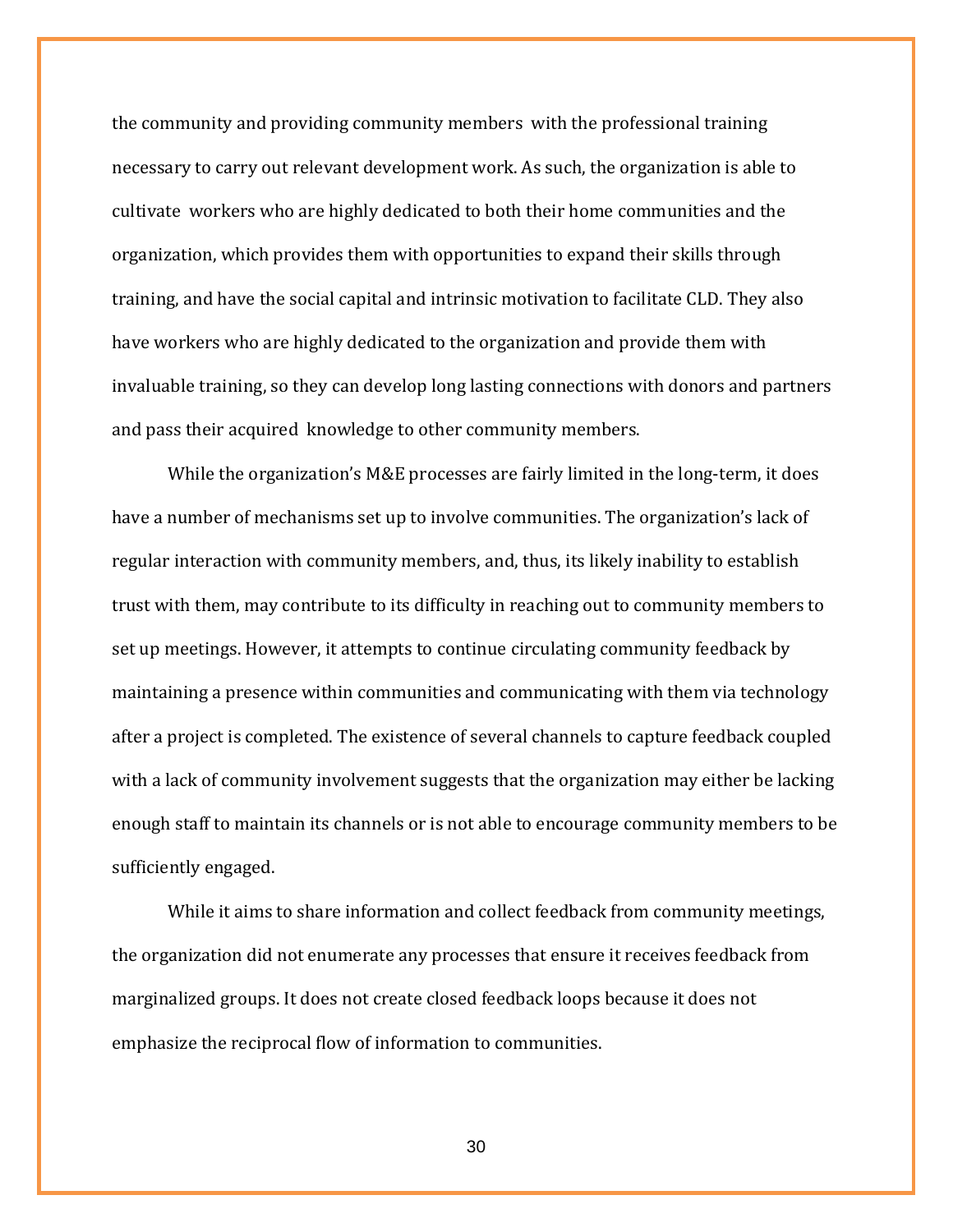Organization C falls under the "consultation" category of Arnstein's ladder. While organization C attempts to base its decisions on community input, as a small organization, it has yet to find a way to involve citizens in decision-making processes. The organization's staff includes community members, but funders still make most decisions about development projects.

## *4.1.4. Organization D*

Organization D is part of a Zambian grassroots federation and combats homelessness by increasing grassroots initiatives' capacities in urban and peri-urban communities.

The organization trains community members in profiling, enumeration, and mapping processes by helping them develop, understand, and administer questionnaires as well as map out actions and progress. However, community members self-organize and regularly meet to discuss and prioritize their own needs and, then, collectively gather, analyze, and use data. The organization's staff supplements these processes with the use of logframes, but they play a minimal role so that there is a continued emphasis on community members' findings. The organization also facilitates community forums where community members, religious groups, other NGOs, ward development committees, health committees, government authorities, companies, and others are invited to further discuss the communities' identified priorities.

These priorities are then jointly turned into actionable plans through consensus among community members and the organization, after which the organization assesses community members' attitudes before the project begins. The organization allows communities to manage funds by not only allocating funds towards certain community-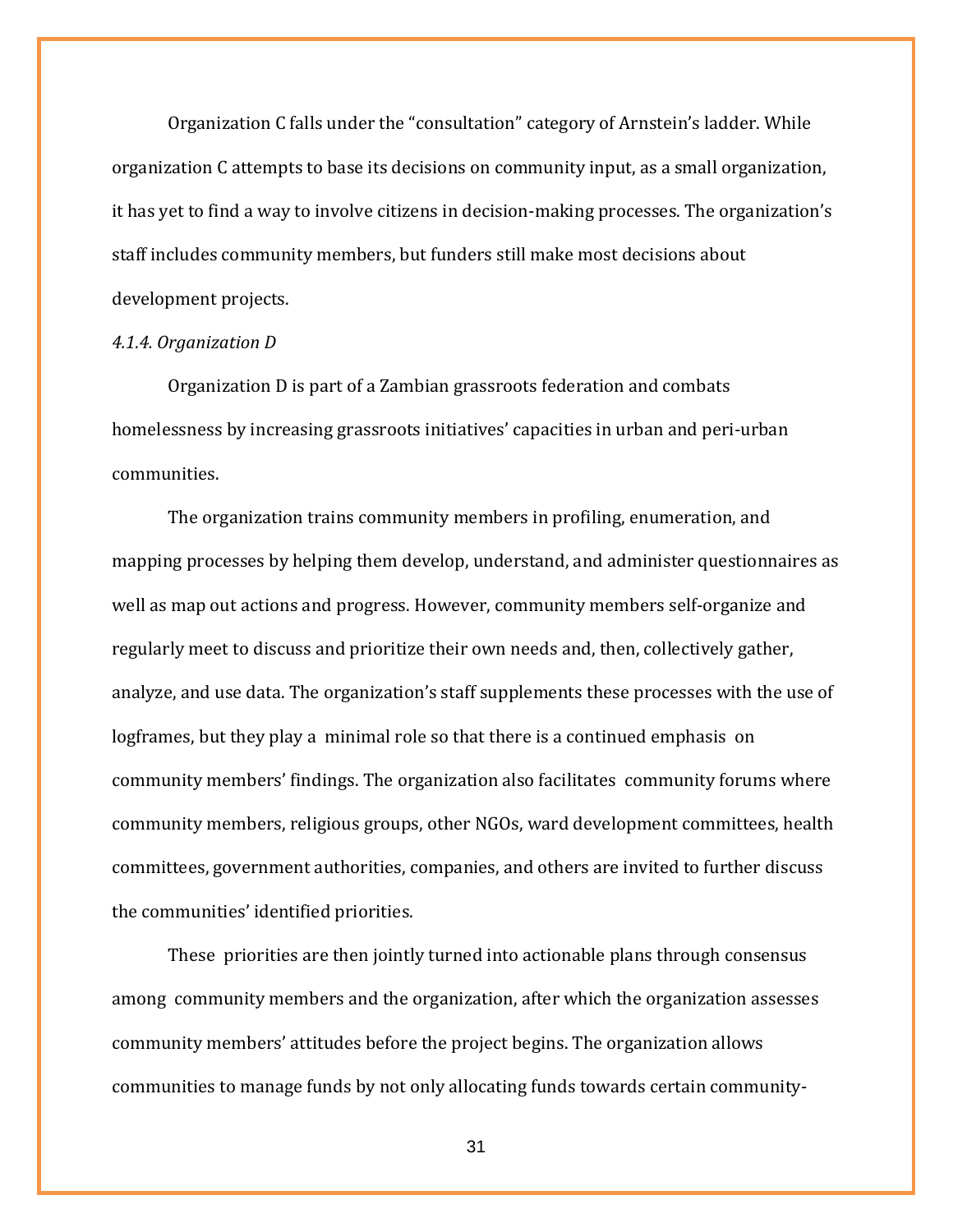determined initiatives but also setting up a revolving fund within each community that gives community members the responsibility to implement projects from funds seeded by partners.

After implementing projects, the programmes department helps community members with M&E activities by providing logistical support that allows communities to build records and institutional memories about projects and can be learned from to make improvements even after the project's final deadline. It has been using virtual meetings to share experiences.

Reporting back to communities and receiving their feedback about a project's perceived strengths and weaknesses is an essential part of the organization's work. This feedback is collected and shared through meetings and exchange visits with communities that emphasize learning,sharing, and both individual and group reflection. The organization stressed its efforts to incorporate marginalized voices, citing how majority of its members are women and emphasizing its push for participation by youth groups in development projects.

Even though the organization prides itself on being community-led, it believes that common stereotypes and prejudices that community members are not educated enough to lead their own development are still commonly held by some donors and organizations. It also believes that discrepancies between donors' wants and local needs impede its ability to support local needs and receive more lucrative funding opportunities.

The organization identified fatigue among community members, who are often exhausted from participating in a multitude of different organizations' data collections and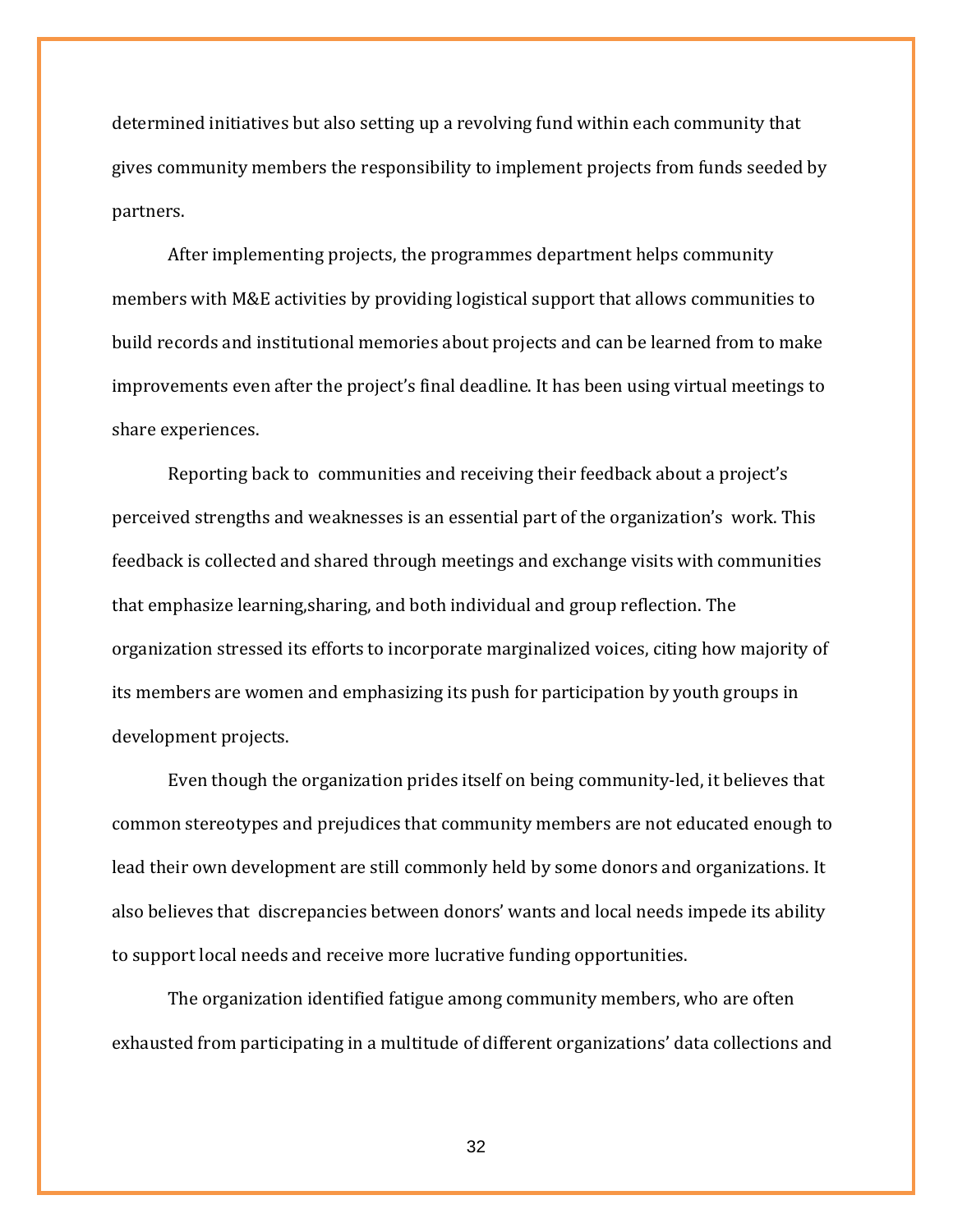demotivated by a lack of results, as a barrier to CLD since it can induce negative attitudes about NGOs' development work.

#### *Analysis of Organization D's Community Practices*

Organization D has comprehensive PPA methods that enable it to put responsibilities for not only collecting but also comprehending, analyzing, and extrapolating data into community members' hands. The organization strikes an ideal balance between providing community members with resources, including training, minimal guidance, and information from conventional planning techniques like logframe, and encouraging community members to collectively conduct as much of a project's PPA as possible. However, the organization can still encourage equitable participation among all groups of community members by specifically tracking the participation of women, youth, and the disabled in its PPA methods.

Organization D effectively adapts both the flexible and inflexible funding it receives, to advance development projects that are defined as important by communities. Unlike other organizations, it is able to do this because it has good external engagement systems to receive flexible funding from multiple sources, and its organizational purpose centers around building up community capacity. Further, the organization maintains partnerships that provide seed funds to community revolving funds. Communities are left to manage all project funds and their revolving funds. Revolving funds also remain available to finance the community's continuing operations without fiscal year limitations, which is effective because the organization only refills the fund once the community has ensured they are able to replenish money used from the account by generating returns from their projects. Organization D further validates these financial strategies by training community members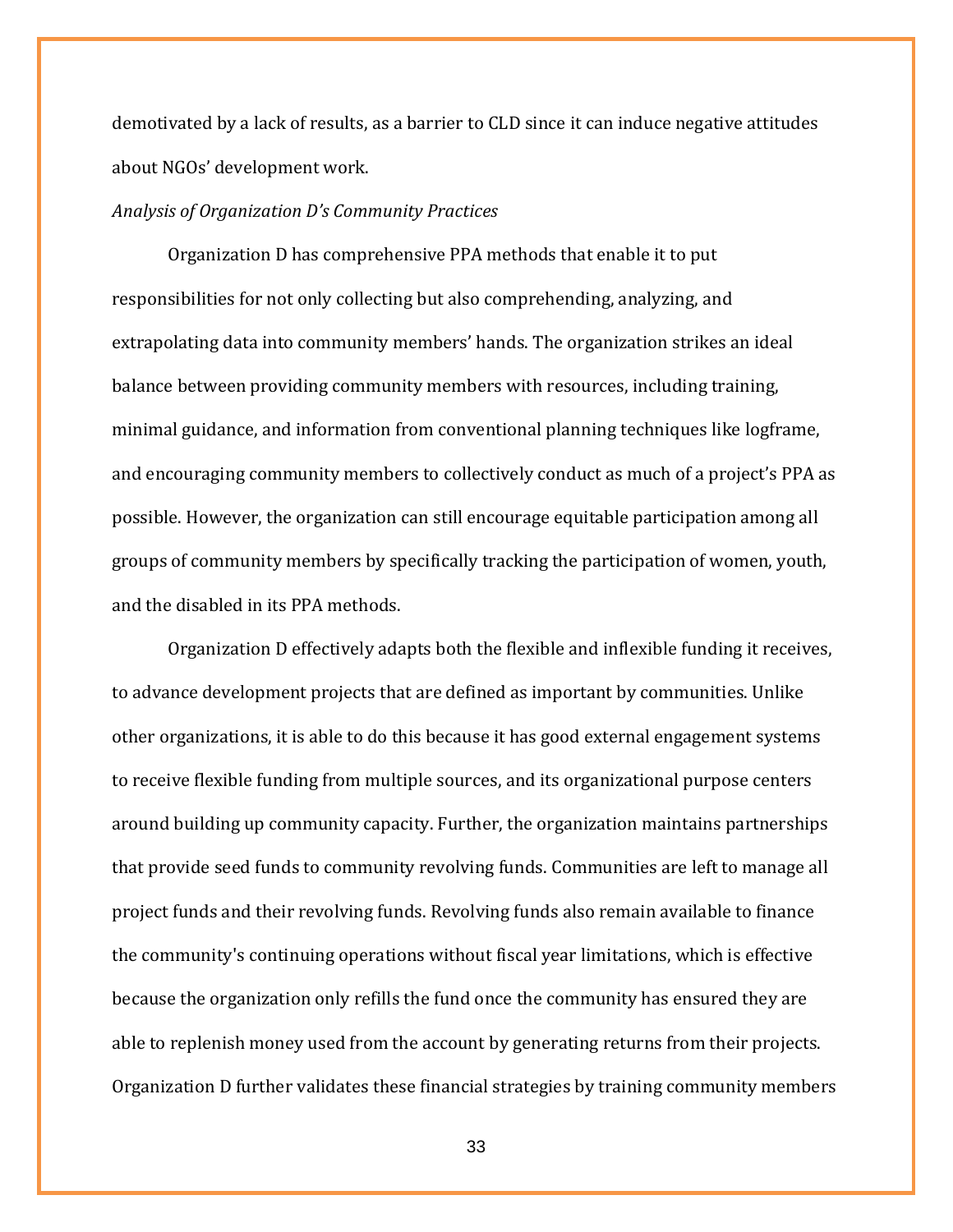how to properly manage these funds. Even so, a potential gap in this approach is that only a few community members are likely in charge of managing the revolving fund, leaving out the broader communities' interests.

The organization's broad HRM strategy facilitates its community-led mechanisms. Because the organization is so focused on creating stronger communities, they do not think of their work as being broken into projects. It attracts workers who are, likewise, dedicated to seeing the growth that comes with community development. This strong personorganization fit leads to strong retention in which staff stay for years and help in several project cycles. Furthermore, the organization makes an effort to hire community members as both interns and support staff to give community members broad representation within the staff team. However, there are still gaps that exist in the HRM practices that the organization uses to facilitate participation and performance amongst community members involved in project implementation. Notably, the organization trains community members to learn new methods of PPA, but does not help evolve the roles of community members who want to take on greater levels of responsibility. Furthermore, the organization did not elucidate how community members are motivated past the project being completed. As volunteers, community members do not get paid, and it does not appear as if there are any group rewards to the community for good performance.

The organization's overall goal to build communities' own records about practices is indicative of its adoption of PLA techniques. However, the organization's M&E practices need to adopt more methods of communication between project staff and community members, both so that project staff can provide community members with updated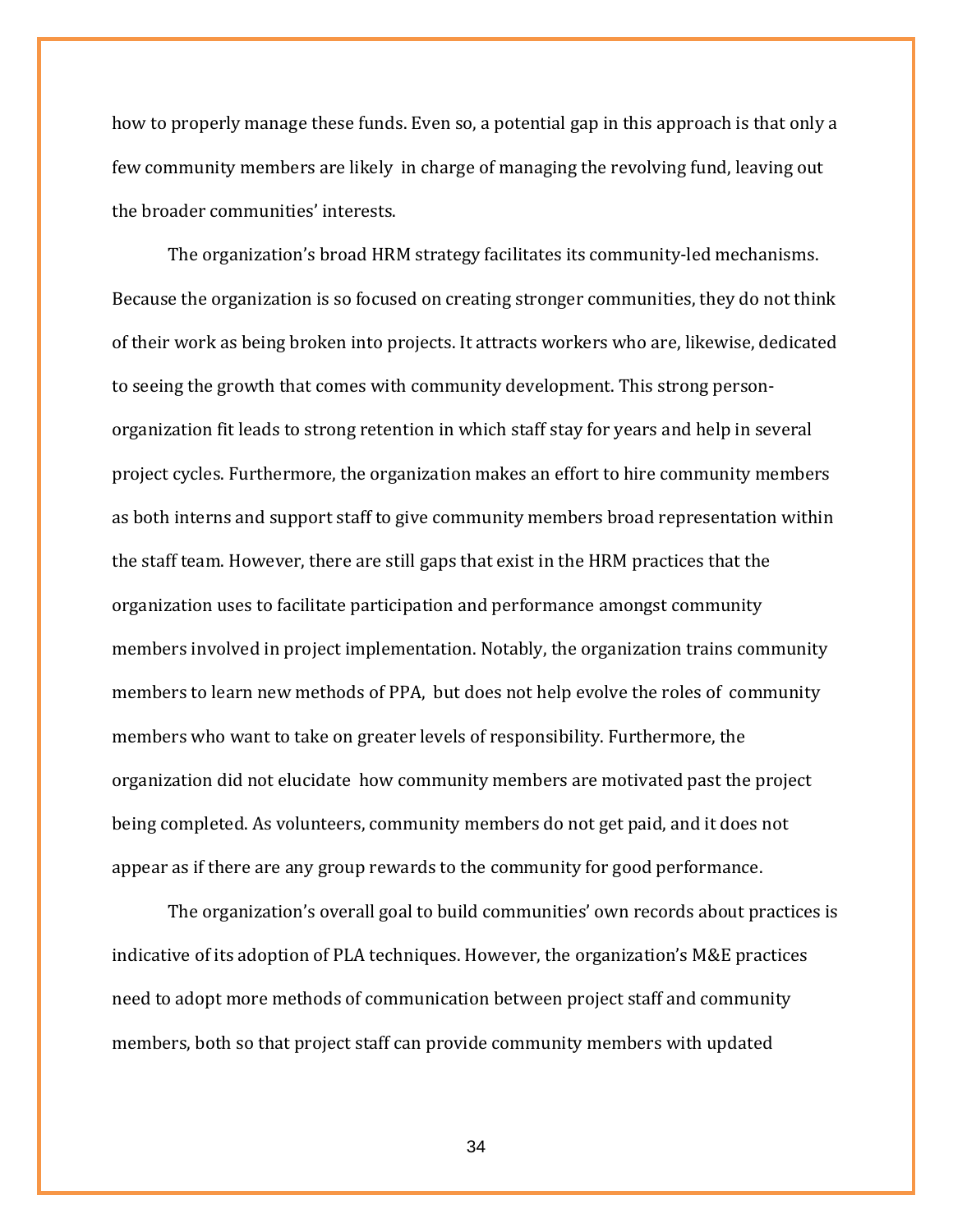information and community members can share any concerns or comments about the project and receive timely responses.

The organization seems to adequately centralize and collect the feedback it receives from community meetings, although it did not specify any technology or methodology used to track and store it. This may prevent community feedback and reflection from being stored in non-anecdotal formats, making it difficult for decision makers and the broader community to know if others share similar complaints.

It also claims that its participatory nature keeps it accountable to communities. While high citizen engagement is a form of accountability, a gap could exist if community members do not have the power or the courage to hold the organization they may rely on accountable. The organization did not mention being audited by outside parties or community members, nor did it indicate if it had predetermined consequences if it failed to be accountable to its stakeholders. Lastly, organization D realized that community members may get fatigued from all the extraction and engagement required from different organizations. While this suggests community members are not sufficiently rewarded or compensated for their participation, it also reveals that organizations might not be coordinating with each other to make sure community members are not overworked by projects.

Organization D falls under the "delegated power" category of Arnstein's ladder. In each stage of a development project, community members either have a full or majority control of processes and resources. The organization's practices do not enable full citizen control because there is more room for community members to engage in HRM-related practices and own the funding process or manage their own partnerships.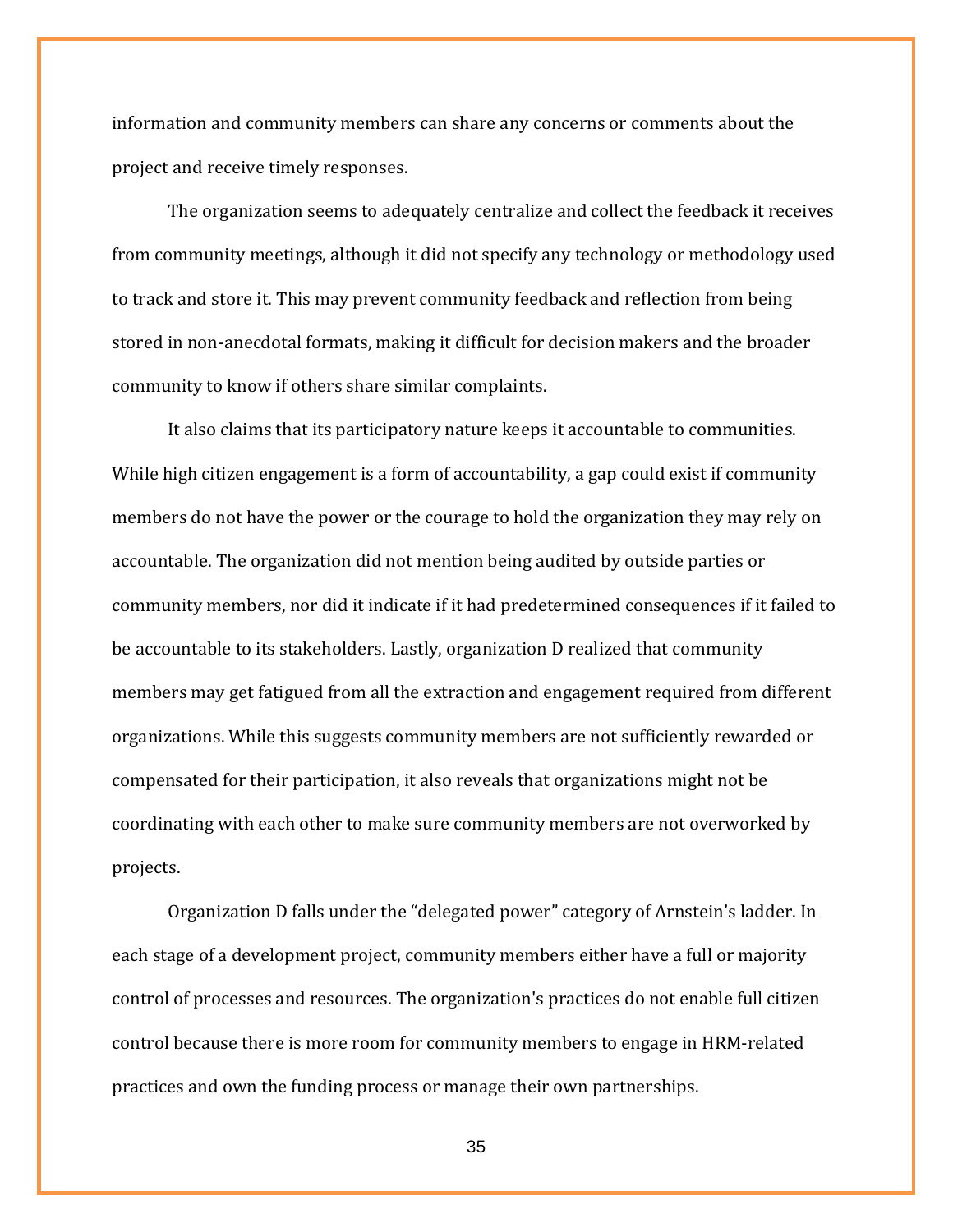## *4.1.5. Organization E*

Organization E works within all areas of Zambia to both advise enterprises and perform development work to combat youth unemployment and enhance agricultural output in rural areas. Our interview with Organization E centered around its active role in community development projects within Zambia.

This organization believes that involving community members in every stage of the project is essential to ensure that communities have truly benefited from a project. It mainly uses physical events, such as community events and meetings, to capture community members' feedback about projects before they begin, and has targets that mandate that women, the disabled, and youth groups should each constitute 5% of the population heard from in needs assessments. Although it uses Logframe in PPA analyses, the organization also uses outcome mapping and human-centered design techniques. Organization E identified a large mismatch between funding requirements, which deemphasize sustainability, and community needs, which require attention even after the end of a project. Although there are mechanisms in place for community members to decide where money is channeled, funders still have the penultimate say. After projects are chosen, community members' attitudes towards the organization's projects are not formally assessed, but they can be negative because of their perceptions that the organization is corrupt or misuses funds. For example, in the past, farmers that the organization has given resources to, with the expectation that they would sell back their harvested crops to the organization, have sold their crops to other higher bidders.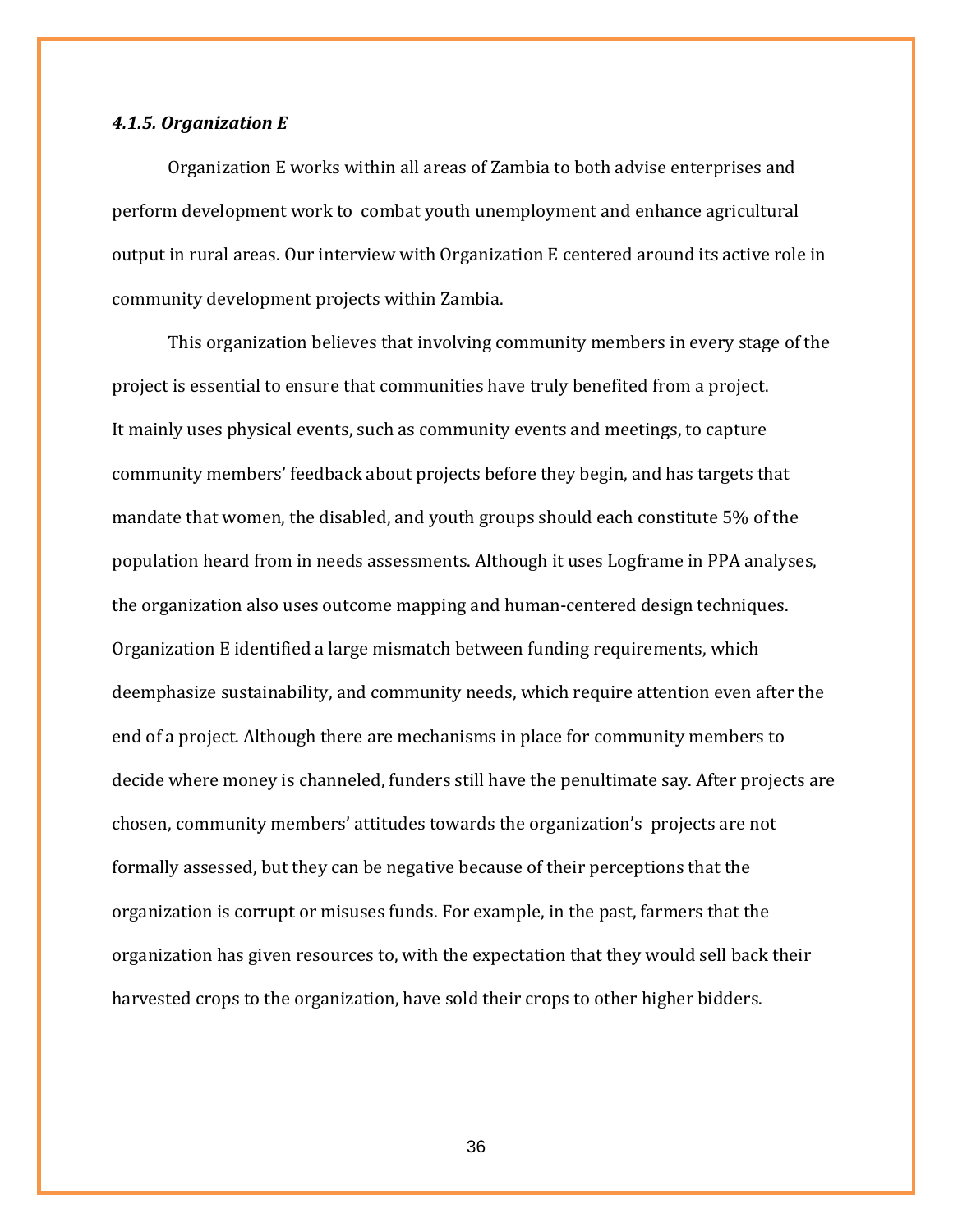The organization frequently hires paid interns, as well as volunteers from communities. It also hires interpreters to overcome language barriers between community members and staff.

The organization's staff typically provides community members with smart phones and laptops to collect data from them in the form of questionnaires on simple platforms, such as google forms. M&E processes can go on for 6 months after a project's final deadline and report.

Community members can also provide feedback to the organization through face-toface interviews and receive information about projects through road shows, print magazines, and brochures. The organization is accountable to both community members and donors.

Because it is growing, the organization does not yet think it has optimal community engagement practices. It does believe that full citizen control of projects is possible, but maintains that barriers, including community members' poor attitudes and lack of sincere engagement, and no structured financial management or training, are currently preventing this from happening.

### *Analysis of Organization E's Practices*

Organization E largely utilizes participatory PPA techniques that capture feedback from community members, although it can work to build capacity more in this stage. The organization does use Logframe, but its simultaneous use of outcome mapping and human centered techniques suggest that it only uses it as an initial organizational tool to organize project objectives and potential indicators and is receptive to modifying these elements. It also has specific mandates to ensure feedback of marginalized groups is incorporated into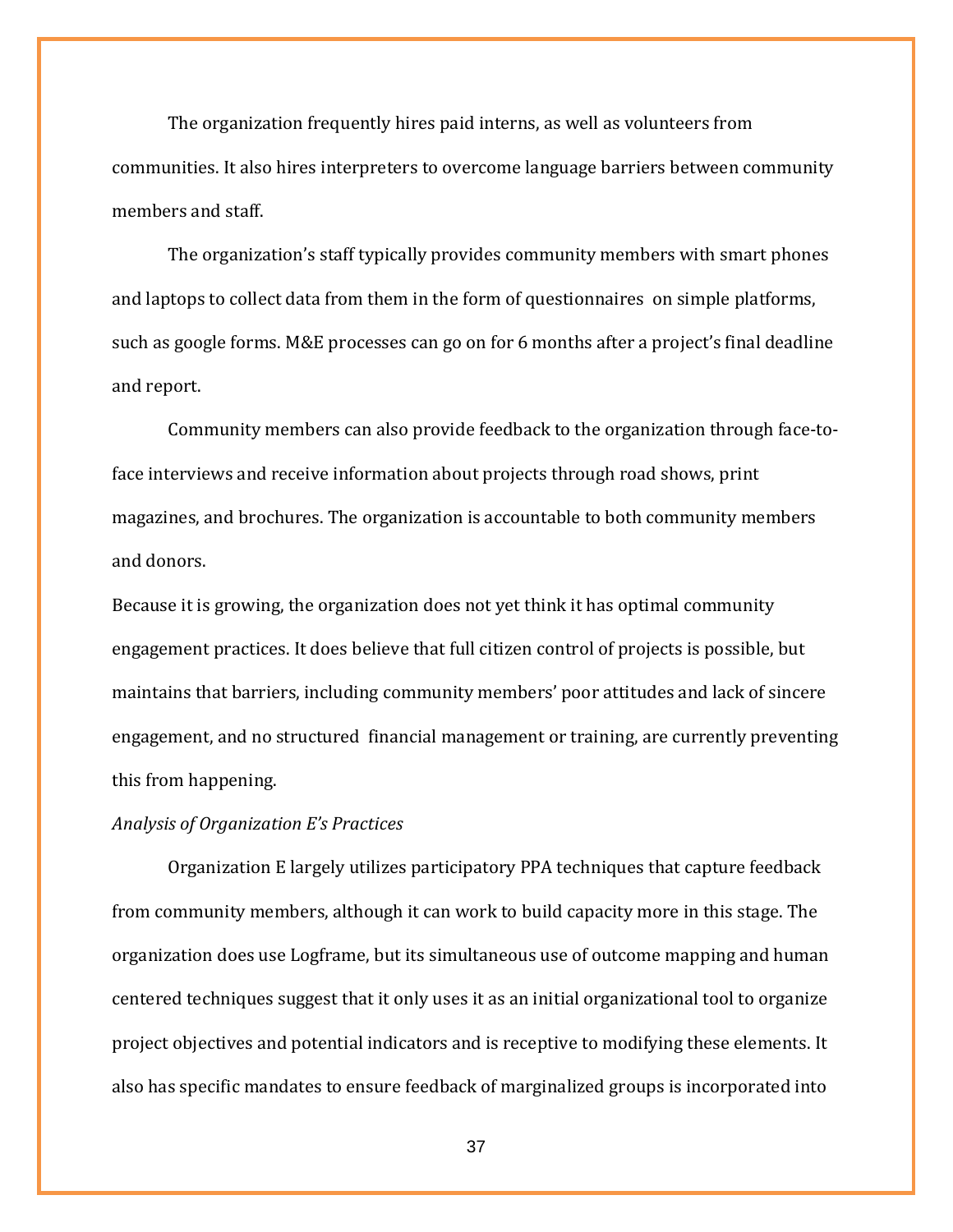PPA. However, the organization does not attempt to bolster community members' knowledge to perform their own analyses and, despite facing negative attitudes from community members, does not have any mechanisms in place to remedy these attitudes.

Organization E'poor external engagement strategies make it difficult to receive flexible funds, and it struggles to receive funding for community-defined projects because its mission and strategy do not closely align with CLD goals. The organization does a good job of providing community members with resources and funds, although this shrinks the organization's funds. It could benefit from a revolving fund, like the one organization D has.

Although we do not have much information about this organization's HR practices, the organization likely struggles from capacity-related HR issues similar to those identified in other small organizations thus far.

While it did not provide concrete details on community members' roles in implementation, the organization involves community members in several different capacities, though it is limited by its lack of resources.

The organization's M&E processes, though extending past its projects' final deadlines, also do not facilitate the community's long-term involvement in monitoring project progress and evaluating the overall success of a project, since project staff only extract data from community members without strengthening their ability to continue collecting and interpreting it without external help. Its use of smartphones and laptops also likely leaves out the feedback of community members who are illiterate or prefer not to use technology - as such, there is much more the organization can do in its M&E practices to ensure participation by community members of all ages, genders, and abilities.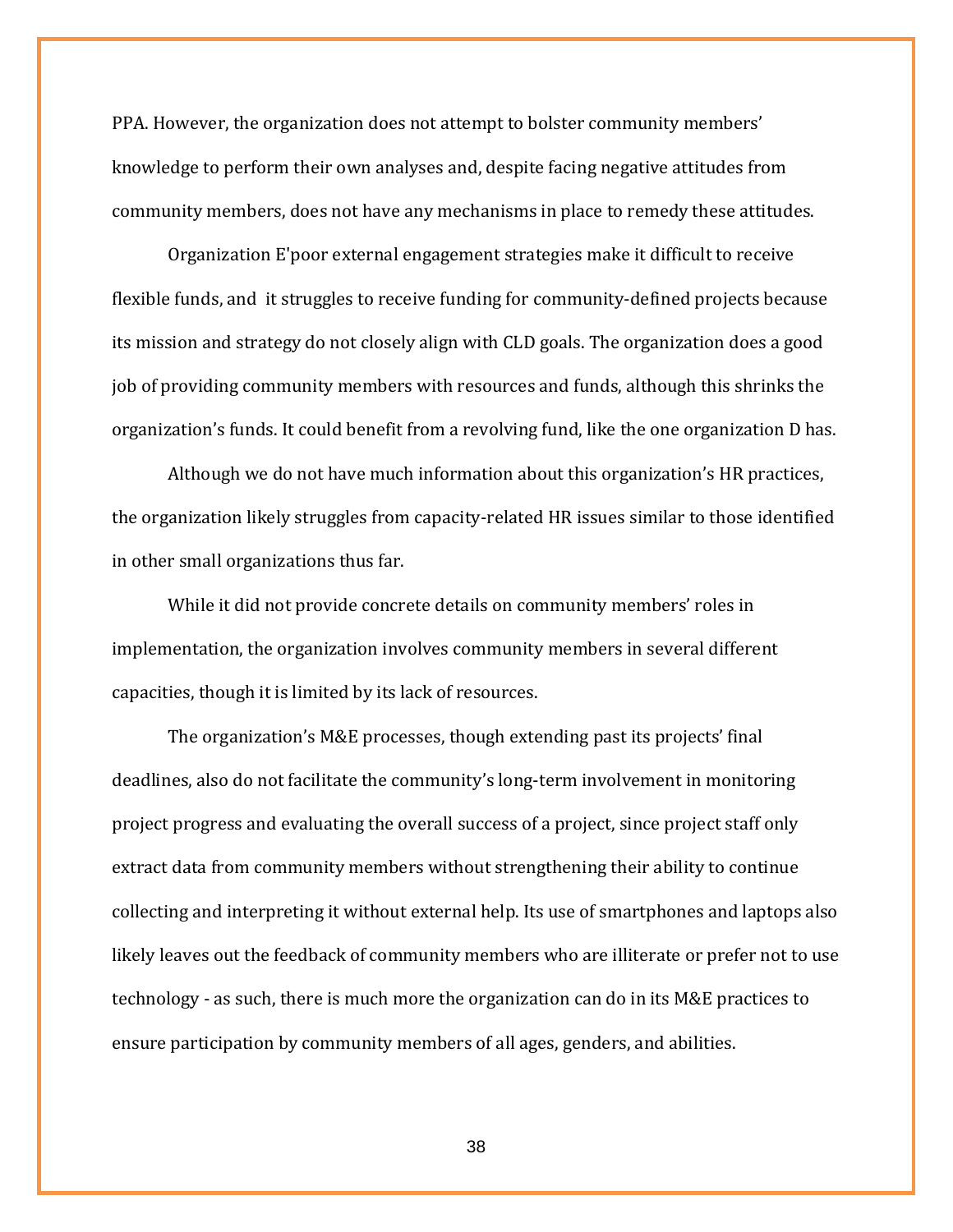The organization uses both technology and traditional methods to distribute information to community members. However, considering some community members see the organization as untrustworthy, they may be unwilling to provide open and honest feedback even if asked for it. The organization also did not list any specific mechanisms used to ensure accountability, and they did not provide any consequences they faced for faltering on their responsibilities.

This organization falls under the "consultation" rung of Arnstein's ladder. Although it attempts to capture community feedback through both processes embedded in its project cycle and additional communication channels, it does not give community members the opportunity to take control of the processes within any project stage, be represented at higher levels of the organization, or decide how funds and other resources will be allocated.

#### *4.1.6. Organization F*

Organization F is a faith-affiliated international development organization that is based abroad and works in Zambia to eradicate poverty and promote economic development by strengthening local NGOs' capacities and acting as an intermediary between multilateral and bilateral funders who distribute funds to local partners.

The organization encourages the NGOs that it works with to move towards a context-based approach, where the NGOs' projects are based on yearly situational analyses within communities. It gives partners a month and a half to conduct PPA assessments and create a project plan. Many of its partners use external consultants to perform baselining and create reports, although the organization encourages its NGO partners to set up project teams that involve community members from the project's beginning.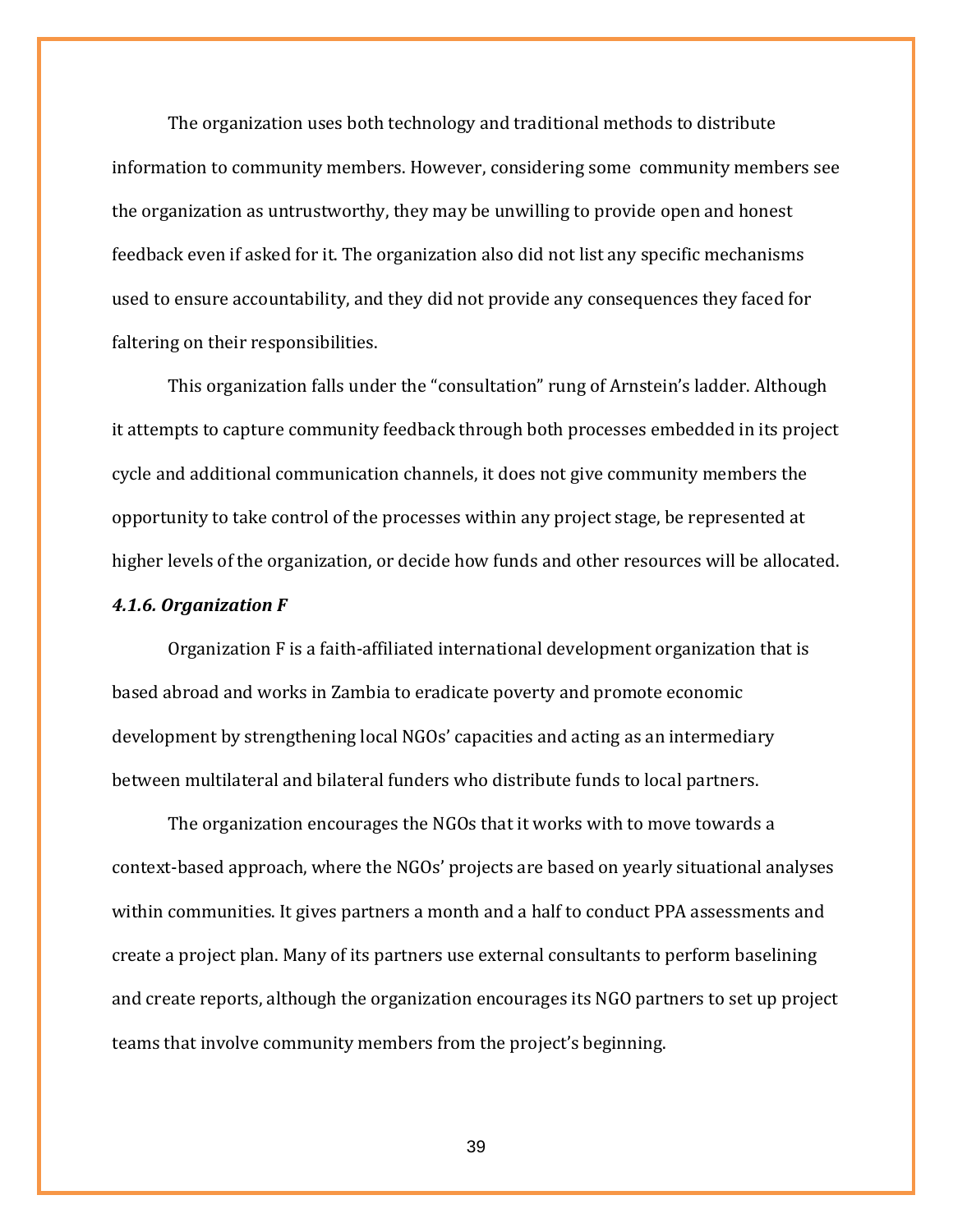Currently, the organization receives basket funding from a European embassy and multilateral sources to help fund local organizations' development projects, although Zambia's classification as a lower middle income country has shrunk the organization's pool of flexible funding. Its donor funding is also earmarked based on foreign entities' own development goals and strategies. Organization F also stated that when donors design their funding strategies, the decisions are political. As a result, organization F is only able to support its partners with earmarked project funding that matches the result frameworks of the donors and only fund certain components- mainly implementation- of their partners' projects. To mitigate this difficulty, the organization encourages PPA processes to be conducted before funding.

Organization F is attempting to adapt co-funding techniques to increase projects' sustainability and local ownership by transitioning several partner organizations' funding from project funding to co-funding. Co-funding involves assessing its partners' identified needs in accordance with its strategy. The organization does not yet know if co-funding is sustainable and will be renewed by its current donors.

Mainstreaming participation to specifically encourage the involvement of women, youth, and those with disabilities is an important priority for the NGOs that it works with, yet organization F finds it and its partners typically fall short on this goal. Young people, despite comprising close to 70% of Africa's population, are also not included in project interventions, particularly in post-project M&E activities, and only 15% of funding goes to the youth.

Further, the organization believes that the NGOs it works with currently are not focusing on building capacity in their M&E activities, and many do not engage with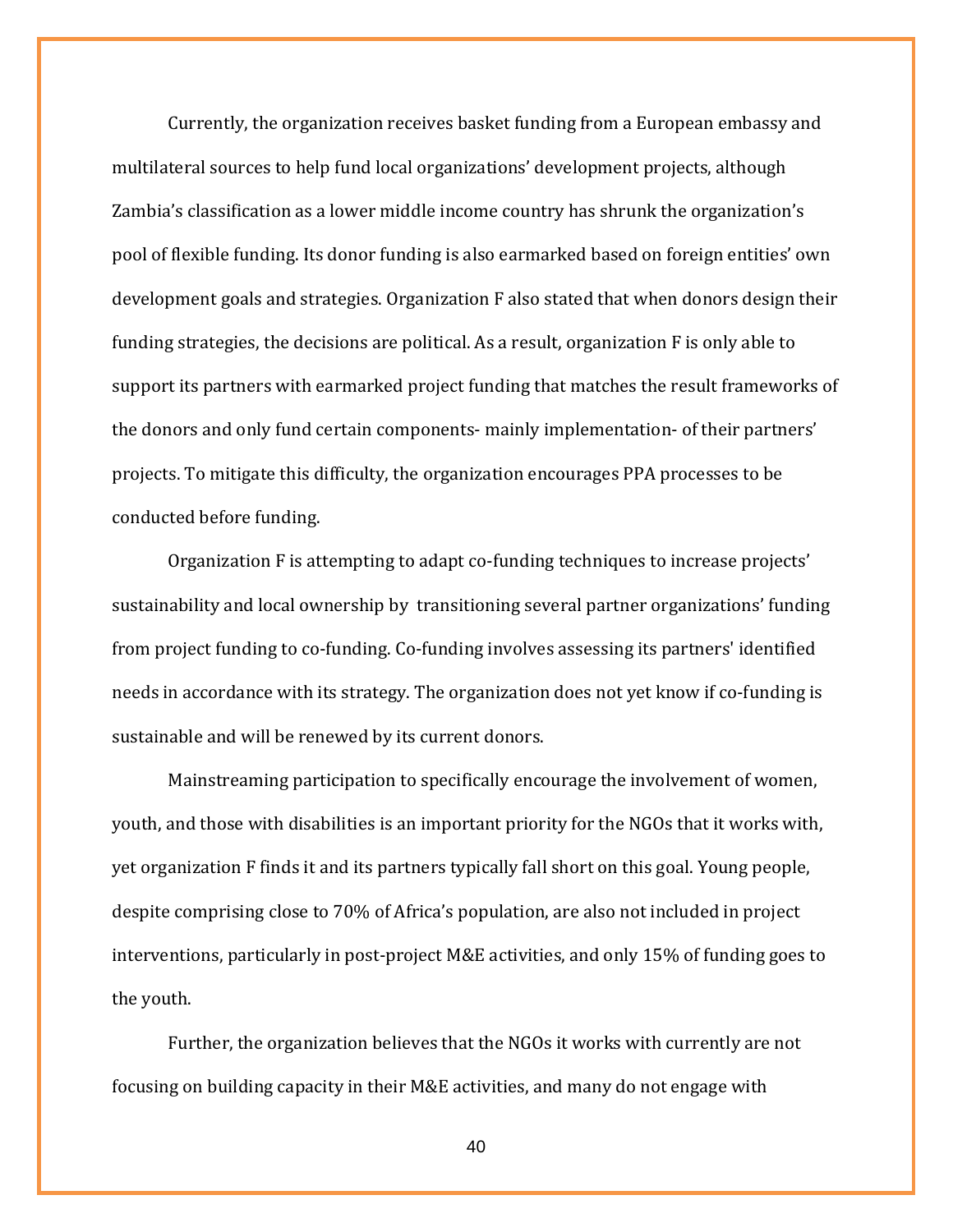community members at all when they visit communities to conduct monitoring activities. This was identified as a likely result of NGO employees' fears that community members might assert dominance in running the project and relegate their own work. Partners can also be fearful of the organizational budget cuts that would be probable if NGO staff reduced the amount of independent work they conducted within communities, or of the potential financial costs associated with empowering community members to make claims and demands, including for allowances.

The organization stated that at 'less participatory' NGOs, staff often want to maintain relevance by preventing community members from taking control of development projects. Less participatory organizations also often frequently staff people who do not understand how the project lifecycle works. This i s common at smaller local NGOs, which may have less experience, no oversight by a board, rely on one grant or partner, or inadequate staffing or capacity. Many local organizations also do not have formalized systems, and international organizations often use their HRM policies in only an ad hoc manner.

Organization F believes a strong correlation exists between how well their partners share information and how often their partners are in touch with rights-holders. Communicative organizations that share their plans more frequently across communities typically spend more time integrating into communities and building their capacity. However, organization F recognizes a general gap in transparency because many organizations make documents that can be shared with communities classified. *Analysis of Organization F's Practices*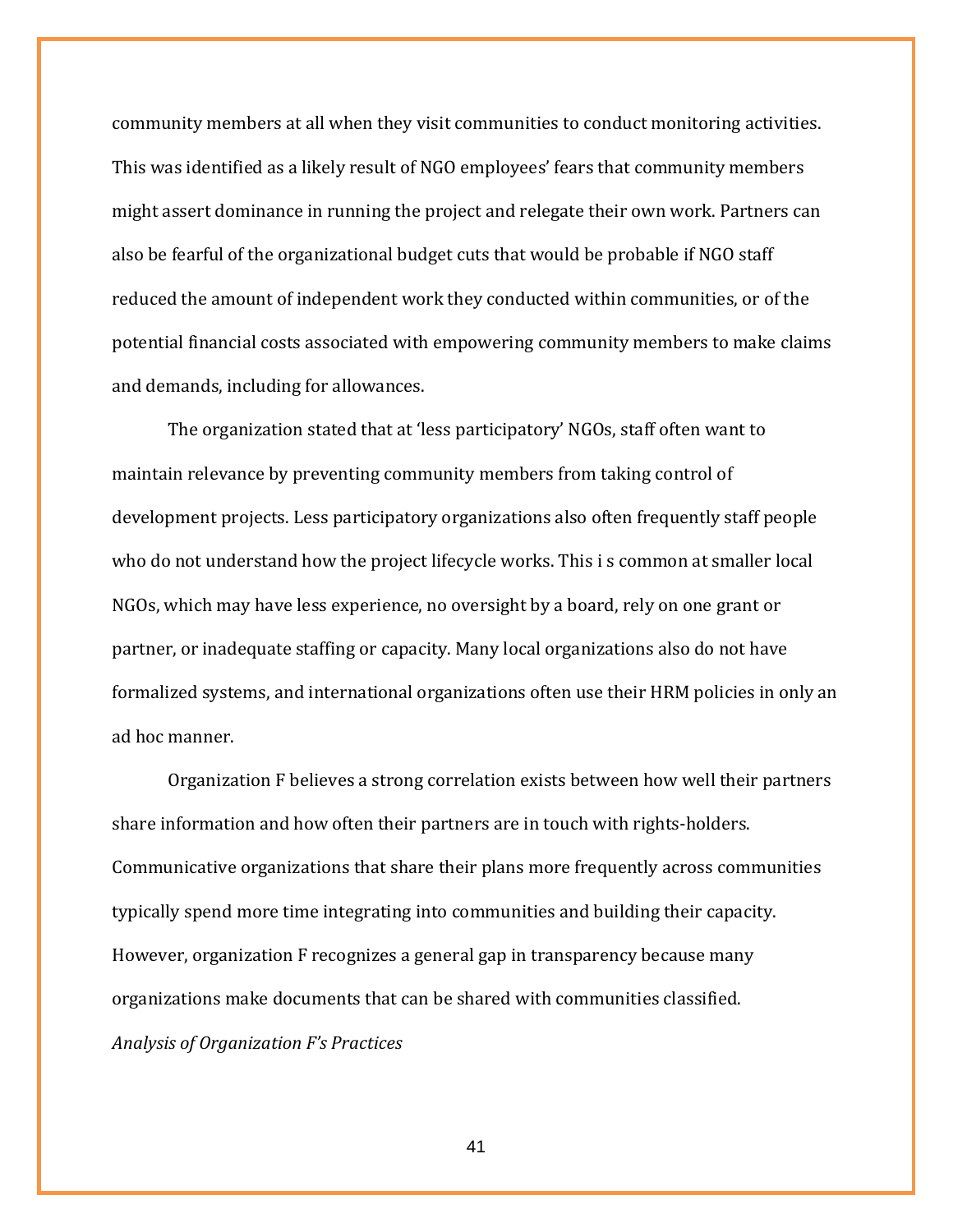This organization understands the limitations that external, evaluator-facilitated PPA techniques have in capturing communities' needs, and how these techniques can hinder community participation by allowing staff with short-term interests to set project guidelines and goals. It further realizes the disconnects that arise between project staff and community members when these assessments are not undertaken locally or integrated within communities. These disconnects may range from not sharing reports and budgets with community members to help them make informed decisions about project designs to failing to incorporate communities' political and social dynamics into needs assessments, which can demotivate community members, who may feel like they cannot make an impact on the project, from sharing feedback.

Organization F also recognizes the pressure that basket funding imposes on its partners to implement projects that fit donors' wants rather than communities' needs. The organization often acts as a liaison between small local organizations, such as organization C, and funders, so it must deal with many of the small organizations' burdens. While the organization attempts to match partners' funds with different donors' requirements, it can improve its external engagement with funders, as it is likely that it has currently not built up enough rapport with funders, does not have enough trained external management staff, or does not do a good job of convincing funders that its partners' projects are both sustainable and meet the donors' criteria. The organization also may not provide donors with a clear picture of their partners' mission. The organizations' issues in securing flexible funding for their partners extends to its own practices, since it is unsure if its co-funding strategy will get reapproved by funders.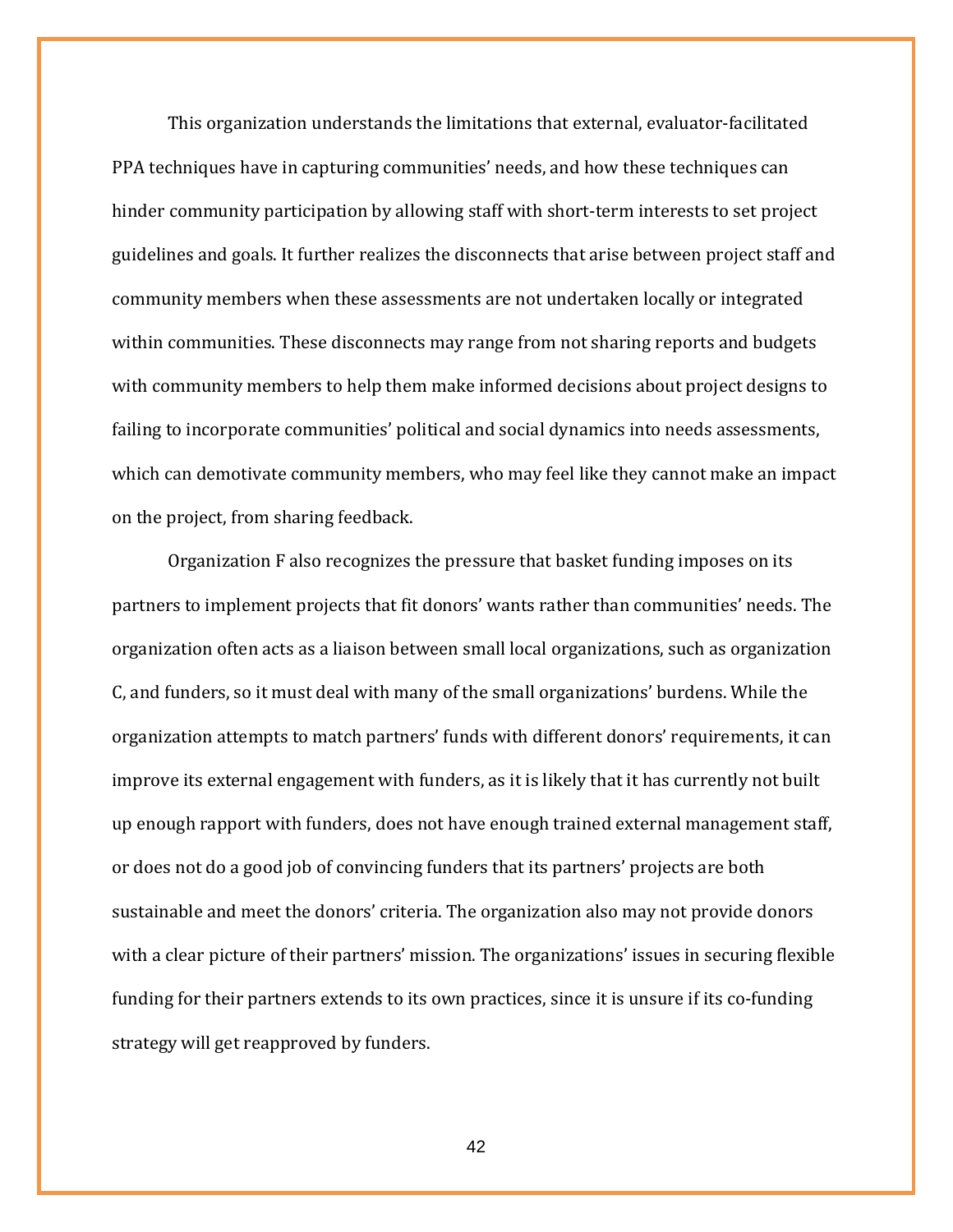The organization also understands how only outwardly engaging with communities, without truly focusing on the extent to which community members are participating in M&E activities, can deter greater community involvement in, and ownership of, development projects. Especially in M&E activities, expanding the role of community members so that they are able to make more meaningful contributions to data collection and analysis processes, and eventually to take control of these processes, is critical for an effective community-led approach. It is difficult to empower community members without engaging with them regularly, as the organization notes, which is why NGOs that infrequently conduct visits with community members will likely be unable to build the communities' capacities to conduct their own M&E activities.

Organization F found that staffing is a critical component to facilitating CLD and stated that if its partners had staff who were not motivated by community involvement, prioritized their own interests above communities' interests in projects, or were not fully trained in understanding the project cycle, they were less likely to be participatory. Some of these problems stem from weaknesses in the partners' hiring strategies and overall organizational strategy, which may prompt organizations to not fully empower communities because of the interests of their own employees. The organization also mentioned that some of its partners do not have HRM policies or take their policies seriously.

Despite encouraging its partners to make information public, organization F revealed that many partners still opt to keep much of their information private, which prevents the formation of a two-way feedback loop, since communities that are highly engaged in or own the development process should be given all appropriate information.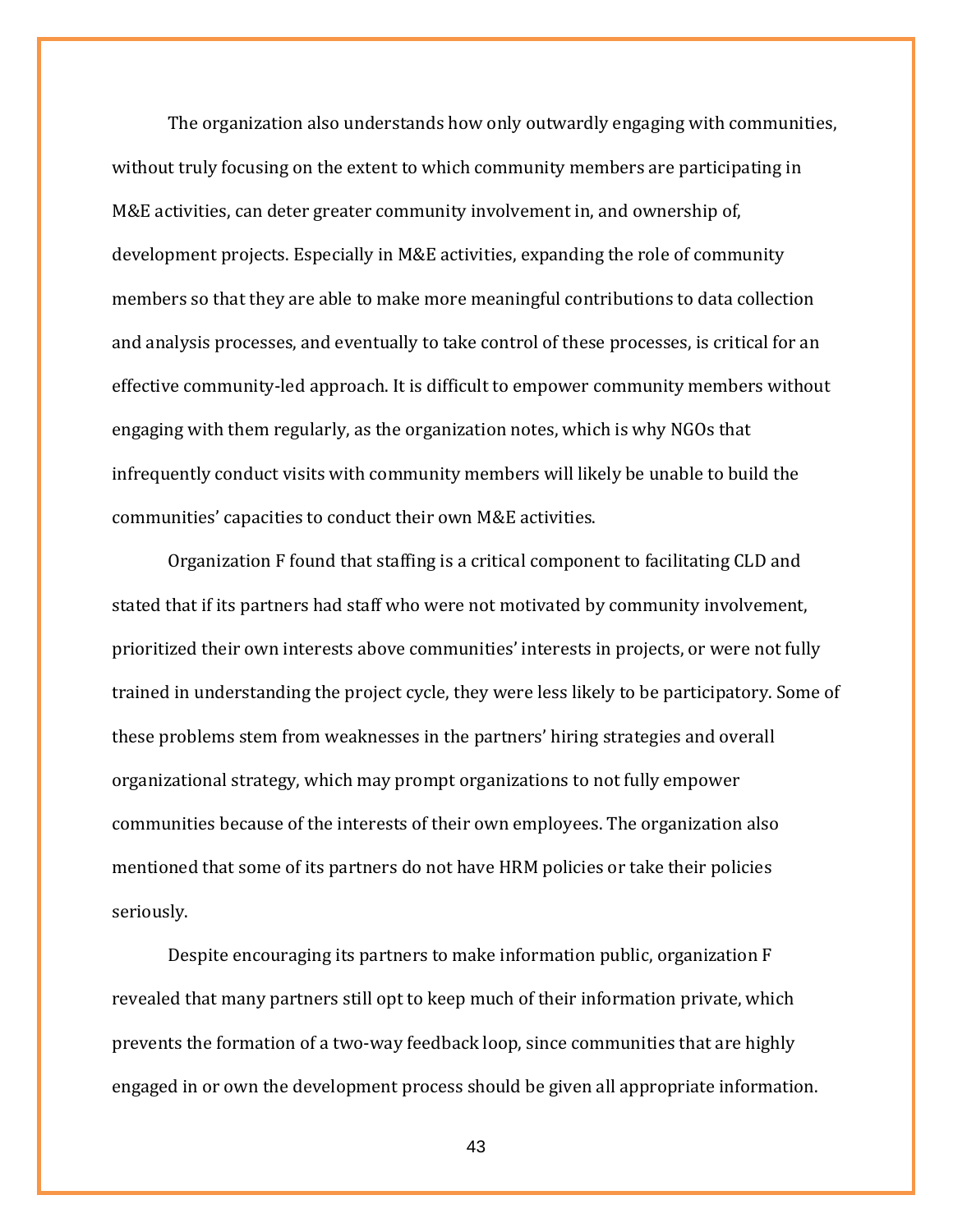The organization strives to meet international standards, but community members do not audit results and there are no consequences for failing to meet the standards.

Our conversation with organization F encompassed discussion about both its own participatory approaches and its partners', so we did not have enough information about organization F to determine how participatory its practices are on Arnstein's ladder.

## **4.2. Comparisons of Findings**

Organization F highlights how the poor HR practices of its partner organizations hinders their CLD. Encouraging leadership in development projects requires highly motivated individuals who are willing to give up power and be patient throughout an extended process that may take years to come to fruition. As the organization acknowledges, these qualities cannot be written into job requirements, easily assessed, or forced onto staff. Even though CLD mechanisms may be displayed on organizations' websites and included in their procedural handbooks and project designs, they still may not be properly utilized by those carrying out a majority of the fieldwork. Even NGOs that have HRM policies often do not consistently apply them. Because HRM policies and practices exist not only as a recognition of employees' importance to the organization but also as platforms for workers, an NGO's avoidance of HRM techniques suggests that it does not recognize workers' values. Executing HRM practices in an ad hoc manner has two major implications: first, the organization is not responsible for promises it makes because it does not follow guidelines that it sets out, and power and decision making is concentrated at the top of the organization, which is unconducive to facilitating CLD.

Relatedly, no organizations used HRM components to facilitate broader community members' participation and performance during projects and most were, instead, content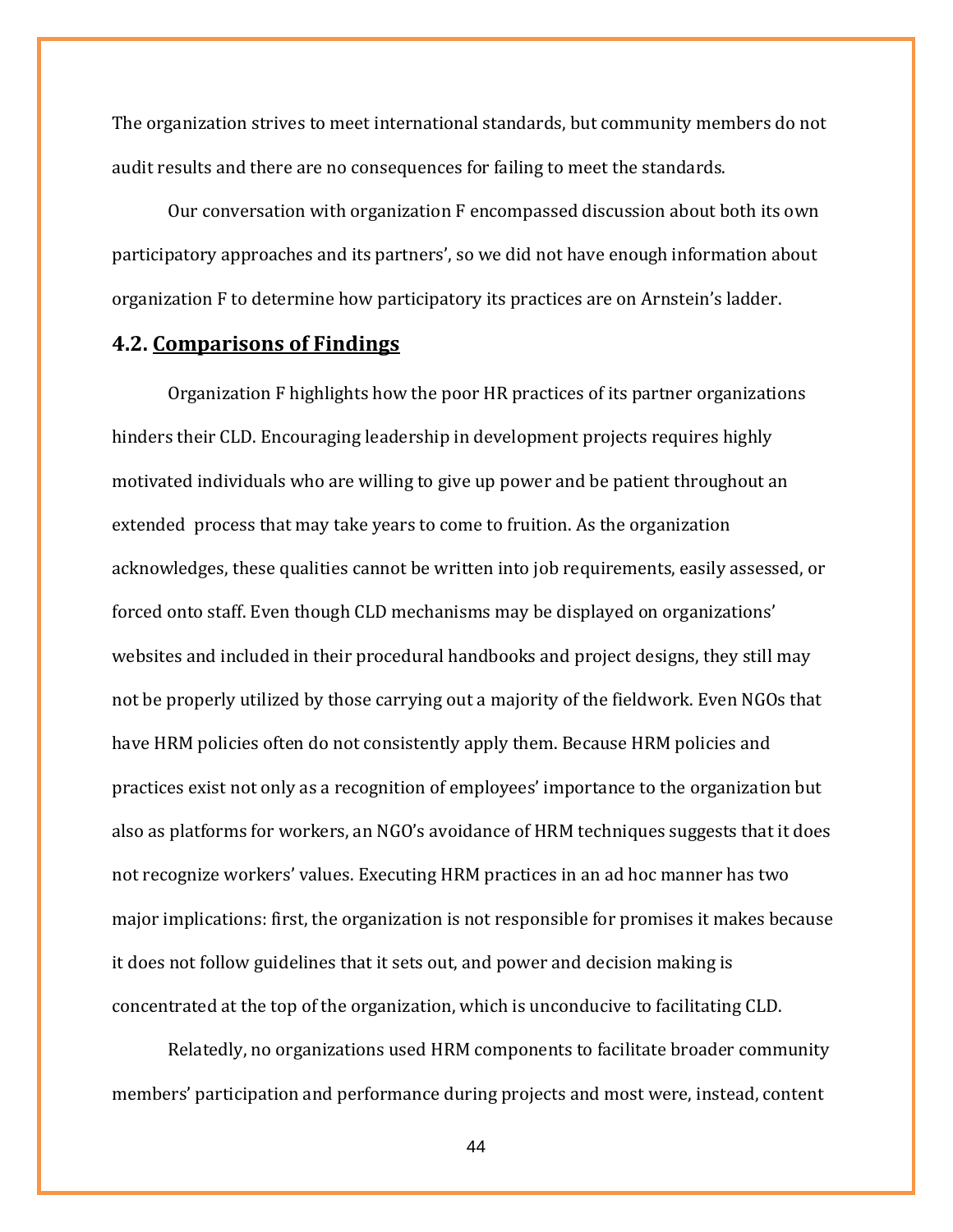with community members' participation in project stages, such as implementation and PPA, as volunteers. Even so, no organizations could specify the number of community member volunteers, enumerate how frequently they volunteered, or detail their work roles. This indicates that NGOs often do not collect comprehensive data about these individuals. All interviewed organizations speculated as to why community members might not want to participate in project activities, theorizing that it might be due to community members' engagement in more lucrative activities, burnout, or a lack of training or trust in the organization. However, NGOs might be able to receive clearer answers to these questions by asking community volunteers about why they volunteered, if they plan to do it again and want more responsibilities and what their ideal volunteer roles look like to receive clarification about community members' motivations for participating. HRM strategies that track volunteers and focus on ways their motivation, ability, and opportunity can be improved can likely increase broader community involvement.

Although small organizations with low funding and funding flexibility, such as organizations C and E, tended to have difficulties in implementing structured, comprehensive, and participatory PPA or M&E techniques within their development projects, some of the larger organizations interviewed had similar problems. Small organizations' insufficient feedback practices were primarily constrained by their lack of funds, which limited their ability to hire enough staff, invest in ICTs or other costly forms of monitoring and information sharing, and equip community members with the skills necessary for them to independently collect and evaluate information. However, even larger organizations that had more funding, such as organization A, had limited participatory practices for including community feedback in their project cycles because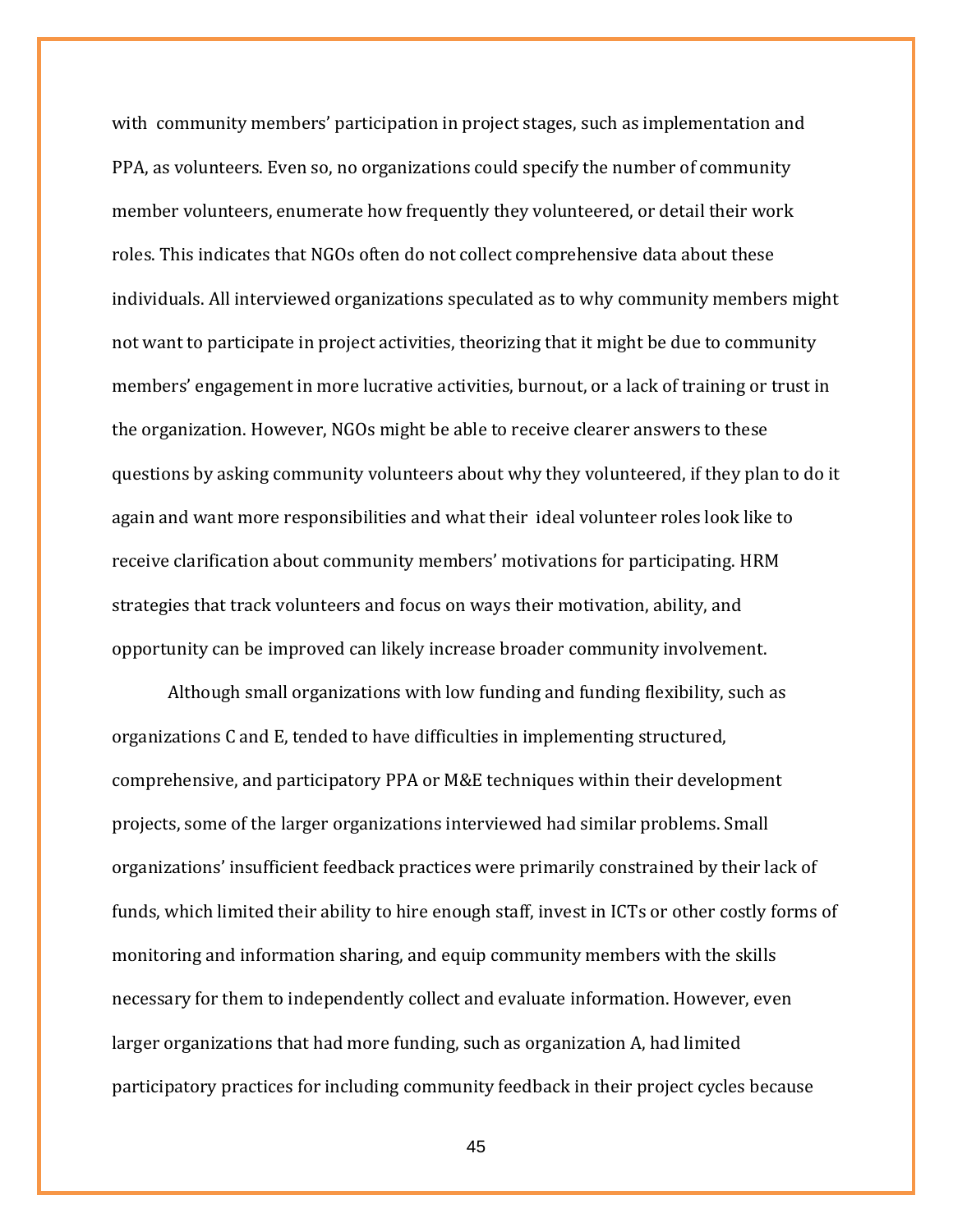their broad organizational strategies, or HRM strategies, were unconducive to a community- led approach. This indicates that these organizations' HRM approaches likely became systemic to their culture and promoted the hiring or retention of individuals who were incompatible with a participatory approach, and thus, were not trained in employing, or did not want to learn how to facilitate, participatory mechanisms.

Organizations recognized the importance of collecting different types of information from community members at all stages of development, including data for PPA, feedback for M&E, and complaints for accountability. While all organizations recognized that collecting information during PPA requires consolidating information to assess which community needs are the most pressing, most did not consolidate information they received from communities after the PPA stage. While some of the participatory M&E techniques that organizations reported using, such as outcome mapping and harvesting, did rely upon consolidating community members' experiences, they did not appear to be supplemented by additional avenues for organizing community members' feedback during the M&E stage of the project. Also, although organizations frequently reported utilizing face to face interviews, community meetings, reflection sessions, exchange sessions, and questionnaires to share information with community members, no organizations went into detail on how collected feedback could be collated and analyzed on a mass scale. Most of these techniques allow feedback to be heard on an anecdotal level, which individual community members may appreciate, but they are not ideal for analyzing common trends amongst community members to draw adaptable information from. Ideal information sharing mechanisms within NGOs would include a reward for sharing information, a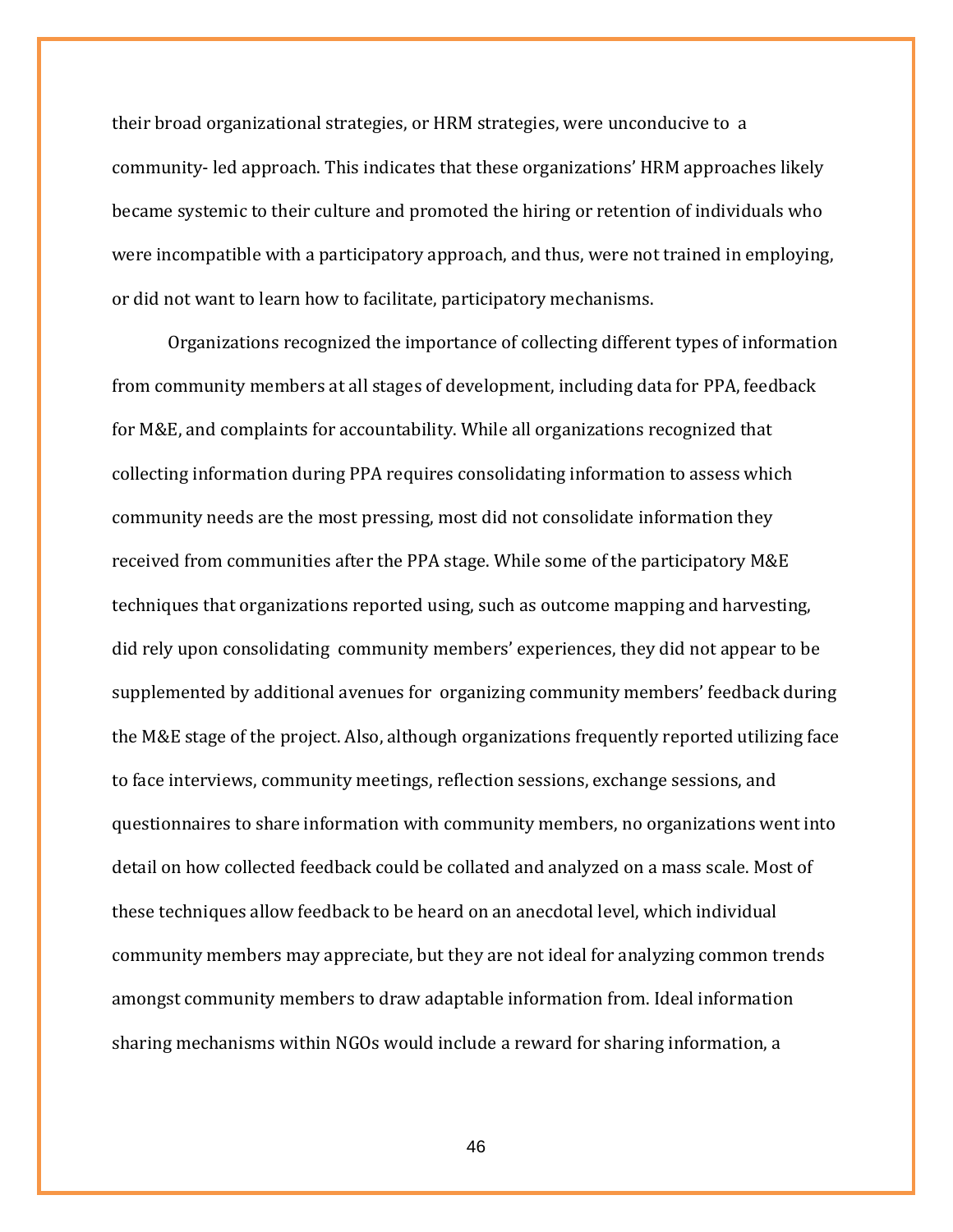recognition and response to community members' message, and channels through which information can be mass produced and easily analyzed.

Furthermore, organizations had a variety of people and processes to hold them accountable to beneficiaries but no delineated consequences if they did not meet their responsibilities. Ideally, consequences should lie in the hands of community members. This is because funders tend not to be concerned about organizations' inclusion of participatory mechanisms unless citizen control is explicitly their mission, so they should not be solely tasked with imposing consequences onto organizations.

Lastly, a common theme that emerged during our interviews was the importance of partnerships in facilitating CLD. Partnerships can broadly be defined here as organizations' coordination or work with other organizations, companies, governments, schools, and people as it relates to development work. NGOs do not only interface with community members and donors when conducting development work but, rather, have a web of partners that they rely on to implement joint efforts. For example, organization D expressed that many organizations extract data and require community participation from the same communities at the same time, which is not a concern if organizations coordinate their PPA efforts. Similarly, organization C chose to outsource its PPA to consultants, and the type of consultants has implications for the extent to which communities can own development projects. Organization F's successful partnerships with smaller organizations provide another example of how strong networks and partnerships can positively impact funding and capacity building processes. Lastly, organization D shows how providing community members with the opportunity to utilize the deep social capital embedded in organizational partnerships can provide NGOs with a "competitive advantage". Considering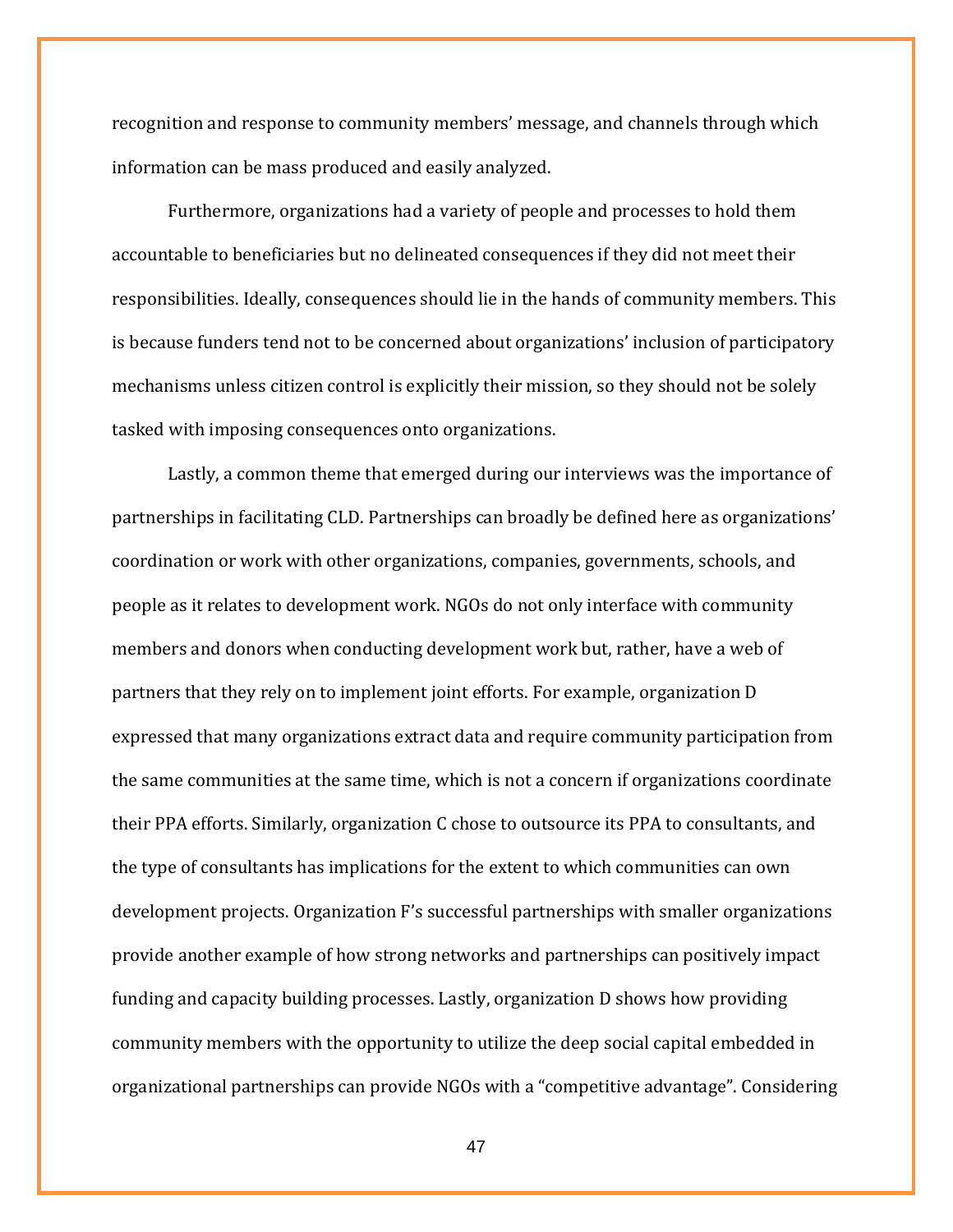how NGOs leverage a variety of partnerships, given their unique characteristics and circumstances, to facilitate CLD is important.

### **4.3. Results From Community Leader Interviews**

We interviewed a community leader from each community about their community members' experiences with NGOs in their area, how NGOs operate, and what factors they believed inhibited NGOs from effectively serving their communities. We have organized community leaders' responses into the following categories: community members' willingness to participate, information sharing, ownership of funds, accountability, PPA, M&E, staffing, technology, equal access to participation, and general feedback.

#### *4.3.1. Community Members' Willingness to Participate*

Leaders in four communities shared that their community members prefer some NGOs' projects over those of others, favoring projects that they feel are genuine and have the potential to make a wide, deep, and permanent impact within the community. For example, one community's leader identified an organization that helped the community obtain water and is now helping them improve schools as particularly impactful. The leaders also found projects to be more genuine if they were proposed to the community members before they were started and were implemented by organizations who taught the community to develop on its own.

All leaders shared that community members want to participate in development projects; however, one peri-urban leader stipulated that they are sometimes afraid to participate because of political mobs that impact their freedom of attendance. Community members also do not get to participate as much as they would like. Three of the five community leaders stated that members interact with NGOs through meetings, with one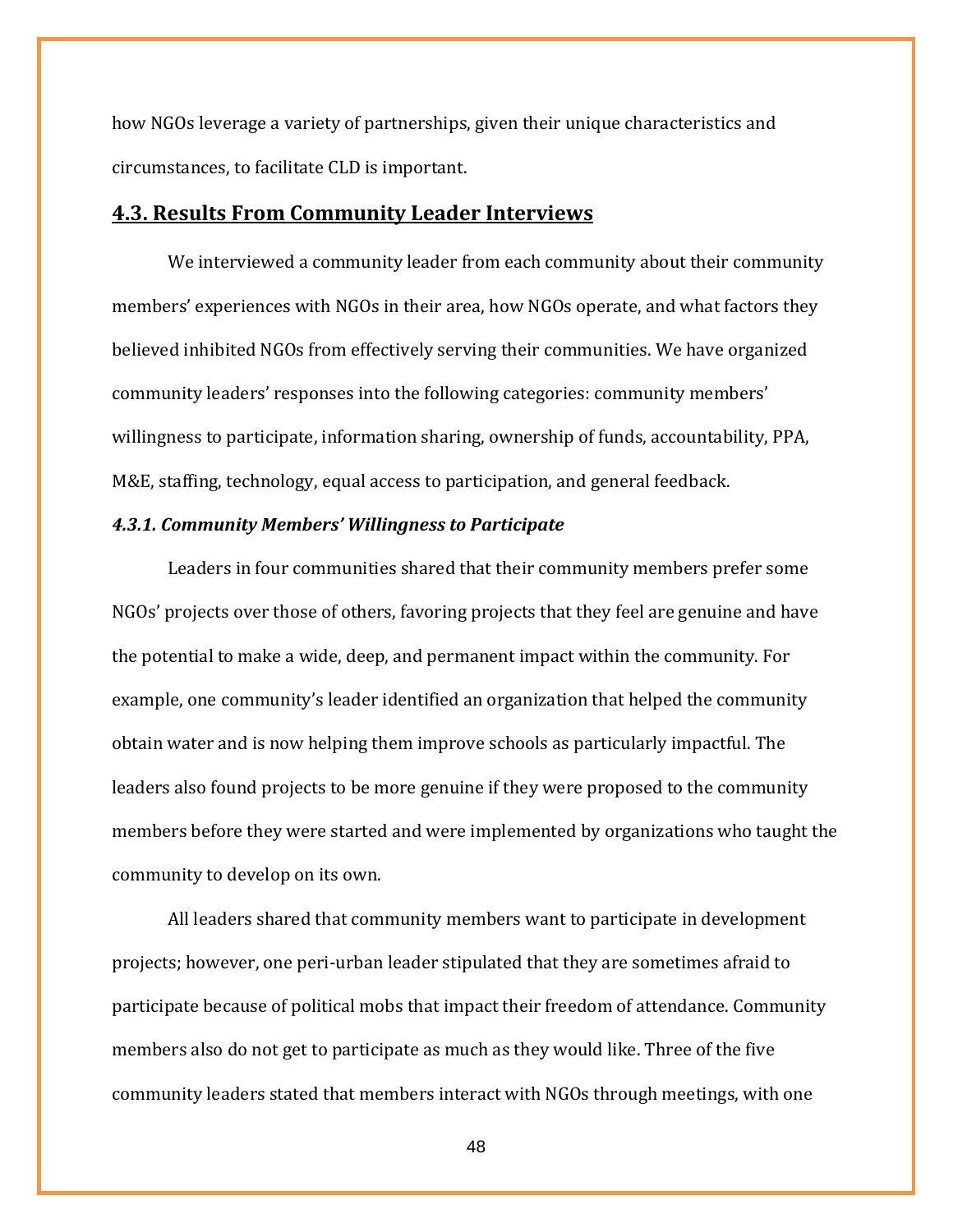specifying that interactions between communities and organizations take place through a teaching relationship, and another saying that community members can choose who leads these meetings. Within one leader's community, only leaders were invited to meetings. When asked about what their communities participate in the most as a group, responses varied across communities, but some leaders identified meetings as having the most participation while others identified saving groups, village banking, or community projects as bringing the most people together. Overall, community members from all locations appreciate opportunities to participate in a wide range of development projects, and their involvement can be boosted.

#### *4.3.2. Information Sharing*

All community leaders affirmed that community members are aware of the aid projects operating within their communities, but two explicitly mentioned community leadership and events, including workshops, seminars, and information from leaders, as the primary source of community members' knowledge about them. Similarly, while all community leaders mentioned having opportunities to give feedback on projects, two community leaders described the process of feedback between communities and NGOs as one where they invited NGO staff to meetings to initiate this process. One peri-urban community leader found two or three NGOs did similar projects in his community without consulting community members. Three community leaders reported receiving information about project progress through meetings, while two leaders, from a rural and peri-urban area respectively, reported having variable or nonexistent mechanisms to obtain information from NGOs.

#### *4.3.3. Ownership of funds*

When asked whether community members have the power to determine where money from NGOs gets spent, the communities who said they have the discretion to impact spending did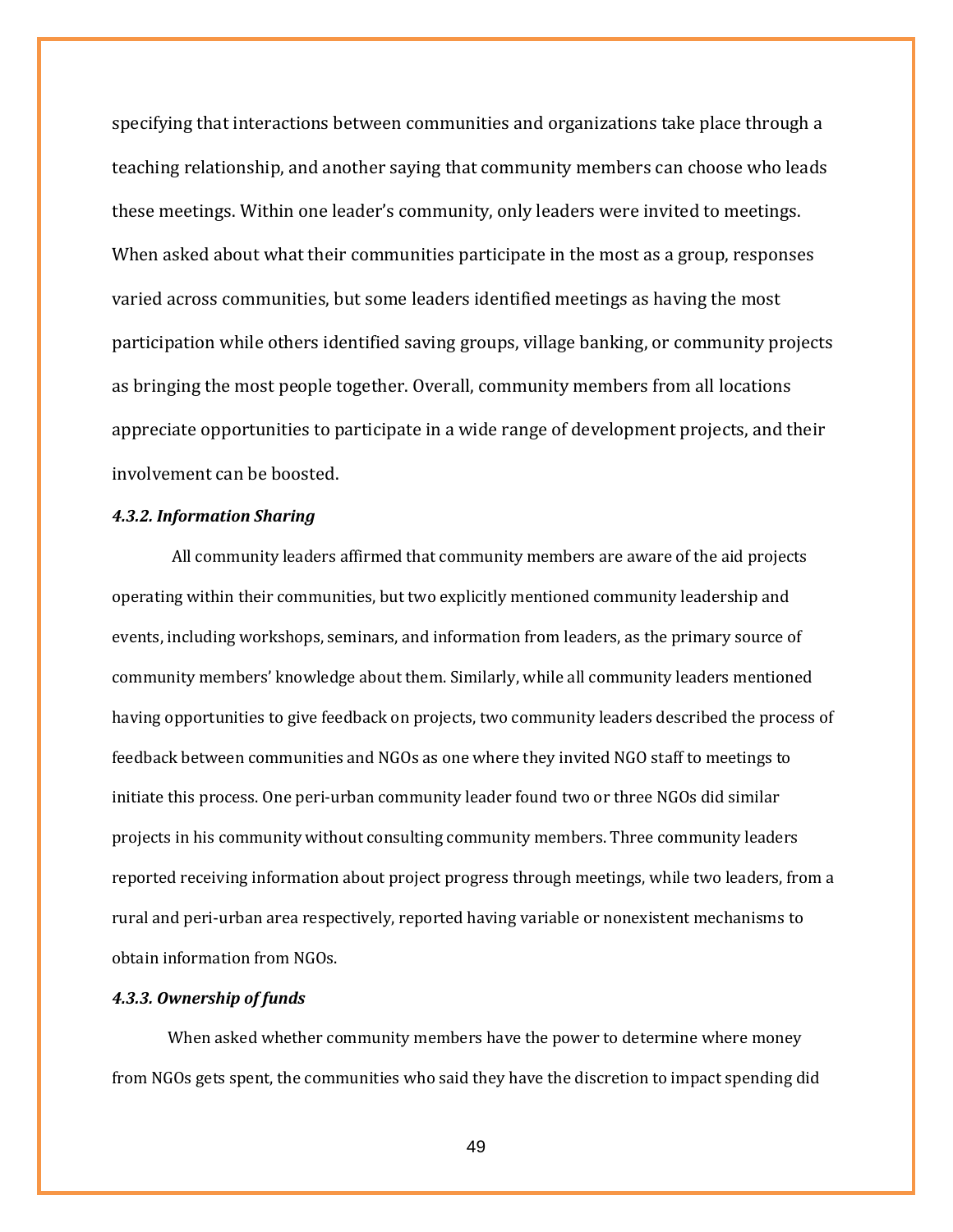not clarify how determinations were made. The other communities, who did not have any ability to allocate funds, identified several limitations - one community leader said NGOs "pretend they don't have money, use you, and you don't get anything. They don't even tell us where the money for the projects comes from." Another community leader stated that community members do not even ask where money can get spent because they do not think they will have the opportunity to control it. However, all community leaders agreed that if community members could determine where development funds are spent in the community, they would be even more interested in participating in development projects.

#### *4.3.4. Accountability*

Two community leaders maintained that NGOs acknowledge their communities' feedback, while the others reported mixed results. Leaders identified transparent NGOs as more likely to acknowledge criticism and NGOs with poor leadership as unresponsive to criticism, and one leader claimed that his community members feel used when organizations do not acknowledge their criticisms. Similarly, we found varied results when community leaders were asked about their perceptions of NGOs as loyal to the promises they make. All reported that community members trust NGOs who follow through on their promises, are transparent, and demonstrate commitment to the community more, although leaders did not identify what happens to NGOs who do not follow through on their promises.

#### *4.3.5. PPA*

All of the community leaders' communities came together through meetings to discuss their community needs for a project and said that NGOs working within their communities tried to get to know community members in some way, commonly through questionnaires or meetings. However, two leaders believed the needs of their communities were misrepresented during PPA, with one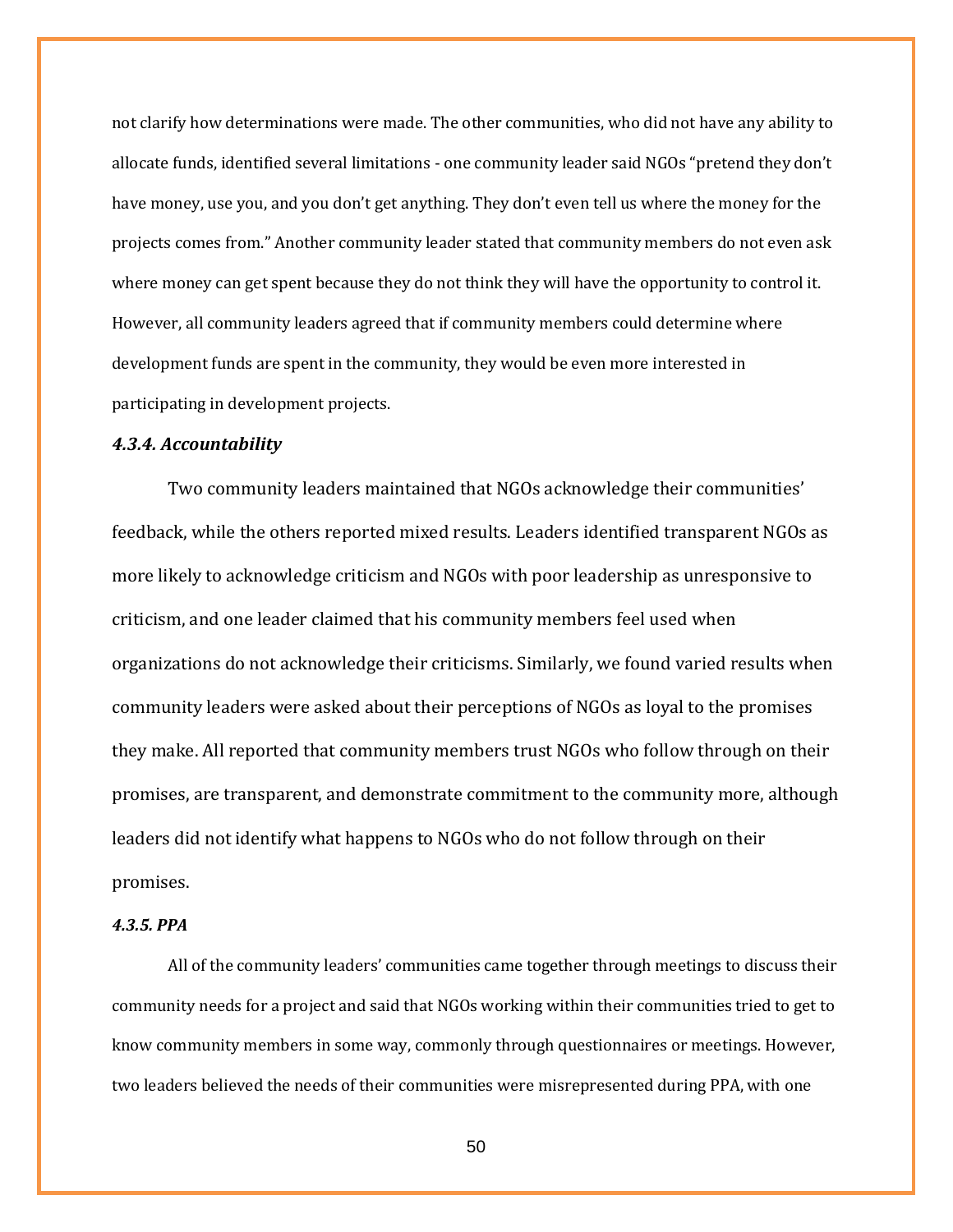stating that some NGOs impose projects onto communities according to what they think the communities need, although many of these projects end up failing. Another characterized his personal experience with some NGOs as marked by these NGOs coming to communities with preprepared projects and not consulting community members about the project design.

### *4.3.6. M&E*

Three community leaders had experiences with multiple failed projects within their communities, with two of these leaders stating the failure was due to NGOs' inability to train community members how to run projects independently after NGOs leave, and the other citing community members' lack of involvement and shunning of meetings as contributing factors. No leader reported that community members help decide when a project ends, and the majority of leaders reported wanting improved project exit strategies, with one saying that community members need to have increased interactions with NGOs before they leave and the other saying that NGOs do not always deliver on their promises before leaving. All leaders connected the success of a project to its adherence to what community members wanted, and one said a successful project should involve training community members how to independently run it.

#### *4.3.7. Staffing*

Two community leaders stated that community members were either hired or formally volunteered to work on development projects, and further stated that their community members saw their work on development projects as meaningful. One local leader specified that some NGOs assess the community members' skills to employ them in appropriate roles. Others said they did not know if community members were employed or that they were not employed -these leaders could not assess whether community members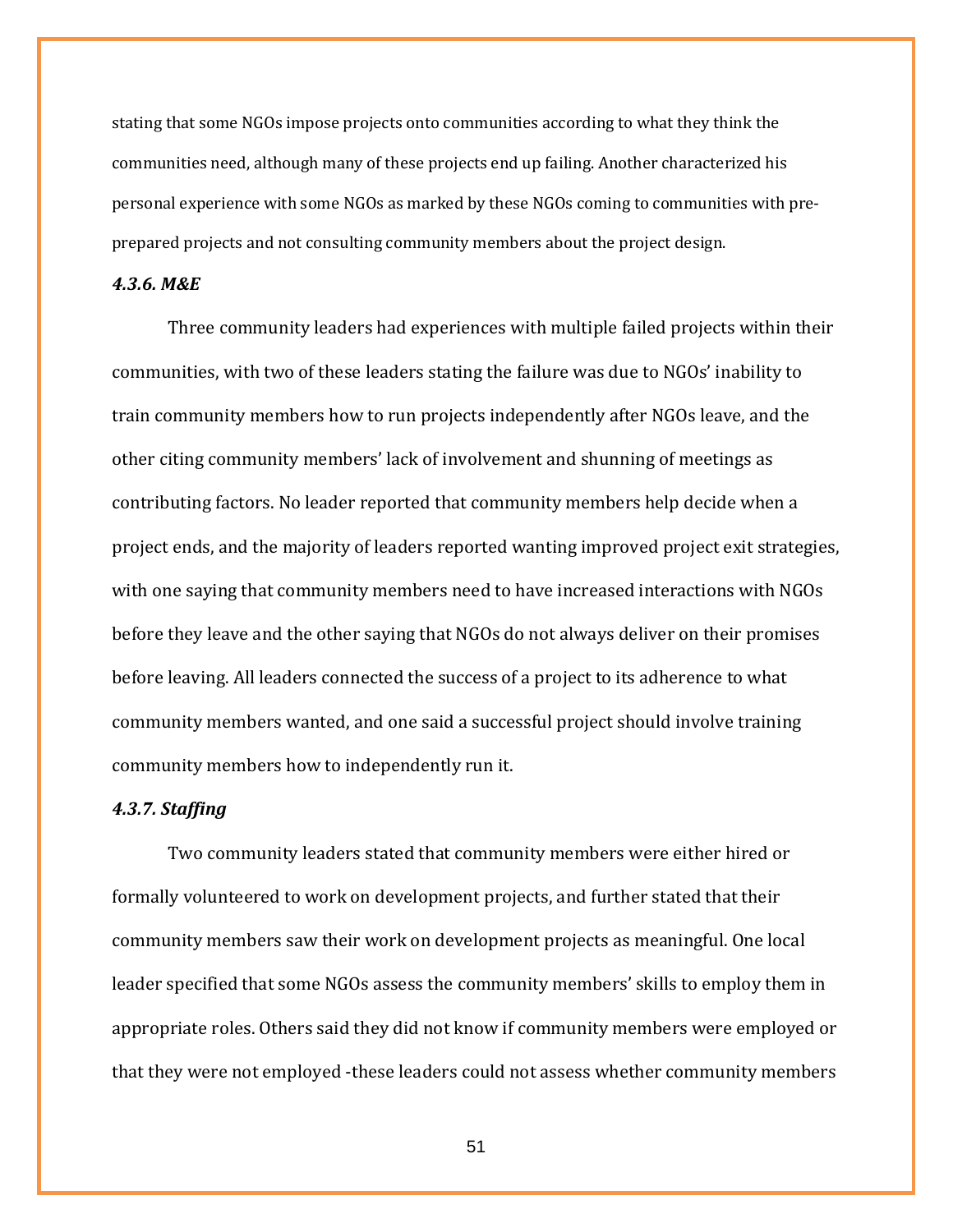found their work on development projects to be meaningful. Interestingly, when community leaders were asked if NGOs train members to carry out parts of the project, the two leaders who said that community members were employed to work on projects stated their community members were not trained to carry out parts of the project, while community members, from other communities, that were not employed received training. Only one leader identified how community members were trained, specifying training occurred through NGO-led workshops and seminars.

### *4.3.8. Use of Technology*

Two leaders stated that NGOs used technology in their development projects to involve community members- one said that NGOs use computers, and the other said they use GPS, phones, and computers. The other leaders did not know of any technology being used by NGOs during development projects.

#### *4.3.9. Equal Access to Participation*

All but one community leader, who said their community needs to do more to include the disabled, claimed that every group in their community has an equal ability to participate in development projects. Several leaders explained how they, and their communities, has been advocating for broad social inclusion during projects.

### *4.3.10. General*

Only one community leader said that their community has felt disrespected or harmed by NGOs and cited organizations' lack of involvement of community members, who want to feel like a part of the project, as a primary cause. Lastly, when asked what NGOs care most about them, and why, community leaders picked NGOs that implemented impactful projects which had high citizen engagement. For example, one community leader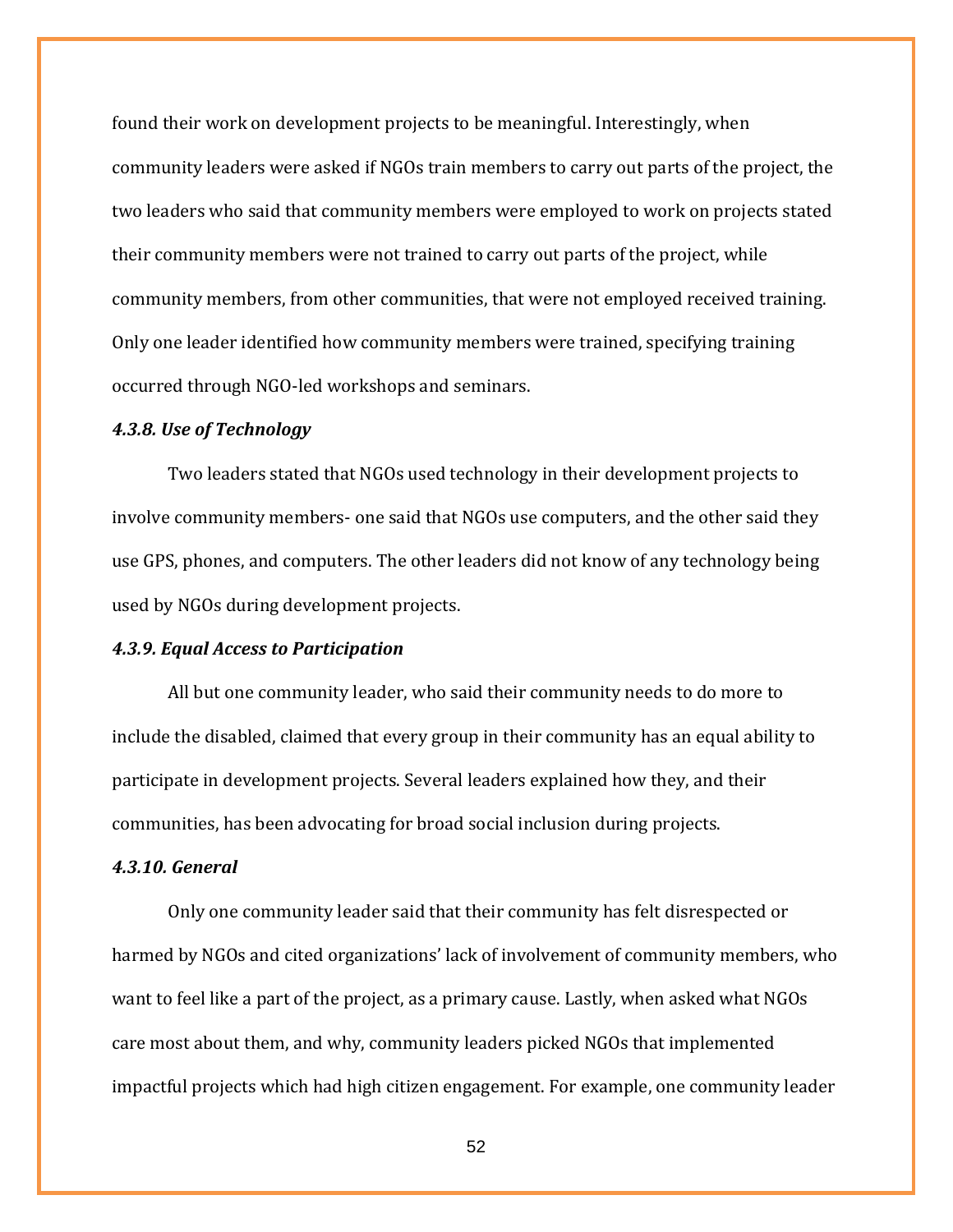picked an NGO that contributes to generational health and education while another picked an athletic association as most impactful.

### **4.4. Analysis**

Generally, negative perceptions about NGOs' inclusion of community members in each of the above categories were concentrated among the same two community leaders. Because we were only able to interview one community leader from each community, it may be that some community leaders have a more negative perception of NGOs than others. Alternatively, organizations concentrated higher on Arnstein's ladder may concentrate their projects within certain communities that are easier to empower to see tangible outputs faster.

The apparent lack of correlation between hiring and training of community members, coupled with the positive relationship between hiring and community members' perceptions about the meaningfulness of their work on development projects, suggests that NGOs may not employ comprehensive training methods or train community members in a way that aligns with their preferences. Perhaps workshops and seminars that NGOs are leading are rigidly structured, and do not give community members the flexibility to learn about techniques and skills that they are interested in acquiring. NGOs that attempt to train community members may also not be spending enough time iteratively working through training material with community members to actualize improvements in their skills. Conversely, community members that are hired by organizations for their existing skills might have more favorable perceptions about their work in projects since they were given the opportunity and flexibility to apply a talent they had already learned to various project elements.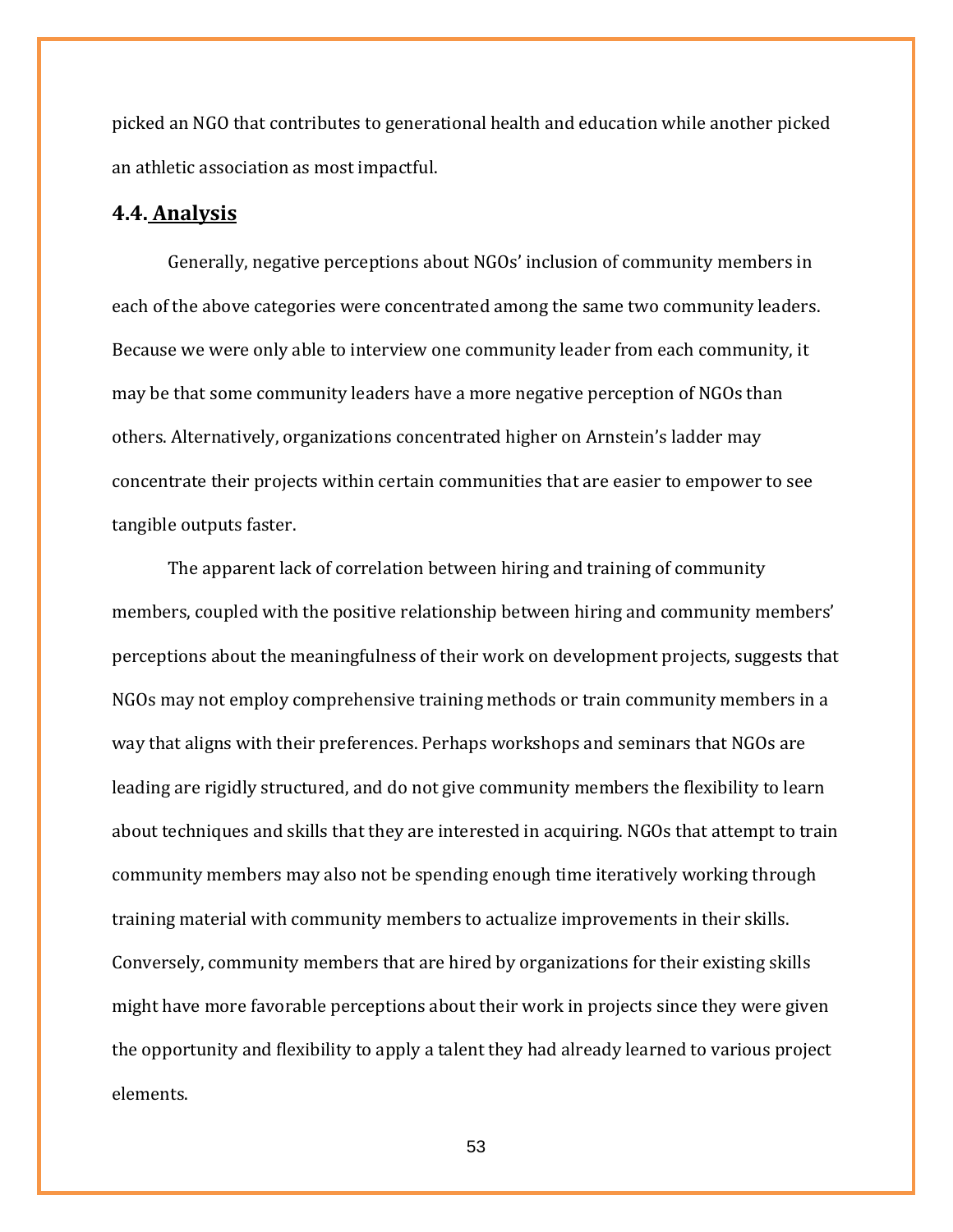Additionally, some community leaders' negative perceptions about NGOs' lack of involvement of community members in PPA and M&E processes combined with their seeming lack of knowledge about NGOs' funding practices implies that there is a knowledge gap between NGO staff and community members regarding viable funding methods. Leaders that expressed unhappiness with NGOs' information sharing mechanisms generally spoke about their dissatisfaction with NGO-imposed projects, low frequency of engagement with community members, and poor exit or feedback strategies throughout the project cycle. While there is much that NGOs can do to remedy their poor practices in these domains, factors such as funding constraints and donors' control over development projects cannot be easily remedied in the short-term. Considering that no interviewed community leaders had control over funding or knew about NGOs' funding practices, NGOs should be transparent about the limitations they are facing with communities early on to resolve this knowledge gap, and community members' accompanying discontent about practices that NGOs do not have control over.

Community leaders found that high impact and high community engagement are typically synonymous, indicating that projects that engaged the community were more likely to be sustainable, and therefore have greater impact and success rates. As such, funders and NGOs should be less concerned about superimposing certain sectoral areas onto development projects. Progress should, therefore, be made through whichever channel the community desires, such as athletic associations, and communities are capable of recognizing their own needs and how to progress their own development.

Moreover, community leaders' descriptions of their own efforts to increase representation of all community members in development projects suggests that they,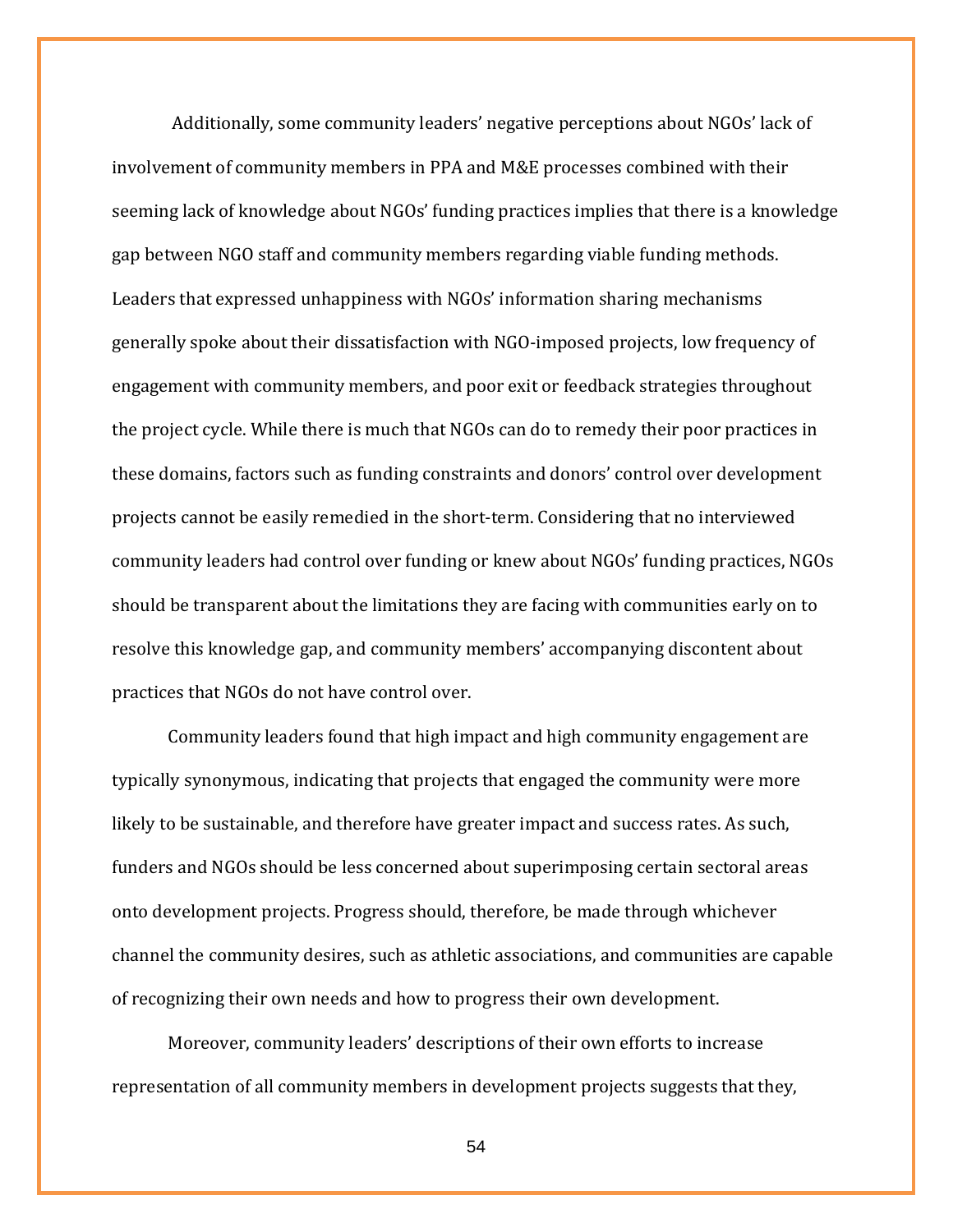rather than NGOs, take responsibility for advancing equitable opportunities for project participation. This speaks to the oftentimes tenuous balance between providing communities with help and enabling them to help themselves- although NGOs that have a dearth of measures to increase diversity of community member participation may be viewed as unresponsive to community members' needs, their lack of action may actually empower community leaders to increase their own efforts to diversify participation within communities. Hence, to determine communities' specific needs, NGOs should gauge how community members would decide when a project should be over.

The community leaders, while representing very different communities, reported NGOs' use of simple and similar mechanisms and processes. However, the NGOs that we interviewed described their use of multi-step processes and tools for various stages of development. Therefore, the tools they described were likely either not appreciated by community members or ineffective in achieving CLD objectives. If their tools are not appreciated by communities, NGOs should spend more time explaining processes to make them more knowable to community members. If the tools are ineffective, then NGOs need to refocus their efforts on streamlining their use of tools and mechanisms that exist to benefit community members. The timetable, identified by a community leader as an accountability measure, is an example of a tool that is widely visible and accessible to the whole community. Although it can be beneficial for organizations to train specific community members to take on full time jobs that help M&E processes, it can be a poor strategy to rely on processes and tools that require seminars or training for providing feedback and ensuring accountability because it is unrealistic for all community members to attend these trainings or seminars. The broader community's interests and desires can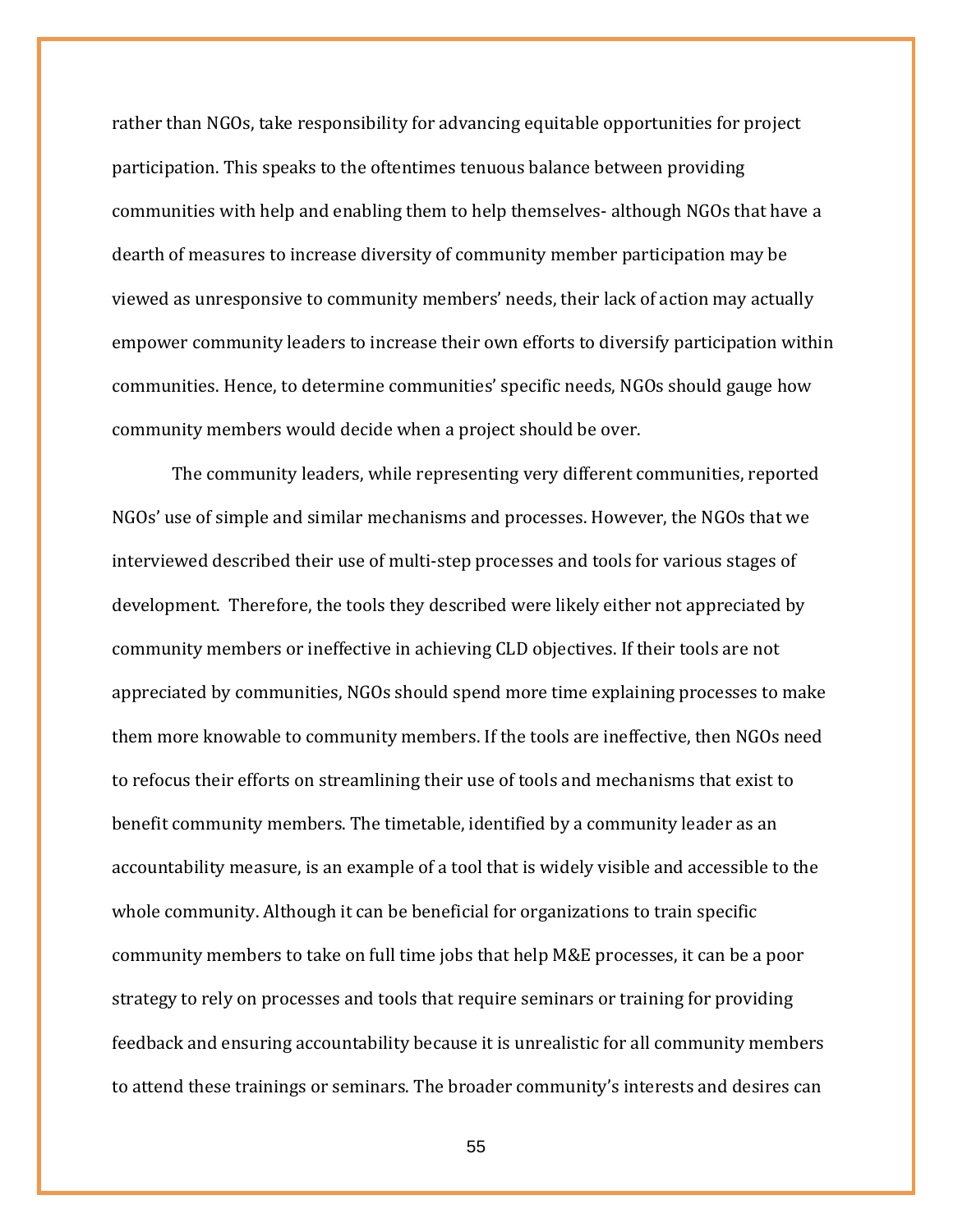also get lost to organizations who focus on ensuring the participation of only a subset of community members.

Community leaders' responses affirm that some of the largest barriers to CLD are systemic, cultural issues within NGOs. For example, when NGOs disrupt the work of other NGOs, it is disrespectful to the community and incompatible with facilitating CLD. Even if a small minority of organizations exacerbate these problems, they can provoke large effects because they can prompt negative perceptions of NGOs to percolate within communities and make it harder for other organizations to form trusting relationships with community members.

## **4. Recommendations**

Given our above analysis of the current practices followed by Zambian NGOs and communities as they pertain to community development projects, gaps preventing both parties from jointly implementing approaches that enhance the efficacy of the 7 factors we identified as critical to a quality CLD approach, and our preliminary discussion of solutions, we have developed a list of recommendations to promote CLD. These recommendations are by no means prescriptive and are only meant to provide insight into potential processes and actions that these parties may be able to take to mitigate some of the notable challenges they face. Importantly, while they may be generalizable across other NGOs or communities in different nations, they are derived from Zambia-specific research.

## **5.1. Implementing Structured HR Practices**

The broad HRM strategy of NGOs should reflect their overall strategic goals to empower communities over time. Organizations who affirm citizen engagement as synonymous with their organization's mission can recruit and retain workers who share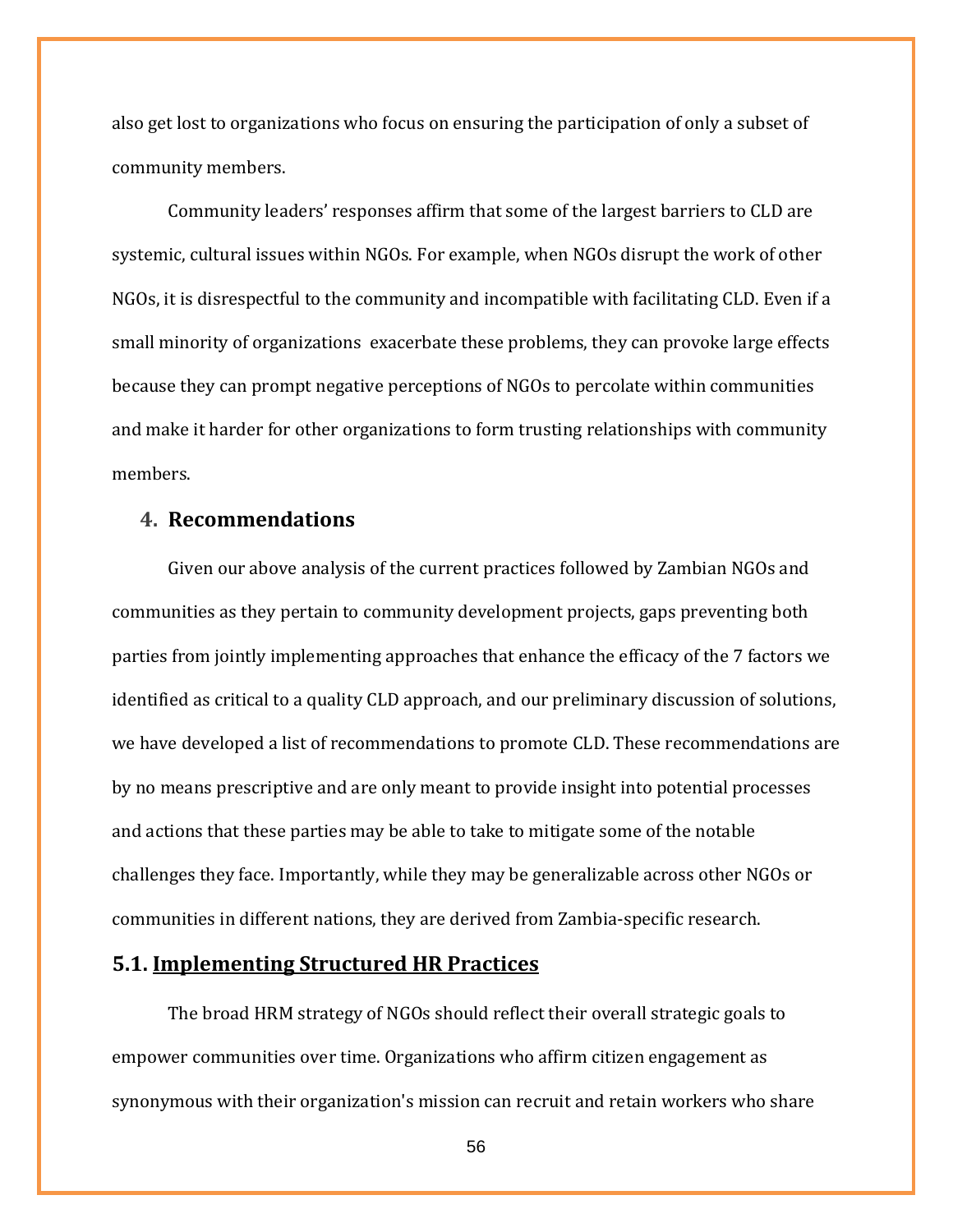similar values and are intrinsically motivated by community empowerment [\(Kristof,](https://www.proquest.com/docview/220139193?pq-origsite=gscholar&fromopenview=true) 1999). Getting like-minded individuals who share community empowerment as a value also contributes to social capital, which develops trust-based networks that can be used to acquire further resources and engage in collaborative strategies (Baluch, 2021).

Next, organizations with local partnerships can recruit committed individuals. For recruiting full time staff and community members, partnerships can help the community own part of the project's HR process while aiding in recruiting talented and intrinsically motivated individuals with existing community ties. Community focused organizations also benefit from offering full-time employees longer contracts, which contributes to opportunity [\(Baluch,](https://www.tandfonline.com/doi/full/10.1080/09585192.2017.1315043) 2021).

Successful community-led organizations should have mechanisms for training and developing workers that lead to high retention. First, organizations should attempt to receive administrative funds to implement good training and development initiatives. When applying for funding, organizations should ask grantmakers about funding for overhead costs. If funding cannot be received, organizations can attempt to rely on reciprocity.

In designing work for full-time employees and volunteering community members, organizations should note the job characteristics model. According to Fried, "the Job Characteristics Model argues that five core job characteristics influence three critical psychological states which, in turn, lead to various positive psychological and behavioral outcomes at work," [\(Fried](https://onlinelibrary.wiley.com/doi/abs/10.1111/j.1744-6570.1987.tb00605.x) & Ferris, 1987). The five job characteristics include; skill variety, task identity, task significance, autonomy, and feedback. Skill variety is the degree to which a job involves a variety of different activities. Task identity is the degree to which a job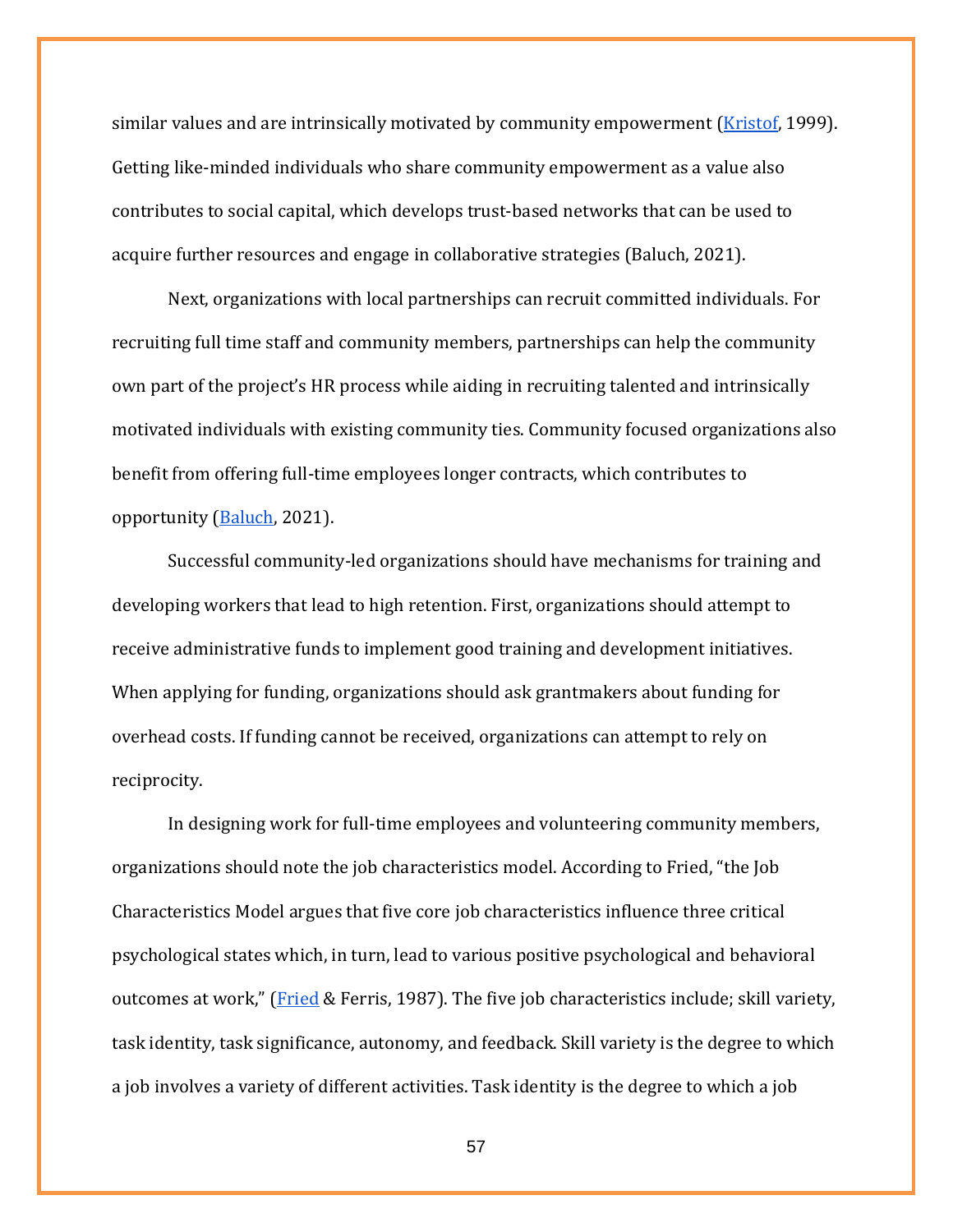creates a product from start to finish. Task significance is the degree to which the job has an impact on others. Autonomy is the degree to which the job provides both freedom and discretion. Lastly, feedback is the degree to which a job provides the worker with clear information about the effectiveness of his or her work [\(Hackman](https://www.sciencedirect.com/science/article/pii/0030507376900167) & Oldham, 1976). Organizations can also give power to workers and volunteers by promoting job crafting. Job crafting is an effort by employees to "redesign their own jobs in ways that can foster job satisfaction, as well as engagement, resilience, and thriving at work," [\(Berg](https://positiveorgs.bus.umich.edu/wp-content/uploads/What-is-Job-Crafting-and-Why-Does-it-Matter1.pdf) et al. 2008). Job crafting is found to have a positive relationship with both engagement and work meaning, (Letona-Ibañez et al. 2021).

Once management has conducted job analysis, staff can conduct behavior-based appraisal, which asks if employees exhibit behaviors that enable the company to achieve its goals, supports community-led frameworks because full-time staff can be assessed on the inclusivity they display in their roles (Noe et al. 2017). A behavior based approach is a good alternative when outputs are unmeasurable, performance constraints are relatively easy to account for, it guides employee behavior, and it is helpful for developing employee's growth. However, it is usually costly to implement, and the chosen behaviors for monitoring can be subjective, (Noe et al. 2017). Behavior-based appraisal can be combined with objective measurable feedback, based on outputs, to create a balanced approach.

Lastly, organizations should apply compensation management strategies to the volunteers that work on implementing projects. They may consider team-based rewards, in which a portion of an individual's compensation depends on the performance of the group, (De [Matteo](https://www.researchgate.net/profile/Lillian-Eby/publication/240450405_Team-Based_Rewards_Current_Empirical_Evidence_and_Directions_for_Future_Research/links/5694155b08aeab58a9a2ddd8/Team-Based-Rewards-Current-Empirical-Evidence-and-Directions-for-Future-Research.pdf) et al, 1998). For example, organization D can add more money to communities' revolving funds if a certain number of community members participate and reach certain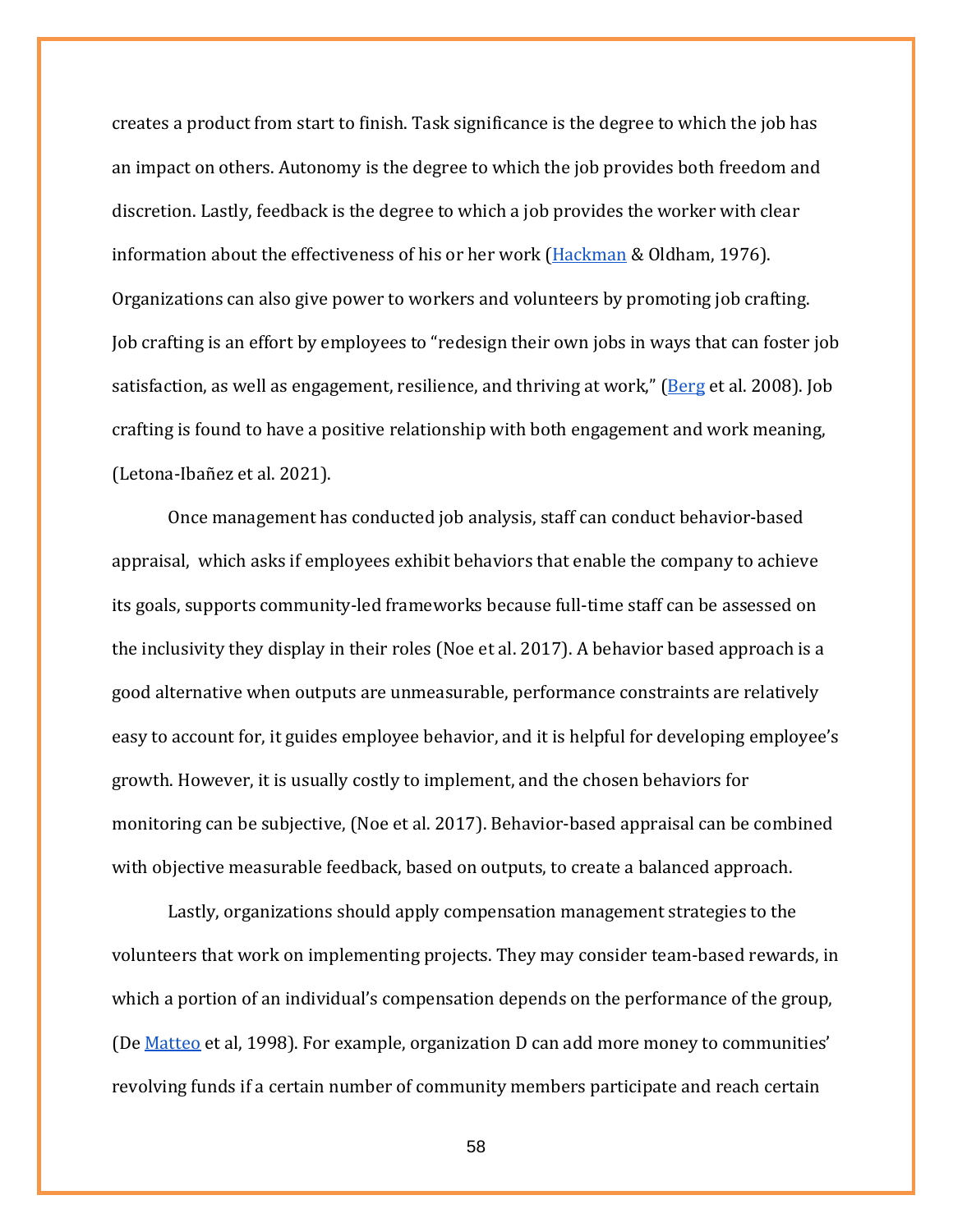group goals in development. Then, these added funds can be distributed to members of the implementing team.

### **5.2. Empowering Communities to Take Greater Ownership of Funds**

Organizations can shift the power to manage funds to community members by tailoring their organization's objectives and strategies to explicitly center on empowering communities to lead their own development. For both organizations who are in direct contact with donors and those who receive funding from other organizations, management should work on creating better external engagement systems and strategies to find a greater quantity and quality of donors and partners who can provide flexible funding. Mckinsey suggests that good external engagement models are supported by a fact-based history supported by organizational purpose, expressive tools that show engagement, and an agile engagement function (Geddes et al. 2020) A fact-based history involves tailoring organization objectives as above. Organizations can create better expressive tools by creating a presentable database of community member feedback of their current needs and reactions to past projects. Lastly, an agile engagement function requires organizations to be adept at leveraging connections and partnerships to expand their network. These strategies can be used to get more flexible funding.

Once funding has been secured, NGOs can implement PB, capping community members on budget limits based on what flexible funding they have available. If NGOs do not have flexible funding available, they can use their historic numbers to estimate funding, and they then ask community members to come up with projects as part of a pre-project analysis. Then, organizations can apply for grants with the community proposals. Pairing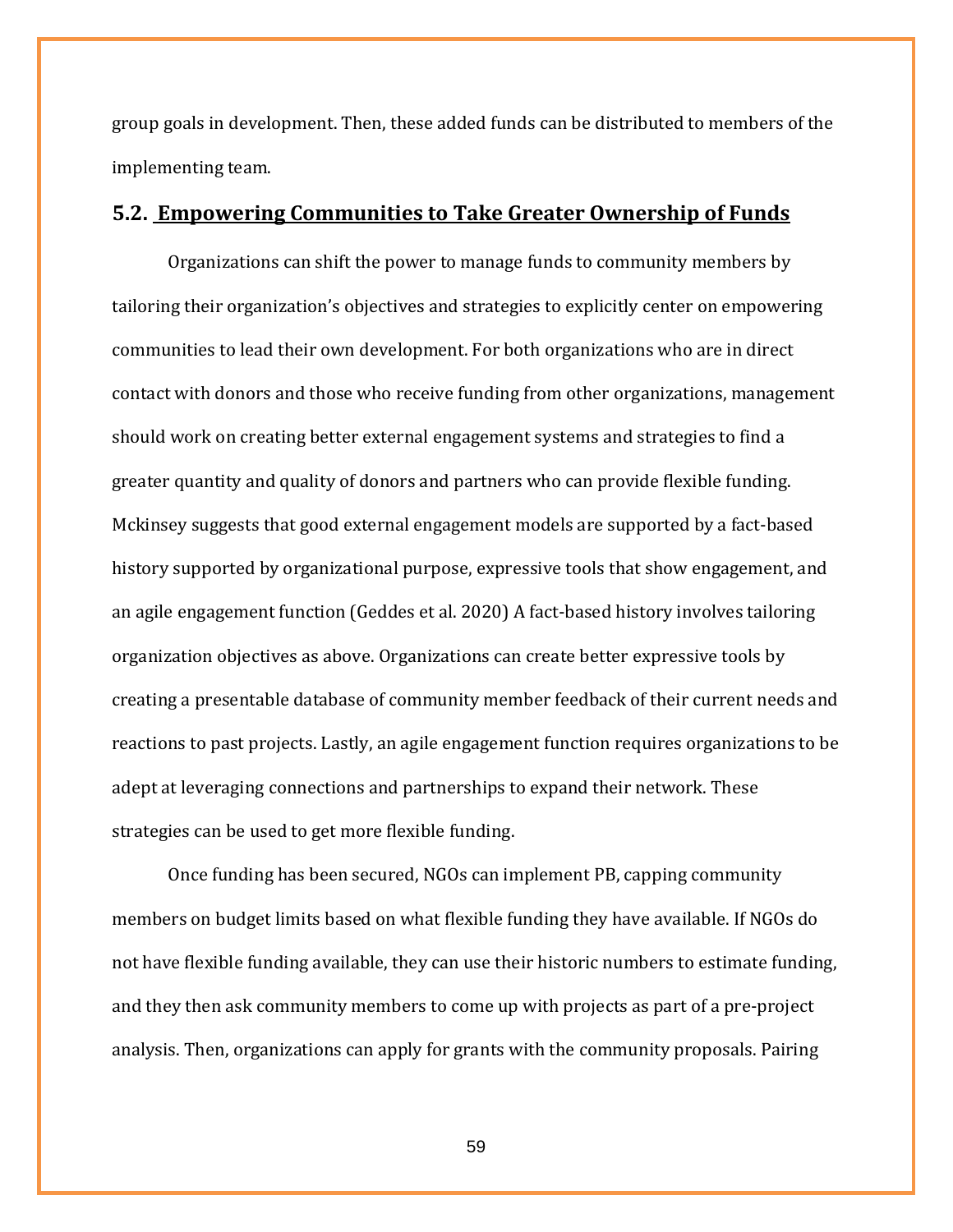PB with the revolving fund, as described by organization D, would allow a variety of citizens to own funding.

## **5.3. Strengthening Communication Channels**

As explained, one of the primary purposes of collecting community feedback is for NGOs to learn about community members' needs. However, many organizations, after PPA, collect feedback about projects in an anecdotal manner where feedback gets dispersed across many meetings, heard by few staff members, and is then forgotten about. Organizations need a way to reward feedback, respond to it, collate it, and analyze it. Loop.io is a Technology non-profit that "provides a safe, free, and independent channel for people to share their views and engage with others," [\(loop\)](https://www.ourloop.io/home) and is "available in multiple languages and through SMS, Interactive Voice technology, WhatsApp, Facebook Messenger, USSD, or via website from any device." This service allows feedback to be anonymous, so some of the pressures that community leaders referred to earlier can be mitigated. Loop has been working on becoming more usable in remote areas without internet access, but in the meantime, organization staff can write down feedback from community members, and upload it to Loop once they are in a location with better connectivity. Loop should not be the sole way NGOs collect feedback from community members, but it can be a powerful supplemental tool to see feedback from community members all in one place, while increasing transparency into the organization. As a bonus, Loop can also serve as an interactable, expressible tool that shows engagement as a part of organizations' external engagement strategies to increase flexible funding.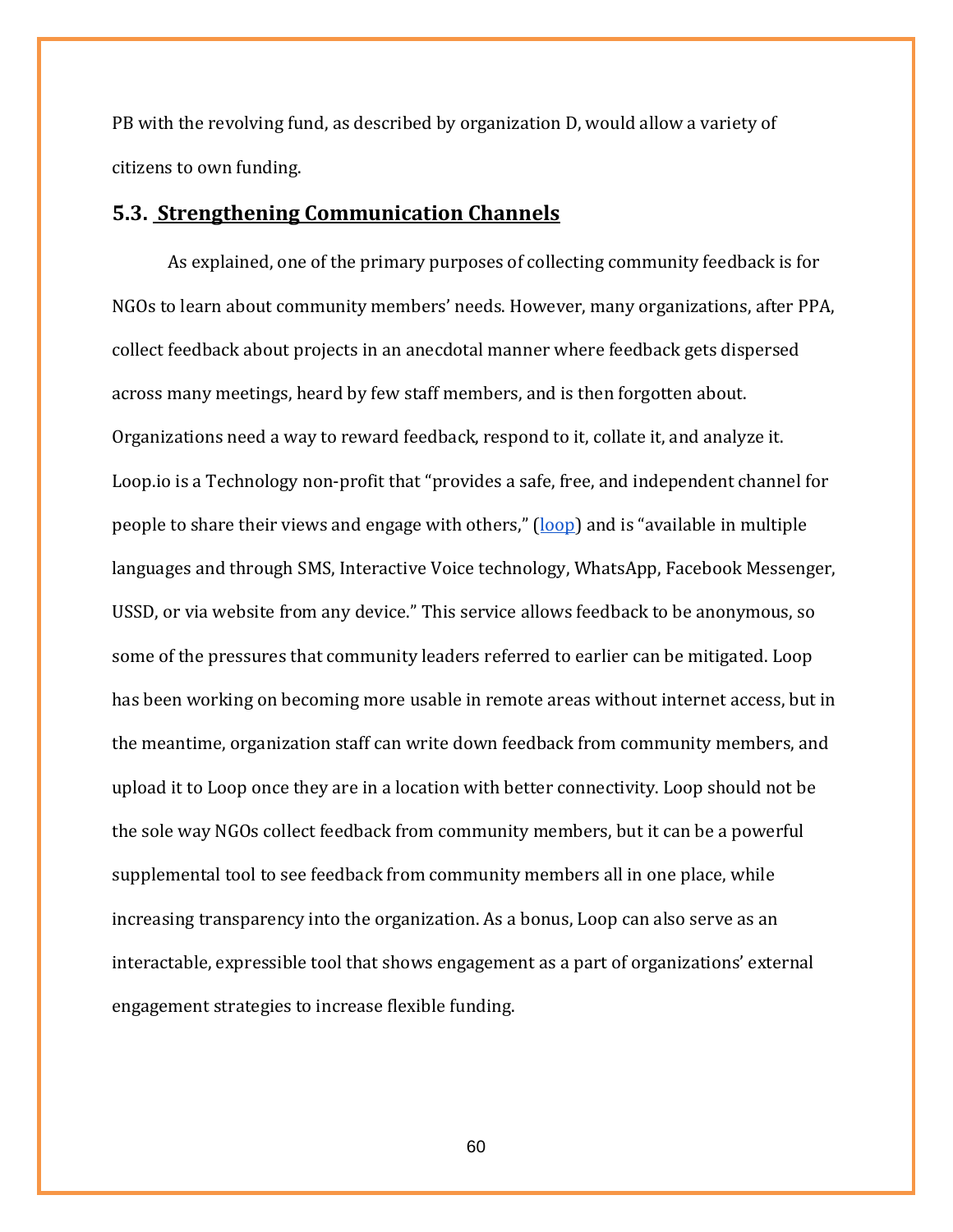## **5.4. Concretizing Stronger Accountability Measures**

While organizations recognize the different stakeholders that they are accountable to, there are three major accountability gaps that are often left unaddressed: ownership, transparency, and having consequences. Taking responsibility is mainly an issue within organizations that are a part of coalitions, such as organization A. Such organizations should mandate that their member organizations use identical accountability mechanisms, and they should be clear in outlining each member organization's responsibilities in development projects. Furthermore, a code of conduct should be drafted and agreed upon by both member organizations and community members. The benefit of coalitions, such as A's, and funding partnerships, such as organization F's relationship with its partners, are that these organizations can exact consequences. Organization A's national director can terminate relationships with irresponsible staff or member organizations for irresponsible actions, and organization F can cut funding ties with organizations who exploit communities. However, there should also be light consequences, which become increasingly severe for repeated violations, if a partner organization does not share the results of a community survey with the relevant community.

Issues of transparency seem to stem from the top down in many organizations. As organization F and several community leaders shared, some organizations may have a cultural unwillingness to share information with community members or protect classified documents. Thus, communities, staff, and funders need to put pressure on organizations to share documents as soon as they are created or received. If organizations are willing to be transparent, they should agree to follow the IATI and other international standards, and if donors require some documents to be classified, organizations should ask why. If NGOs are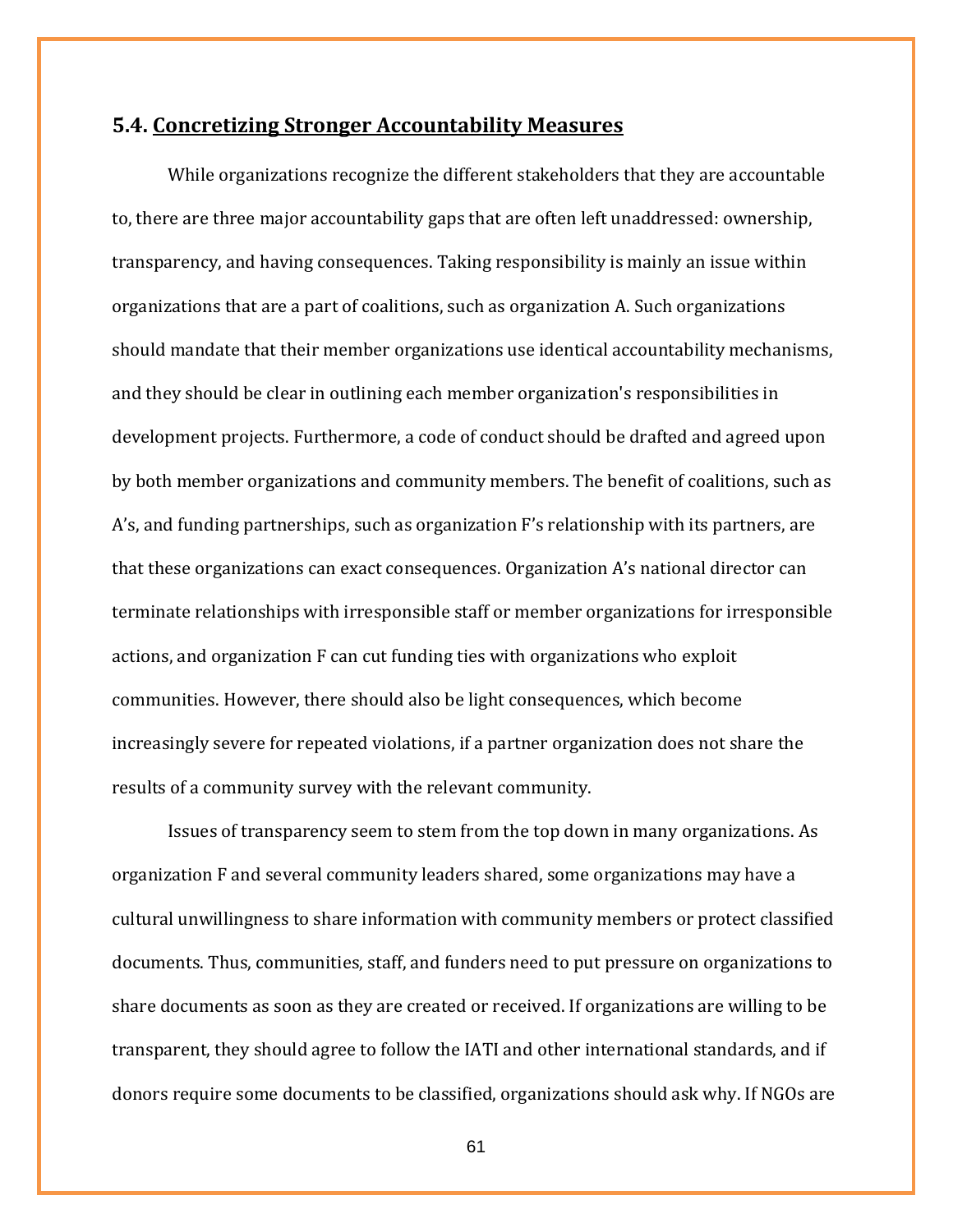to become community-led, they should be thought of as public organizations that are owned by the people.

The largest issue remains giving power to community members to use consequences when organizations do not live up to promises they give to the community. Organizations can use CABS as described in the background, but they can give them more decision making power.

For broader consequences CAB members in development NGOs should have a diverse group of members, but members should be "upstream'' enough to be able to influence the broader community. The CAB can then use its liaison function to mobilize strategies such as encouraging litigation, government interventions, or protests as consequences to egregious violations of agreed-upon conduct, (Gaventa & McGee, 2013). Any of these mobilization strategies materializing would reflect very poorly on the organization, also disenchanting donors.

## **5.6. Facilitating Community Participation Before, During, and After a**

### **Project**

Some of community members' central concerns about their participation in development projects involved their lack of interaction with NGOs before a development project, NGOs' inability to maintain open and consistent communication throughout the project, and NGOs' unresponsiveness to community needs when exiting communities. Considering that most community members utilize meetings as their main avenues of discussion with not only organizations but also each other, community members should be involved in physical processes during all project stages that enable them to give real-time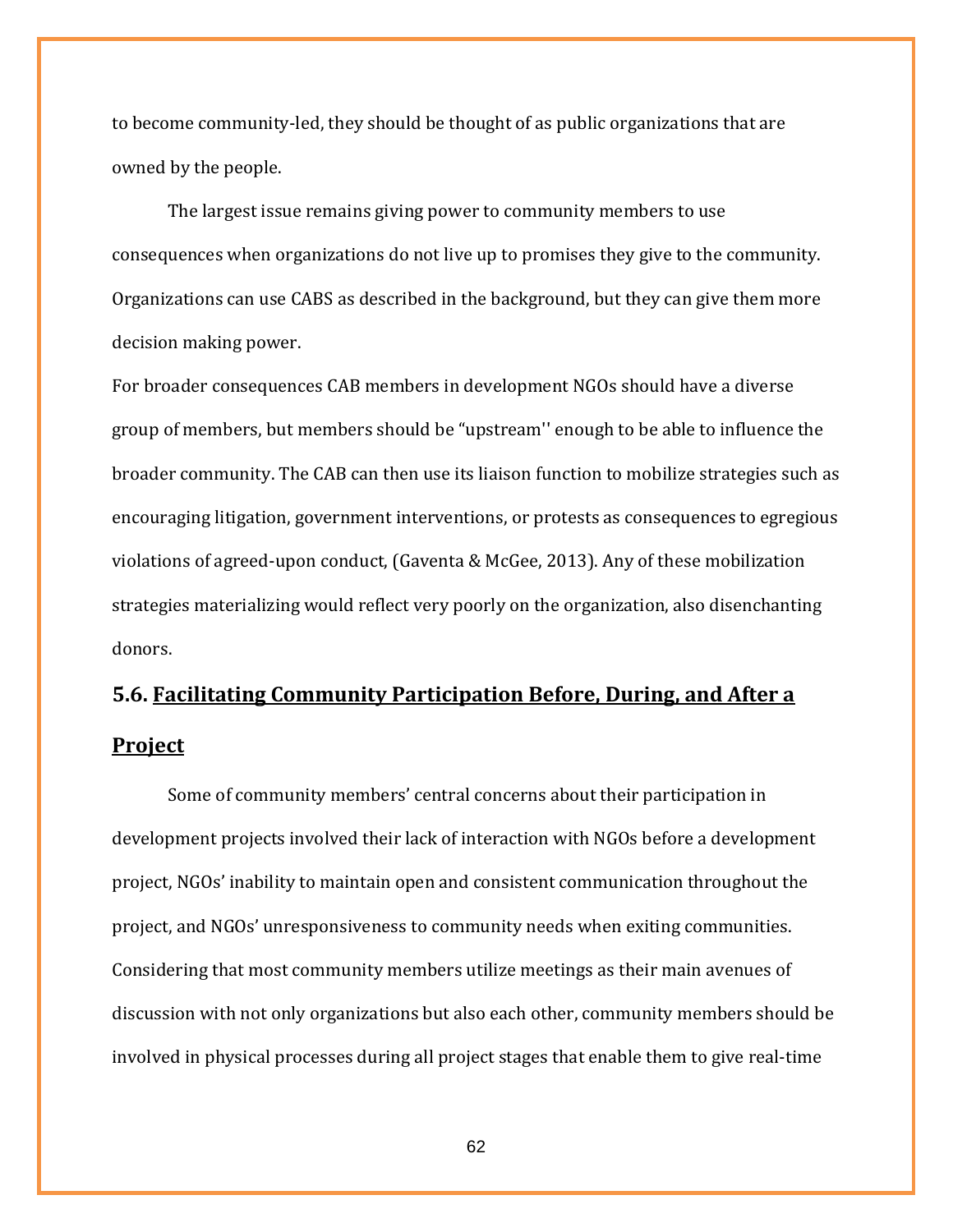feedback to organizations and have greater control over the course of a development project.

Before the project begins, community members should engage in simple methods of communication with NGO staff members, such as transect walks, which can allow each party to get a better sense about the other's values, goals, and overall attitude about the project. The transect walk should specifically allow less-represented members of the community, such as the disabled and youth, to interact with project staff and informally communicate their perceptions about existing structures and deficiencies within the community. Ideally, this pre-engagement process should take no less than a week. Afterwards, NGOs should utilize simple tools, which can be used by community members who are illiterate, to train members in processes of data collection, analysis, and application and ensure that community members are well-versed enough in these techniques to train fellow community members. Although they should provide technical and logistical support as needed and can use tools such as LogFrame for their own organizational purposes, NGOs should encourage and help facilitate community members perform their own participatory needs assessments, stakeholder analyses, and project design through processes such as Outcome Mapping and Outcome Harvesting. They should stay in communities, or periodically check in, for multiple weeks during this time.

After the project has been implemented, project staff should continue communicating with community members through M&E processes and, ideally, provide community members with further training on how to monitor and evaluate data. For example, rather than just implementing the MSC technique, staff should train community members to independently conduct it without the presence of staff. Other PLA techniques,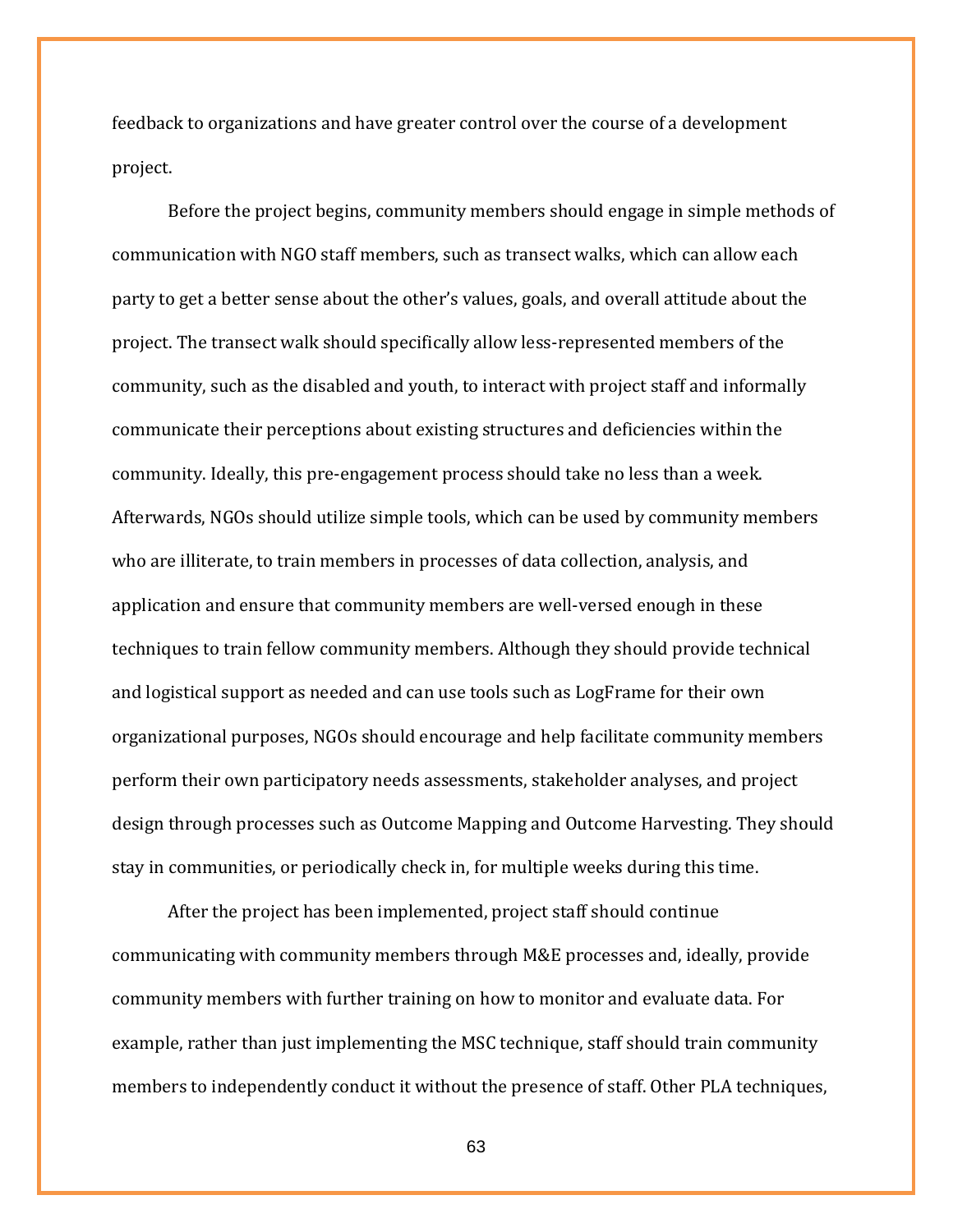especially visual and interactive techniques such as pile sorting, can be integrated into M&E activities to allow community members to continue updating their preferences for indicators and self-evaluating the success of certain project activities in meeting objectives. If NGOs are operating in urban or peri-urban areas where community members have access to phones, they can utilize tools such as Facebook and WhatsApp to create interactive groups where community members can update project staff with project successes and challenges and indicate to staff when they need to facilitate new M&E processes or provide more training or resources to community members.

Lastly, a project's final completion should be jointly determined by project staff and community members to prevent community members from being dissatisfied with the conclusion of a project that they deem unfinished. Thorough M&E practices should diminish the chance of disconnects between NGOs and community members on this matter, but project staff should also continue engaging in physical meetings and discussions regularly to ensure that they understand community members' preferences about ending a project.

## **5. Conclusion**

Through a literature review and interviews with Zambian NGOs and community leaders, this study illustrated that the challenges of Zambian NGOs in facilitating an effective CLD approach, which captures comprehensive feedback from community members, spans multiple phases and processes of their development project cycles.

Our findings reveal that discrepancies in Zambian NGOs' participatory practices seem to have very real implications for community members and their ability to make an impact on development projects. Ultimately, our evaluation of Zambian NGOs' mechanisms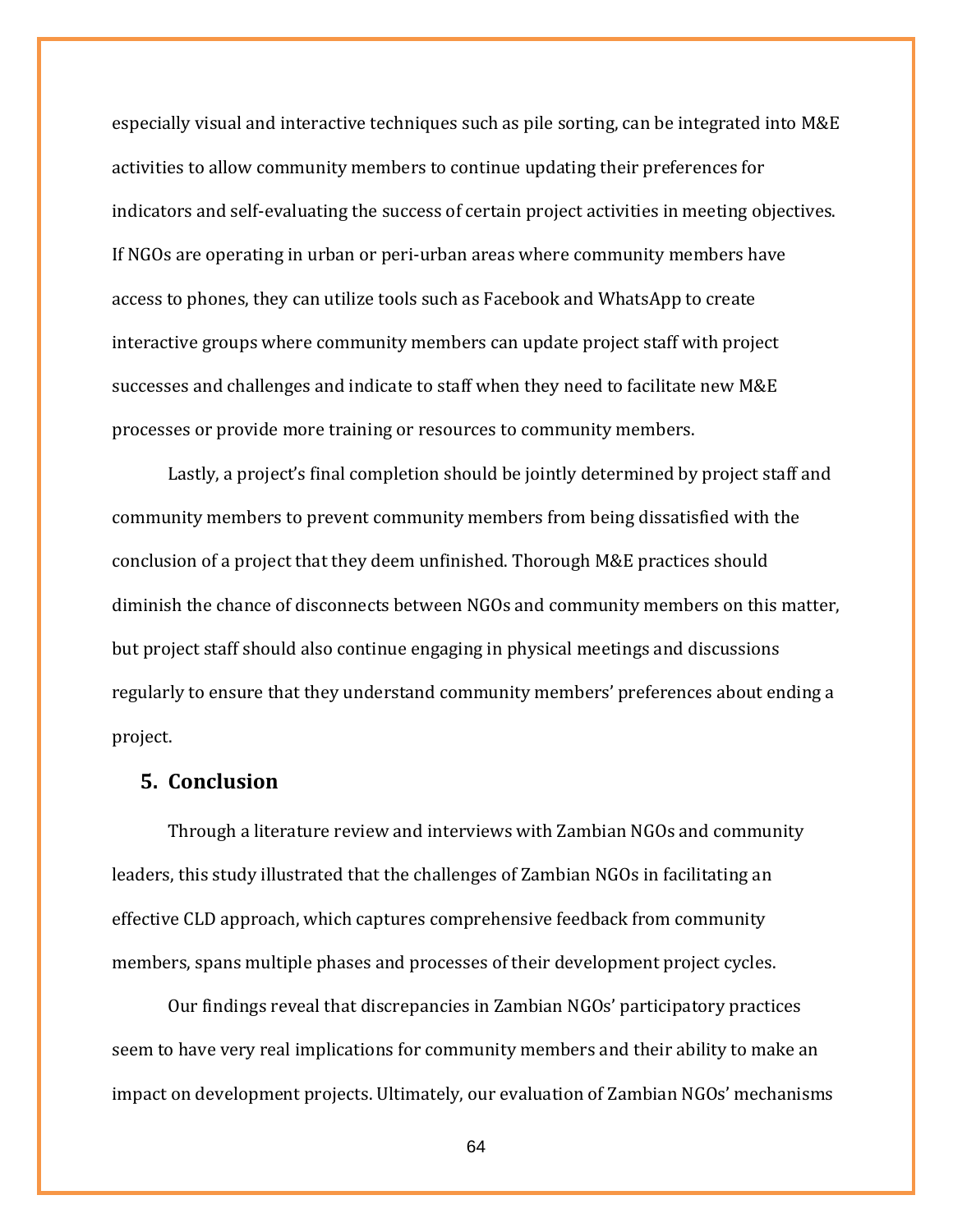within the six components we identified as critical for CLD, combined with our analysis of local communities' perceptions of these mechanisms, allowed us to gain insight into how some critical disconnects between communities and Zambian NGOs can be bridged.

There are nearly endless extensions to and applications of the work we have done. Future researchers could find it deeply valuable to focus on a more specific development field or stage or to compare and contrast the participatory techniques that NGOs within a certain community employ. For example, future researchers may be able to map out the participatory landscape of development NGOs implementing projects related to education in the Namonongo community, which was identified as a valuable need. From our small sample of six NGOs and five community leaders, the Zambian aid sector has much room to grow, but has already implemented some promising mechanisms and processes to capture feedback from communities. Our findings reveal that, despite recognizing the ways in which they can become more participatory, many Zambian NGOs attempt to consult communities on projects in some capacity.

With the imminent growth of Zambia's community-led movement, we hope that this research will not only serve as evidence to inform Zambian NGOs' policy and facilitate their continued expansion, but also serve as a reminder of the great promise that Zambian NGOs and communities have to be leaders at the forefront of this movement and process.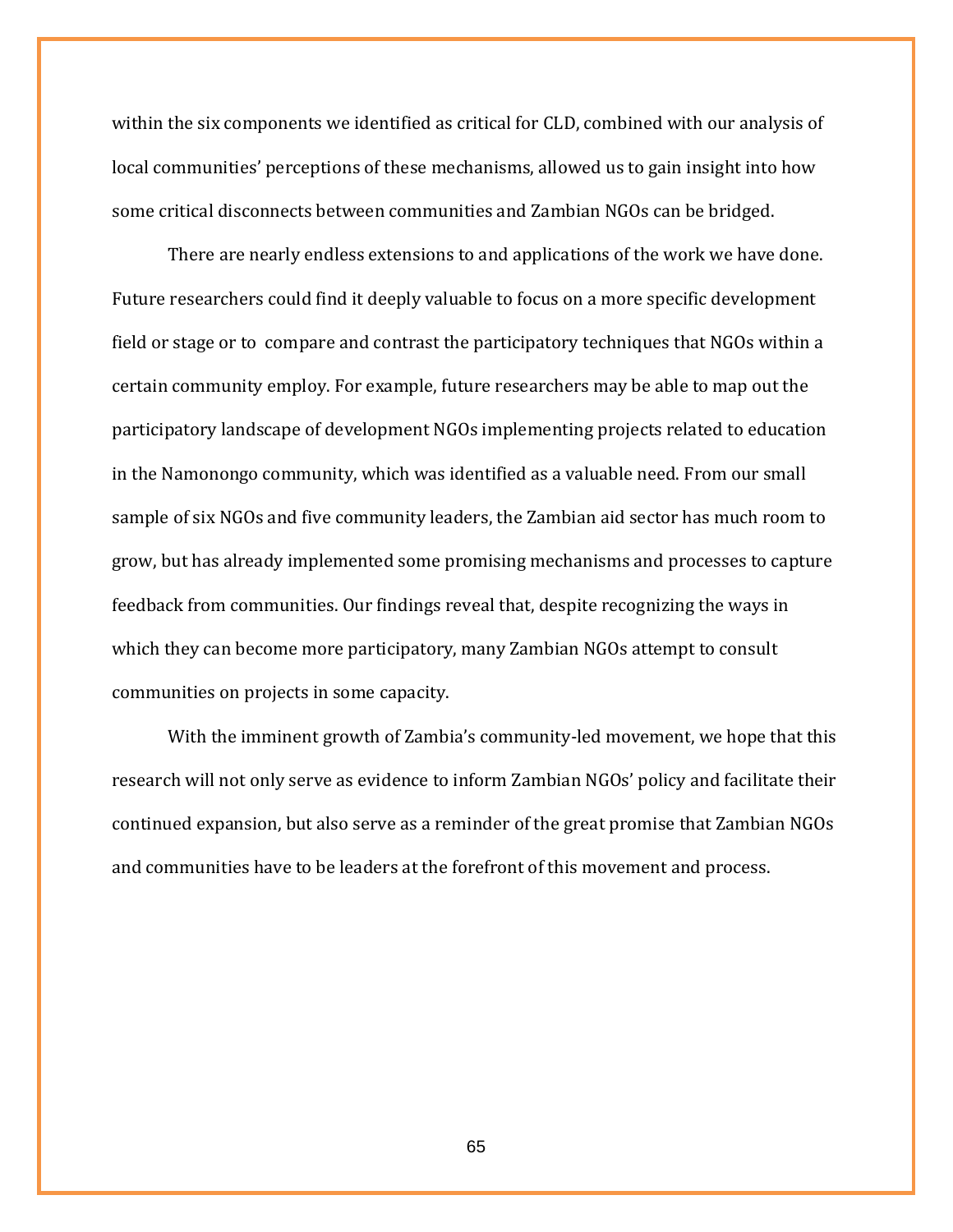# **Limitations**

Conducting research virtually during the COVID-19 pandemic was challenging. An eight week timeframe, combined with an increase in COVID cases led to a smaller sample of organizations than initially anticipated. We were also unable to ask follow up questions about some answers provided by two organizations because their interviews were done through a questionnaire since unexpected COVID circumstances undermined our interview plans. Thus, while our recommendations are based on factors that we identified as crucial to facilitating CLD, they are not exhaustive or specific.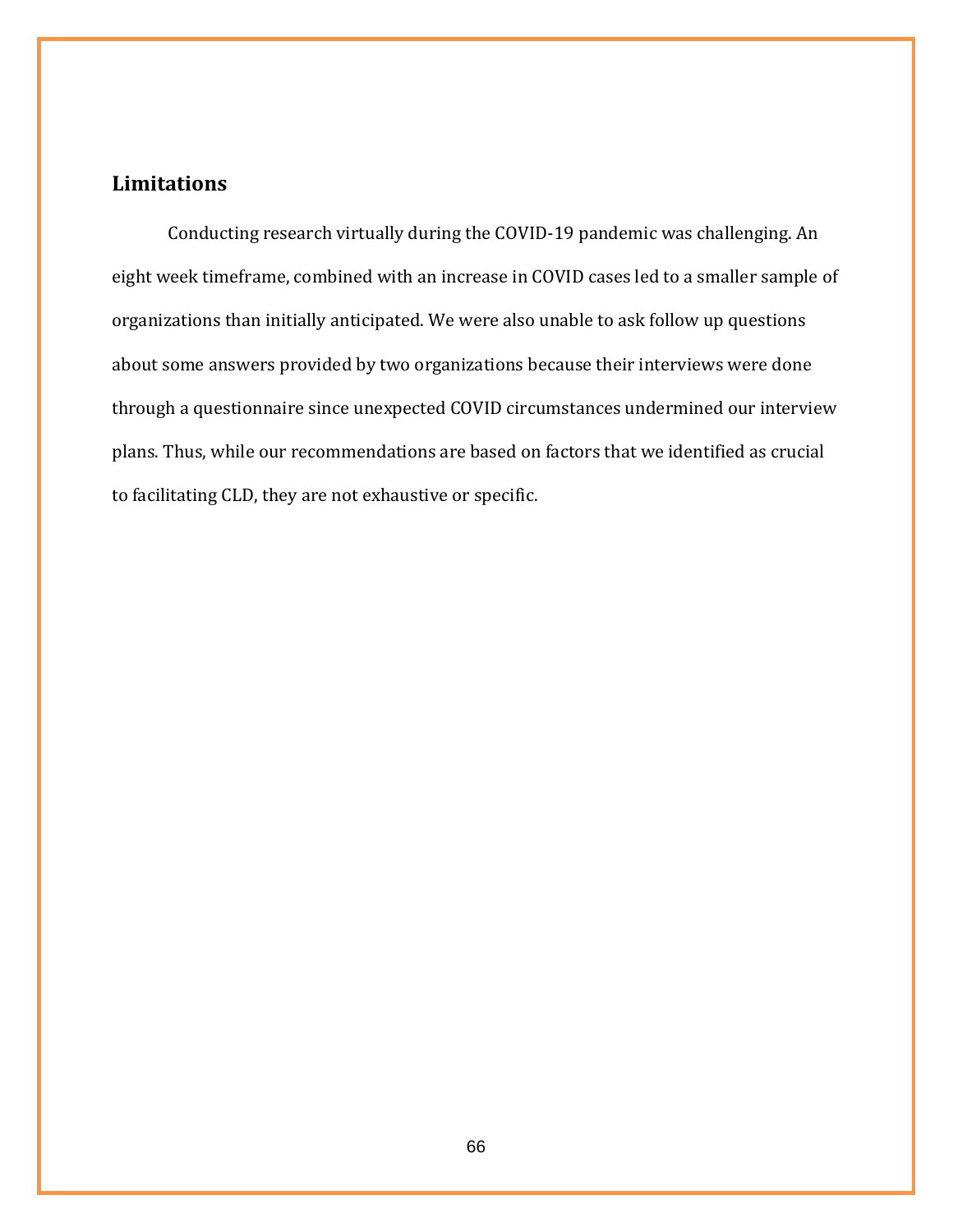# **Acknowledgements**

We would like to thank Ms. Nost, Ms. Carle, and Ms. Millapo for their guidance and support throughout this summer, including providing us with organizational contacts and feedback on our work that has helped us to reshape and refine our research. We would also like to thank Marja and Tine, from SAIPAR, for their help in answering questions and providing us with feedback on our work. Lastly, we would like to thank Jeanne, Mia, Clara, and Ms. Ramil for all of their encouragement and help throughout this program, and Cornell University and the Global Health Program for making this opportunity possible.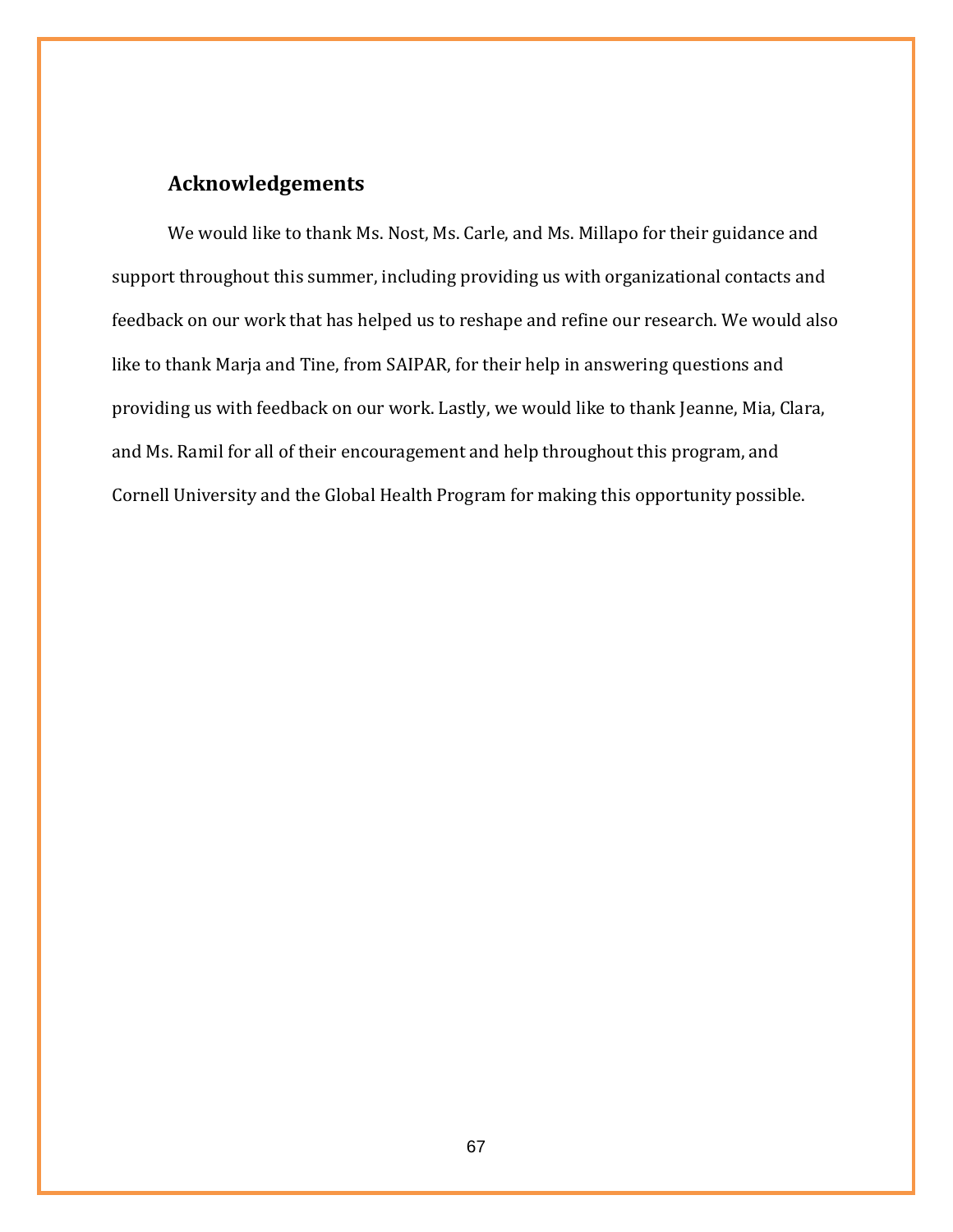## **References**

Ang, S. H., Cavanagh, J., Southcombe, A., Bartram, T., Marjoribanks, T., & McNeil, N. (2017). Human resource management, social connectedness and health and wellbeing of older and retired men: The role of Men's Sheds. The International Journal of Human Resource Management, 28(14), 1986-2016.

Appelbaum, E., Bailey, T., Berg, P., Kalleberg, A. L., & Bailey, T. A. (2000).

Manufacturing advantage: Why high-performance work systems pay off. Cornell University Press.

Arnstein, S. R. (1969). A ladder of citizen participation. Journal of the American Institute of planners, 35(4), 216-224.

Baluch, A. M., & Ridder, H. G. (2021). Mapping the research landscape of strategic human resource management in nonprofit organizations: A systematic review and avenues for future research. Nonprofit and Voluntary Sector Quarterly, 50(3), 598- 625.

Batti, R. C. (2013). Human resource management challenges facing local NGOs. Technology, 2(4), 87-95.

*Beneficiary Feedback Mechanisms*. UKAid. https://www.ukaiddirect.org/wpcontent/uploads/2016/04/Beneficiary-feedback-

mechanisms\_UKAidDirect\_EXTERNAL.pdf.

Berg, J. M., Dutton, J. E., & Wrzesniewski, A. (2008). What is job crafting and why does it matter. Retrieved form the website of Positive Organizational Scholarship on April, 15, 2011.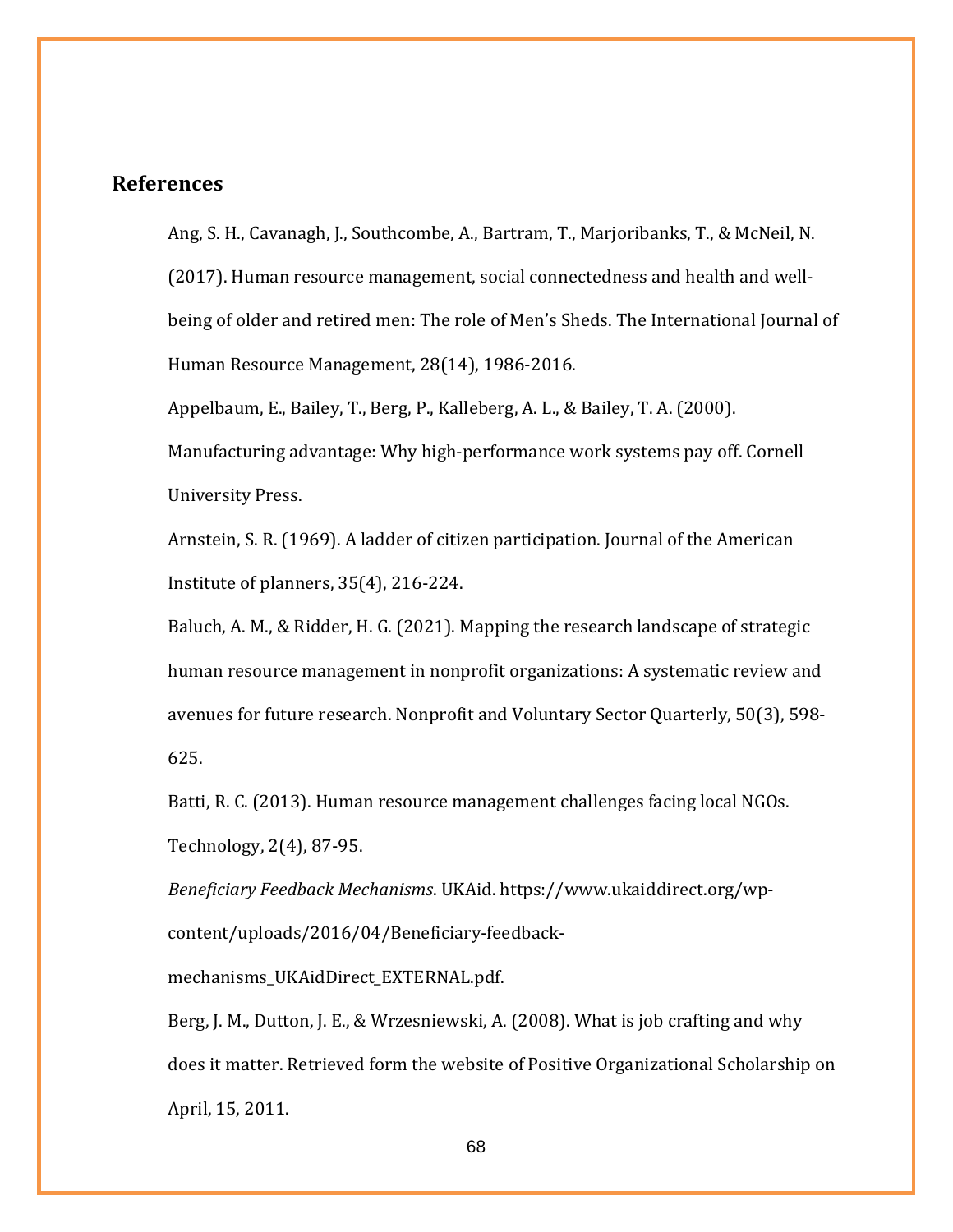Cardon, M. S., & Stevens, C. E. (2004). Managing human resources in small organizations: What do we know?. Human resource management review, 14(3), 295-323.

Casley, & Kumar. (1987). *Project Monitoring and Evaluation in Agriculture*. Casely, D. J., & Kumar, K. (1987). Project Monitoring and Evaluation in Agriculture. Baltimore and London World Bank. The John Hopkins University Press. - References - Scientific Research Publishing.

https://www.scirp.org/(S(lz5mqp453edsnp55rrgjct55))/reference/ReferencesPap ers.aspx?ReferenceID=1889029.

Charles, C., Sloan, M. F., & Schubert, P. (2020). If Someone Else Pays for Overhead, Do Donors Still Care? The American Review of Public Administration, 50(4–5), 415– 427. https://doi.org/10.1177/0275074020913989

Chene, M. (2013). Key features of NGO accountability systems. Transparency International, 358, 1-11.

Contreras, S. (2019). Using Arnstein's ladder as an evaluative framework for the assessment of participatory work in Postdisaster Haiti. Journal of the American Planning Association, 85(3), 219-235.

Cooper, R. (2018, October 15). *What is Civil Society, its role and value in 2018?* K4D. https://assets.publishing.service.gov.uk/media/5c6c2e74e5274a72bc45240e/488\_ What\_is\_Civil\_Society.pdf.

DeMatteo, J. S., Eby, L. T., & Sundstrom, E. (1998). Team-based rewards: Current empirical evidence. Research in organizational behavior, 20, 141-183.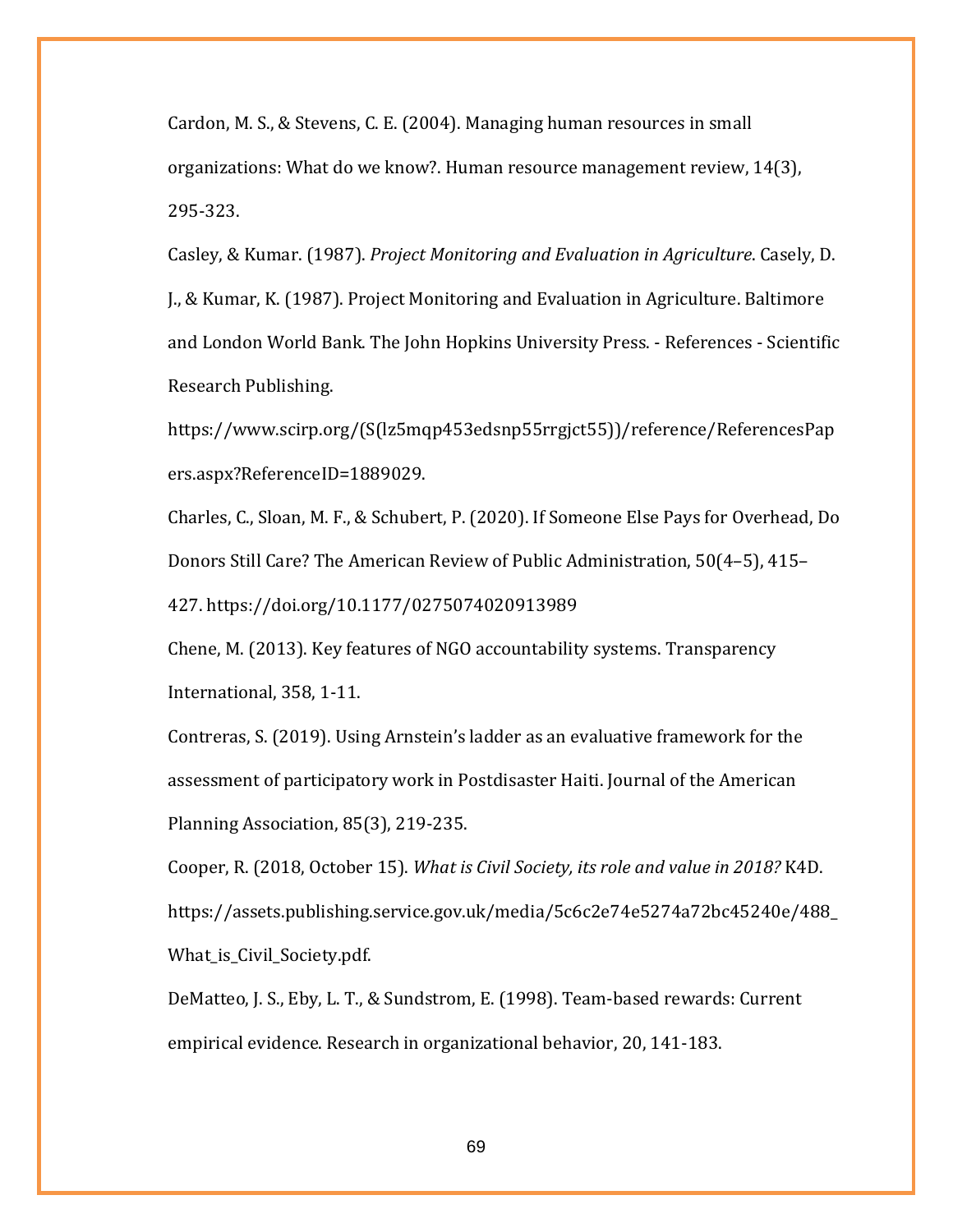Dillon (Ed.). (2019, June 19). *Participatory Monitoring and Evaluation*. SSWM. https://sswm.info/arctic-wash/module-3-health-risk-assessment/furtherresources-participatory-approaches-and-health/participatory-monitoring-andevaluation.

Ebrahim, A. (2003). Accountability in practice: Mechanisms for NGOs. World development, 31(5), 813-829.

European Commission, Unit a4. (2004). Practical Handbook on Developing Local Employment Strategies in New Member States and Candidate Countries of the European Union. ms.

Fried, Y., & Ferris, G. R. (1987). The validity of the job characteristics model: A review and meta-analysis. Personnel psychology, 40(2), 287-322.

Gaventa, J., & McGee, R. (2013). The impact of transparency and accountability initiatives. Development Policy Review, 31, s3-s28.

Geddes, L., Nuttal, R., & amp; Parekh, E.-J. (2020, December 14). The pivotal factors for effective external engagement. McKinsey & amp; Company.

https://www.mckinsey.com/business-functions/strategy-and-corporate-

finance/our-insights/the-pivotal-factors-for-effective-external-engagement.

Gibson, C. (2017, October). Participatory Grantmaking: Has Its Time Come? Ford

Foundation. https://www.fordfoundation.org/media/3598/has-the-time-come-forparticipatory-grant-making.pdf.

Gibson, K. (2017, January 1). *Asset-based and citizen-led development: Using a ...* SAGE Journals. https://www.communityeconomies.org/sites/default/files/2019- 05/Mathie%20et%20al%2C%202017%2C%20ABCD%20and%20Power.pdf.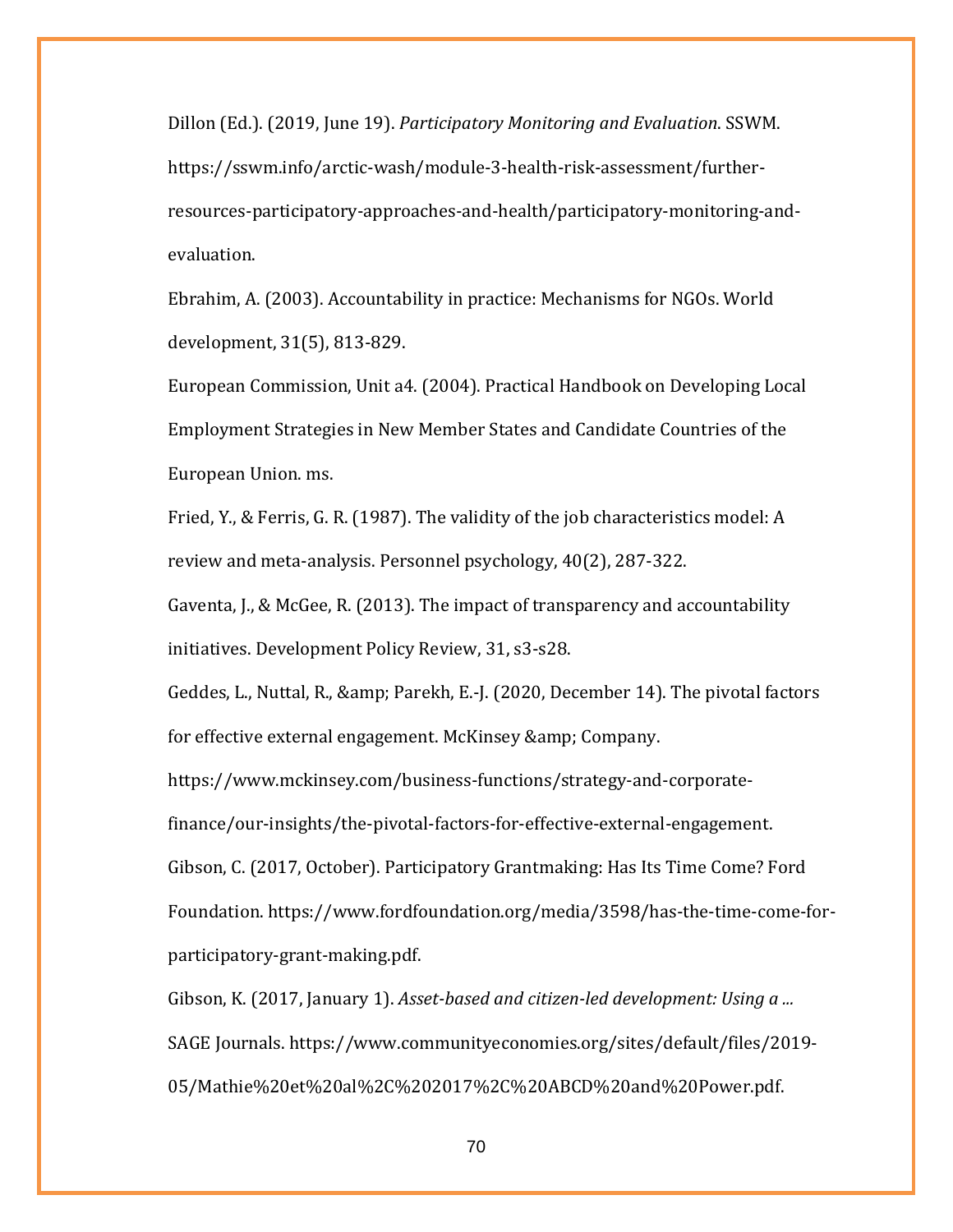Goetz, A. M., & Jenkins, R. (2005). Reinventing accountability. Making Democracy Work for Human Development. Primera Edición. Gran Bretaña: Palgrave Macmillan. *Growing Inclusive Business: UNDP in Zambia. UNDP. (n.d.).* 

*<https://www.zm.undp.org/content/zambia/en/home/projects/InclusiveBusiness.html>*

*Guardian News and Media. (2011, February 4). Blogging from the bush: How ICT-led* 

*development is working in rural Zambia | Adam Oxford. The Guardian.* 

*https://www.theguardian.com/global-development/poverty-*

*.*

*matters/2011/feb/04/computer-technology-development-zambia.* 

Hackman, J. R., & Oldham, G. R. (1976). Motivation through the design of work: Test of a theory. Organizational behavior and human performance, 16(2), 250-279.

Haines III, V. Y., & Taggar, S. (2006). Antecedents of team reward attitude. Group Dynamics: Theory, Research, and Practice, 10(3), 194.

Hodgson, J., Knight, B., & amp; Wilkinson-Maposa, S. (2019). (rep.). New Horizons for CLD Recommendations For Funders. Comic Relief. Retrieved from

https://globalfundcommunityfoundations.org/wp-

content/uploads/2019/04/NewHorizonsForCommunityLedDevelopment.pdf Inclusive Healthcare. (n.d.). *COUNTRY PROFILE: ZAMBIA* . Bertha Centre For Social Innovation and Entrepreneurship.

https://healthmarketinnovations.org/sites/default/files/Final\_%20CHMI%20Zamb ia%20profile.pdf.

International AIDS Vaccine Initiative. (2012). Guidance tool for community advisory boards. New York: International AIDS Vaccine Initiative.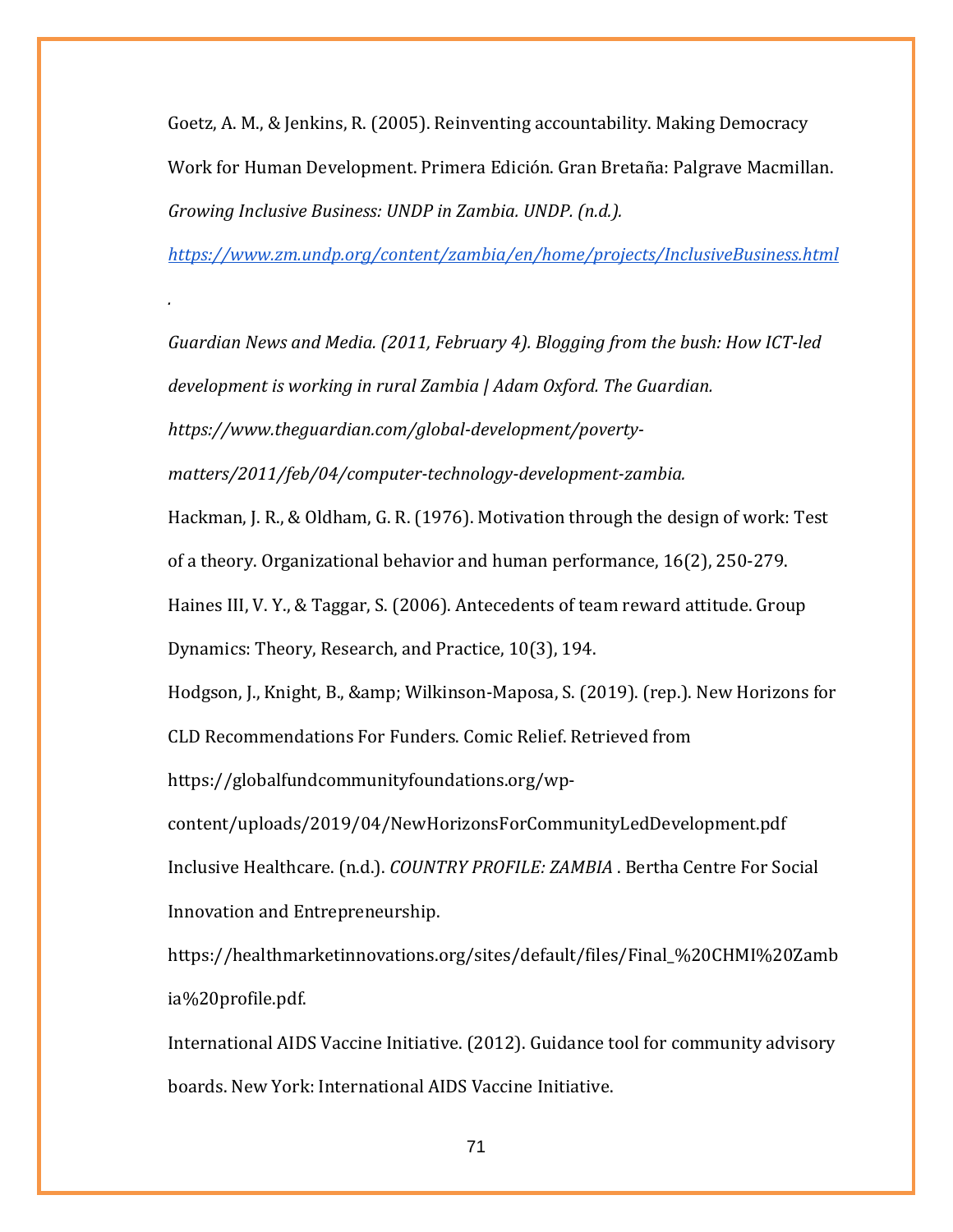INTRAC. (2017). *MOST SIGNIFICANT CHANGE*. INTRAC.

https://www.intrac.org/wpcms/wp-content/uploads/2017/01/Most-significantchange.pdf.

Japan International Cooperation Agency. (n.d.).

https://www.jica.go.jp/english/index.html.

Japan International Cooperation Agency. (n.d.). Capacity Building for Bridge

Maintenance Management Project. Retrieved from

https://www.jica.go.jp/project/english/zambia/008/materials/c8h0vm0000b2tyq 9-att/leaflet.pdf

Jump, L. (2013, April). *Beneficiary Feedback Mechanisms*. Development Initiatives. http://devinit.org/wp-content/uploads/2013/08/Beneficiary-feedbackmechanisms.pdf.

Kongolo, M., & Bamgose, O. O. (2002). Participation of rural women in development: A case study of Tsheseng, Thintwa, and Makhalaneng villages, South Africa. Journal of International Women's Studies, 4(1), 79-92.

Kristof, A. L. (1996). Person-organization fit: An integrative review of its conceptualizations, measurement, and implications. Personnel psychology, 49(1), 1- 49.

Letona-Ibañez, O., Martinez-Rodriguez, S., Ortiz-Marques, N., Carrasco, M., & Amillano, A. (2021). Job Crafting and Work Engagement: The Mediating Role of Work Meaning. International Journal of Environmental Research and Public Health, 18(10), 5383.

Loop. (n.d.). https://www.ourloop.io/home.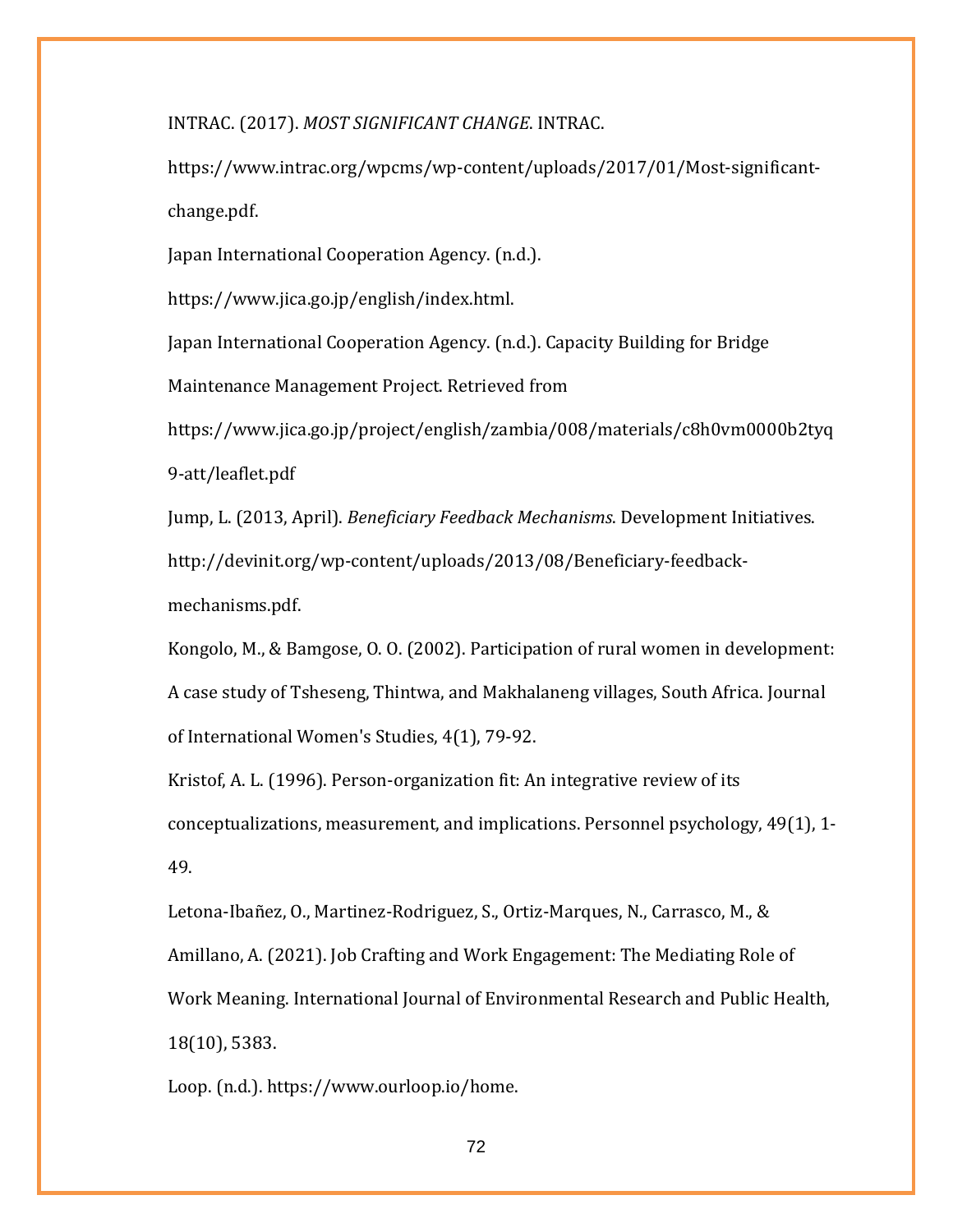"Mansuri, Ghazala; Rao, Vijayendra. 2004. Community-Based and Driven Development: A Critical Review. Policy Research Working Paper;No.3209. World Bank, Washington, D.C..

Marin-Garcia, J. A., & Tomas, J. M. (2016). Deconstructing AMO framework: A systematic review. Intangible Capital, 12(4), 1040-1087.

Meer, S. (Ed.). (1998). Women Speak: reflections on our struggles, 1982-1997. Oxfam

*Ministry of Health, Policy and Planning Directorate*.

https://www.equinetafrica.org/sites/default/files/uploads/documents/Zambia\_E W Aug 2011 web.pdf

Morrissey, N. (2020, August 17). Explained In 40 Seconds: How Grants Differ From Donations. GlobalGiving. https://www.globalgiving.org/learn/qa/how-grantsdiffer-from-donations/.

Mostashari, A. (2005, June). An Introduction to Non-Governmental Organizations

(NGO) Management. MIT. http://web.mit.edu/isg/NGOManagement.pdf.

*NGOs in Zambia*. NGOs in Zambia - SDG Philanthropy Platform. (2017, September

14). https://www.sdgphilanthropy.org/NGOs-Zambia.

Nketani, M (working paper). (2016). Accountability and Feedback Mechanisms in Partnerships. Oxford: Oxfam GB. Retrieved from

https://oxfamilibrary.openrepository.com/bitstream/handle/10546/610724/csaccountability-feedback-zambia-

310516.pdf;jsessionid=17918DEC06D4A58B2A5B5EBEC38316BC?sequence=1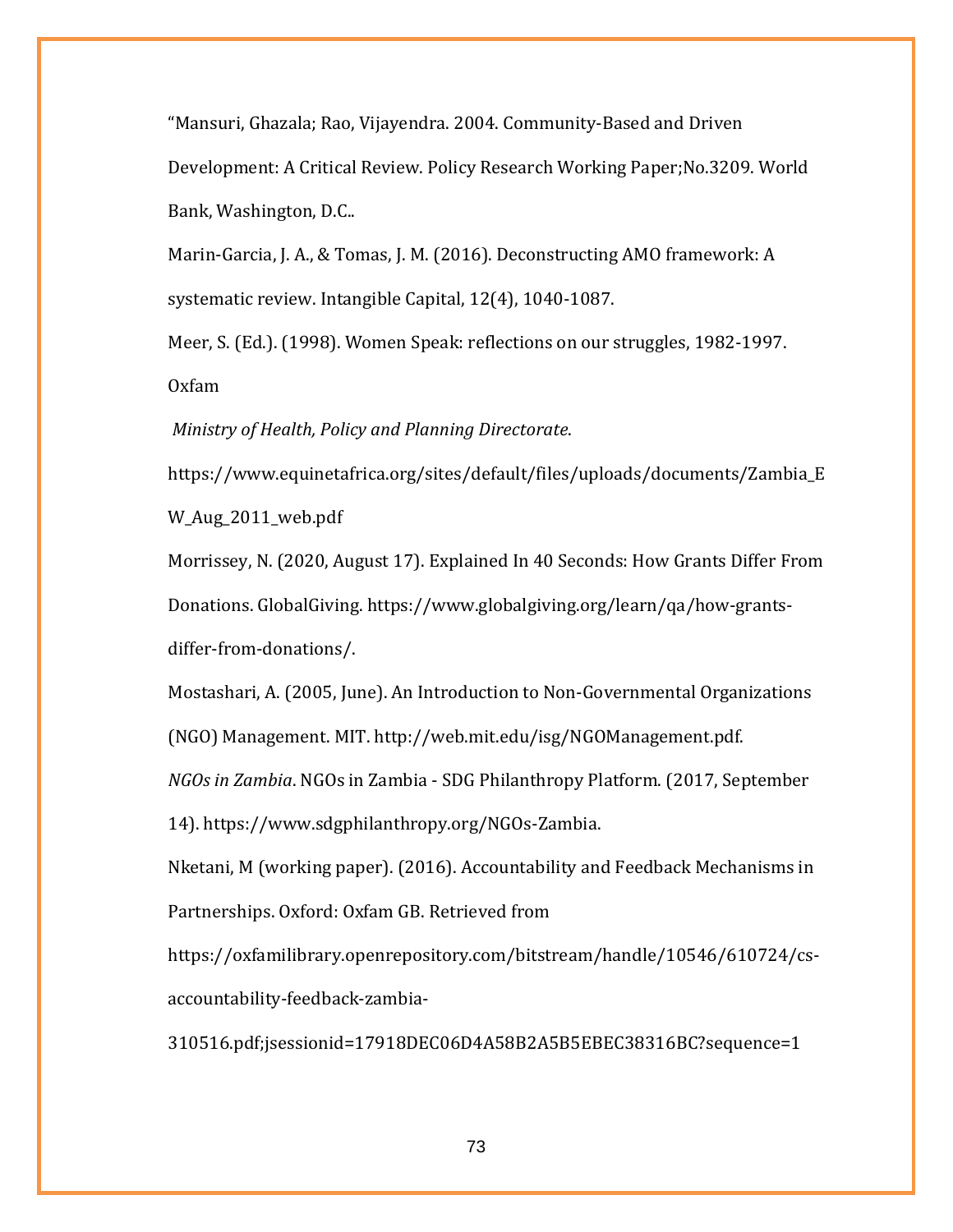Noe, R. A., Hollenbeck, J. R., Gerhart, B., & Wright, P. M. (2017). Human resource management: Gaining a competitive advantage. New York, NY: McGraw-Hill Education.

Otieno. (2019, May). *The Roles of Monitoring and Evaluation in Projects*. Project Management Scientific Journal.

https://www.academia.edu/39245874/The\_Roles\_of\_Monitoring\_and\_Evaluation\_i n\_Projects.

Participatory Budgeting Project . (2019, April 8). What is PB? Participatory Budgeting Project. https://www.participatorybudgeting.org/.

Peeler, H. (2020, April 9). The Truthiness About Overhead. PEAK Grantmaking. [https://www.peakgrantmaking.org/insights/the-truthiness-about-overhead/.](https://www.peakgrantmaking.org/insights/the-truthiness-about-overhead/)

*Project Administration Instructions*. Asian Development Bank. (2007, September). https://www.adb.org/sites/default/files/institutional-document/33431/pai-5- 10.pdf.

Rietbergen-McCracken, J. (Ed.). (1998). *Participation and Social Assessment: Tools and Techniques*. World Bank. https://evalparticipativa.net/wp-

content/uploads/2019/05/16.-participation-and-social-assessmentl-tool-andtechniques.pdf.

Rupert, L., Sagmeister, E., & Steets, J. (2016, October). *Listening to communities in insecure environments*. Internews. https://internews.org/wp-

content/uploads/2021/02/SAVE\_\_2016\_\_Listening\_to\_communities\_in\_insecure\_en vironments.pdf.

Shah, A. (Ed.). (2007). Participatory budgeting. World Bank Publications.